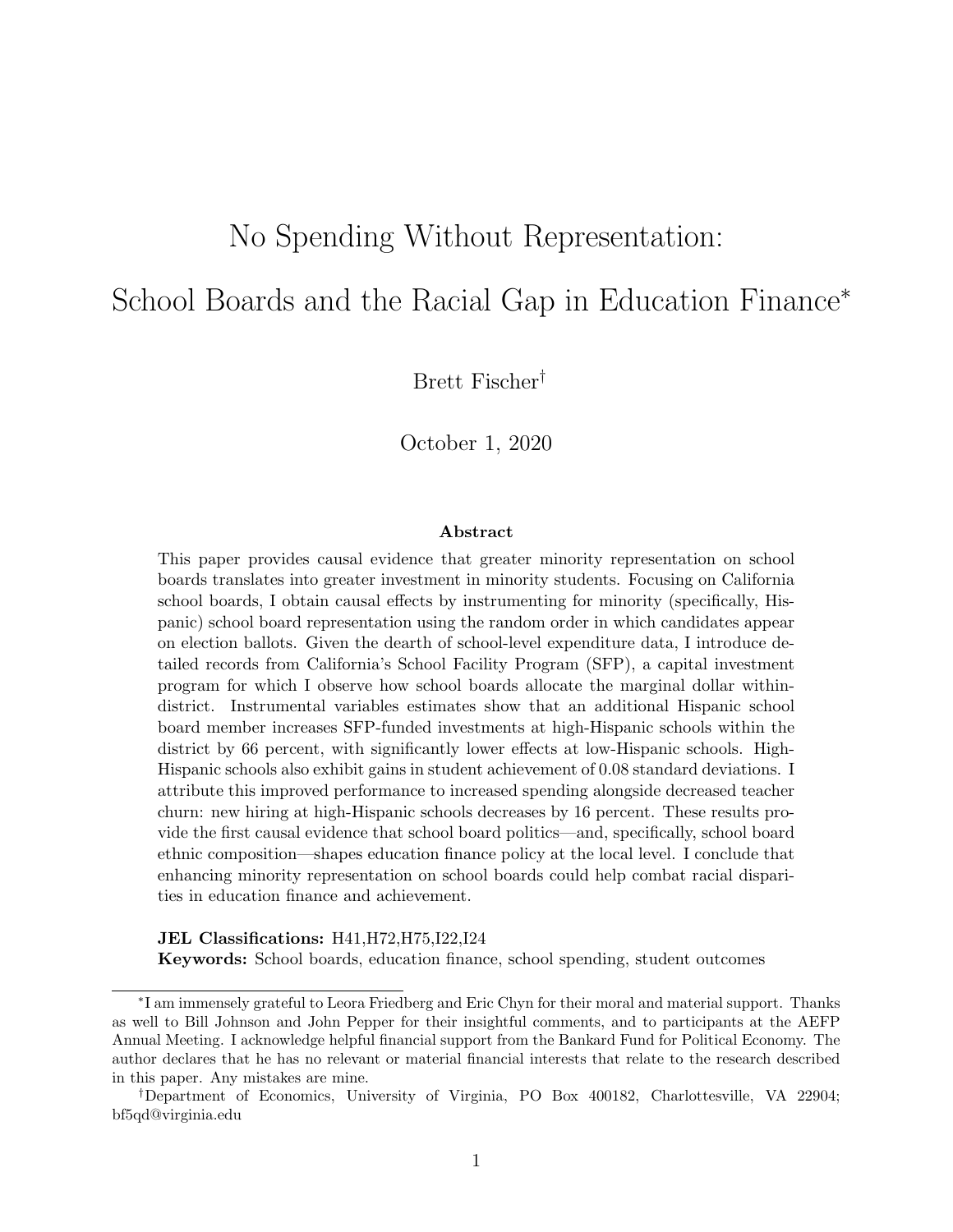# 1 Introduction

Despite six decades of initiatives to improve racial equity in education finance, nonwhite students continue to face a resource gap relative to their white peers. Nationwide, the average white student benefits from as much as \$2,200 in additional spending per year relative to the average nonwhite student (EdBuild 2019); nonwhite students are taught by relatively inexperienced teachers (Lankford, Loeb, and Wyckoff 2002; Scafidi, Sjoquist, and Stinebrickner 2007) and are more likely than whites to attend dilapidated schools (Alexander, Lewis, and Ralph 2014; Filardo, Vincent, and Sullivan 2019). As a result, nonwhite students experience high marginal returns to additional resources: school desegregation benefits these students mostly by exposing them to higher spending (Reber 2010), while higher spending mitigates the consequences of re-segregation (Billings, Deming, and Rockoff 2013). So why do policymakers not spend more on minority students?

It is not for lack of trying, at least at the federal and state levels. But while federal and state redistribution reduces inter-district funding gaps (Card and Payne 2002; Papke 2005; Roy 2011), these policies do not reduce intra-district achievement gaps (Cascio, Gordon, and Reber 2013; Hyman 2017; Lafortune, Rothstein, and Schanzenbach 2018). That disconnect could arise because locally-elected school boards—rather than legislators—allocate the marginal dollar within districts. School board members may represent voters who do not value investments in high-poverty or minority-majority schools, which limits the political impetus for action and could further marginalize those students. Yet, despite their remit to manage district budgets, there is no rigorous evidence showing how school boards' composition affects intra-district resource allocations.

In this paper, I investigate whether school boards with greater minority representation devote greater resources to minority students. Nonwhite board members may be more cognizant of inequitable spending than their white counterparts, and thus more willing to direct resources towards nonwhite students. Such behavior is consistent with a political model in which a candidate's core constituency comprises voters sharing her race/ethnicity, anal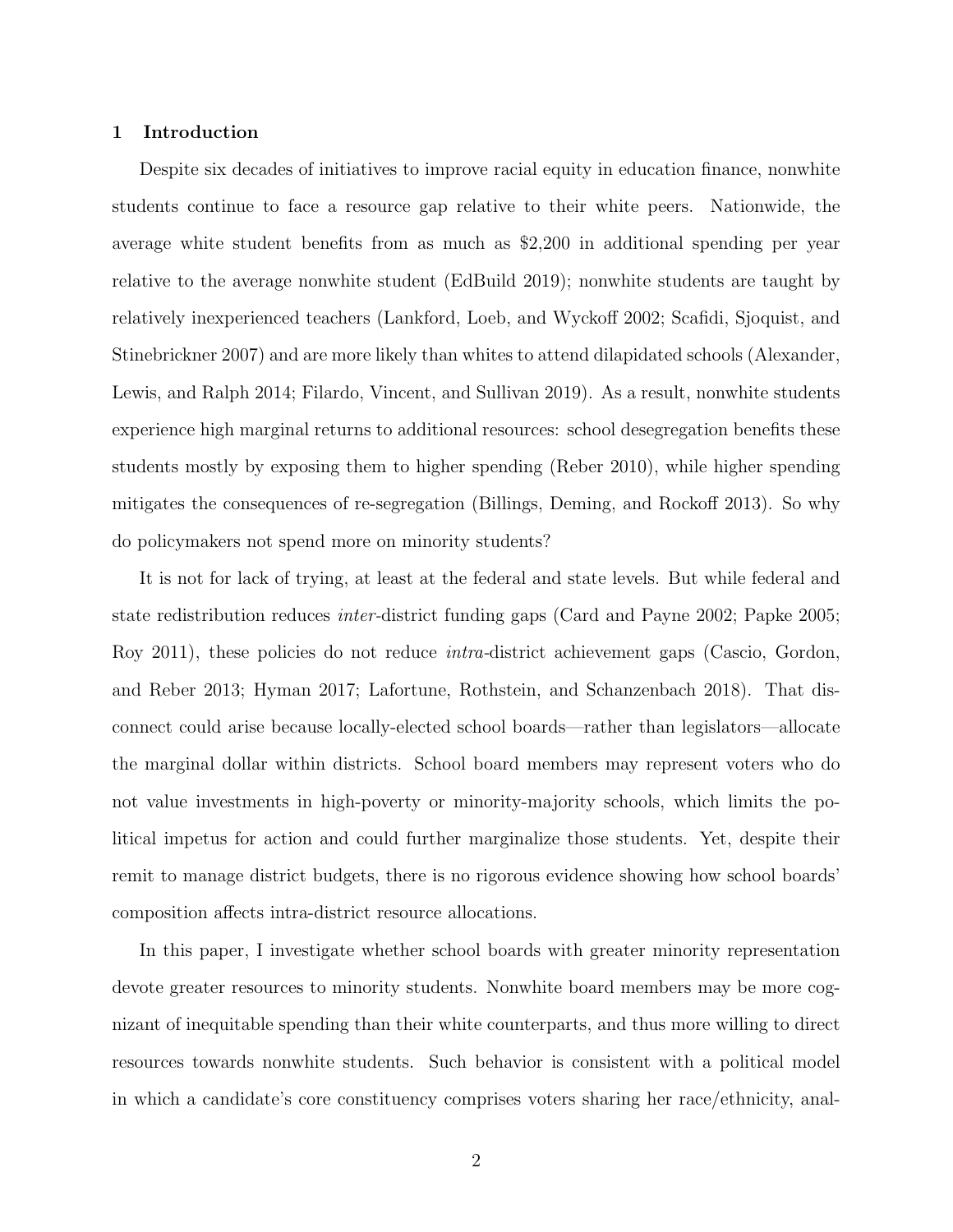ogous to Glaeser, Ponzetto, and Shapiro  $(2005)^{1}$  Conversely, if the median voter decides the election, then board members might adopt similar spending policies, regardless of their own ethnic identities. Greater minority representation could even reduce spending on minority students if ethnic diversity on the school board paralyzes decision-making, as Beach and Jones (2017) observe among city councils. Evidence supporting any of these hypotheses would clarify whether a lack of minority political representation helps drive the racial resource and achievement gaps in education.

To identify the causal effect of school board ethnic composition on intra-district spending outcomes, I need to address two empirical challenges. First, school-level spending data are often restricted to a single district, and there is scant variation in finance policy to identify how boards apportion the marginal dollar.<sup>2</sup> I therefore leverage data from California's School Facility Program (SFP), which since 1998 has provided matching funds for districts that choose to construct new schools or renovate existing ones.<sup>3</sup> Although capital spending accounts for only six percent of the median California district's budget, the program provides an opportunity to track the marginal discretionary dollar within districts, since SFP take-up and allocations depend on school board initiative. Using detailed, school-level data from the SFP, I illustrate how school board ethnic composition affects intra-district spending

<sup>1.</sup> The Civil Rights-era South highlights an extreme example of this kind of race-based electoral model. Cascio et al. (2013) argue that white-dominated school boards withheld Title I funding from de facto segregated Black schools, presumably to appease the (mainly white) electorate. While the authors' inference makes sense given their historical setting, my goal is to rigorously estimate the effect of school board ethnic composition on district resource allocation in a modern context with a racially diverse electorate.

<sup>2.</sup> Descriptive analyses of intra-district resource allocation using individual school districts include Jimenez-Castellanos (2010) and Rubinstein et al. (2007). Comparable descriptive studies using data from federal surveys of multiple districts include Heuer and Stullich (2011) and Ejdemyr and Shores (2017). All of these analyses find evidence that intra-district racial gaps in spending are just as prevalent as inter-district racial gaps in spending. However, none of these data sets include the universe of schools or districts (even within a given state); the nationwide data also suffer from inconsistencies in reporting standards that raise concerns about data quality and comparability across survey waves. On the other hand, Lane, Linden, and Stange (2018) use statewide data from Texas, and the authors report substantial within-district gaps in school facility quality and teacher turnover, two themes that feature prominently in this article as well. However, as with Hyman (2017)—who employs comprehensive, statewide data from Michigan (and causal identification)—the lack of recent variation in education finance policy in many states limits the usefulness of most existing data for my purposes.

<sup>3.</sup> Some of the SFP projects likely also appear in the samples of school facility investments used by Cellini, Ferreira, and Rothstein (2010) and Lafortune and Shönholzer (2018), although my work is, to my knowledge, the first to study the SFP specifically.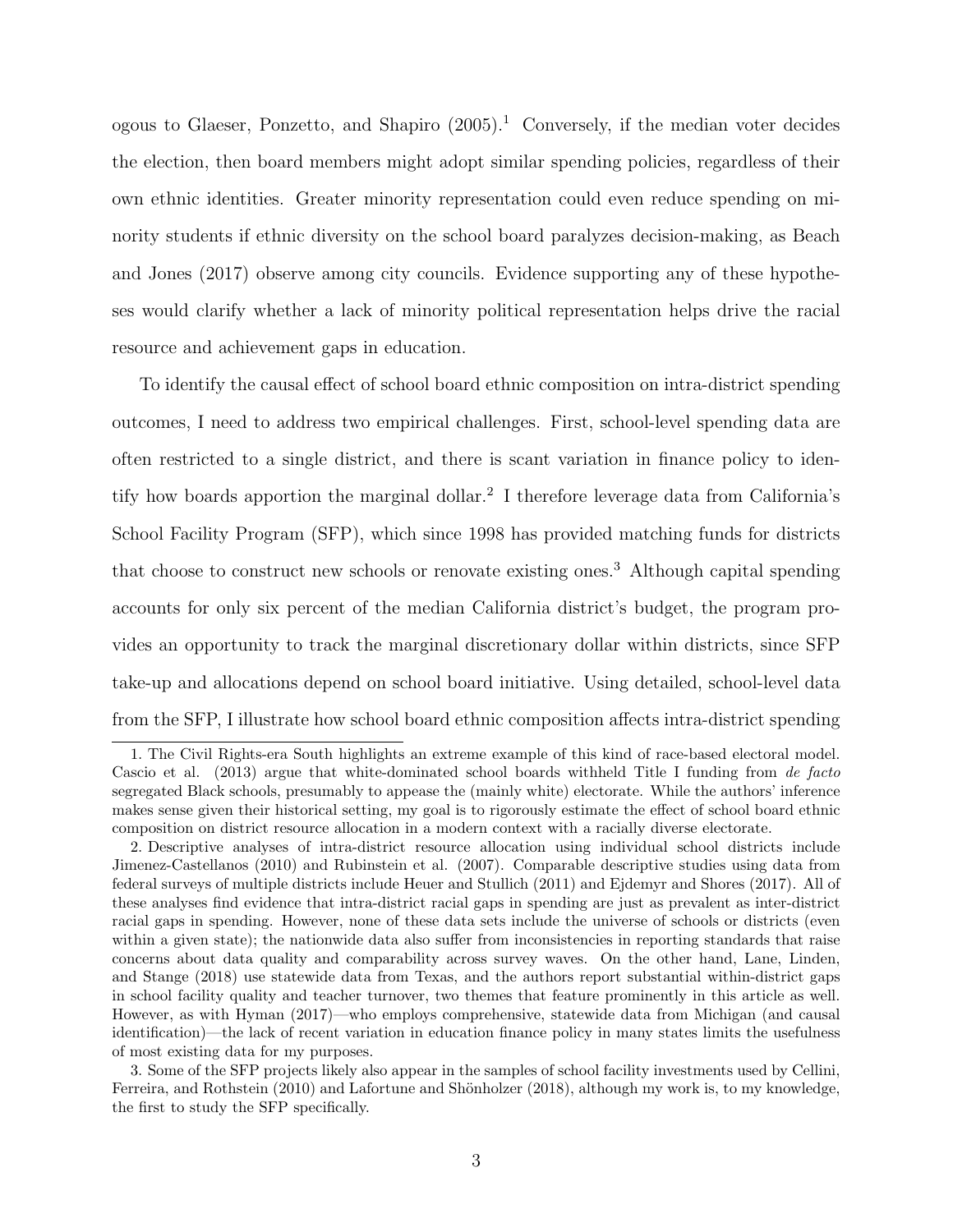patterns.

The second hurdle for causal identification is that school board composition is endogenously determined via elections. Comparing SFP outcomes for districts with high and low minority school board representation will thus confound composition effects with factors that jointly drive the board's investments and election outcomes. For example, districts where minority candidates win school board elections might have low tax bases, which would limit a board's ability to make capital investments and lead to a spurious negative correlation between SFP spending and minority representation.<sup>4</sup>

To overcome this endogeneity concern, I utilize California's "random alphabets," which sort candidates on election ballots and exogenously impart high-ranked candidates with an electoral benefit. Echoing Shi and Singleton (2019), I instrument for Hispanic school board representation with a measure of Hispanic candidates' rankings on recent election ballots.<sup>5</sup> I show that my ballot order instrument is strongly correlated with post-election Hispanic school board representation but uncorrelated with other district characteristics, which bolsters my causal claim.<sup>6</sup>

I estimate my instrumental variables model using an original data set combining California school board election results from 1996-2007 with information on candidate ethnicity,

<sup>4.</sup> Such concerns raise doubts about the conclusions in Meier and England (1984) and Fraga et al. (1986), who take up the same topic as this paper, but rely on descriptive statistical techniques. Still, those studies which show a correlation between Black and Hispanic school board representation, minority teacher hiring, and minority student college-going—provide a fitting backdrop for my work which, as I discuss below, confirms using causal inference that minority representation improves minority student outcomes, and goes one step further by showing how resource re-allocations underpin these gains.

<sup>5.</sup> I focus on Hispanic representation because Hispanics easily comprise California's largest ethnic minority group. Furthermore, from a practical perspective, identifying Hispanic school board candidates is easier than identifying, for example, Black school board candidates, as I briefly discuss in Section 3.

<sup>6.</sup> The ballot order IV has two advantages over the more popular regression discontinuity (RD) approach. First, a RD identifies an effect "local" to close elections that also have ethnically diverse candidate pools; the IV approach still relies on diverse candidate pools, but does not require a narrow election margin. Since competitive school board races are rare—and ethnic minority candidates are even rarer—I argue my estimates uncover a broader treatment effect. Second, a RD design might pose a challenge given my focus on race, since identification in a RD framework depends on the quasi-randomization of winning and losing candidates across close elections. Vogl (2014) demonstrates that winning minority candidates often increase voter turnout on election day, which undermines the assumption that close elections with different outcomes are comparable. By contrast, the ballot order instrument relies on randomization that occurs prior to election day, but after candidates must enter the race, limiting the potential for gamesmanship.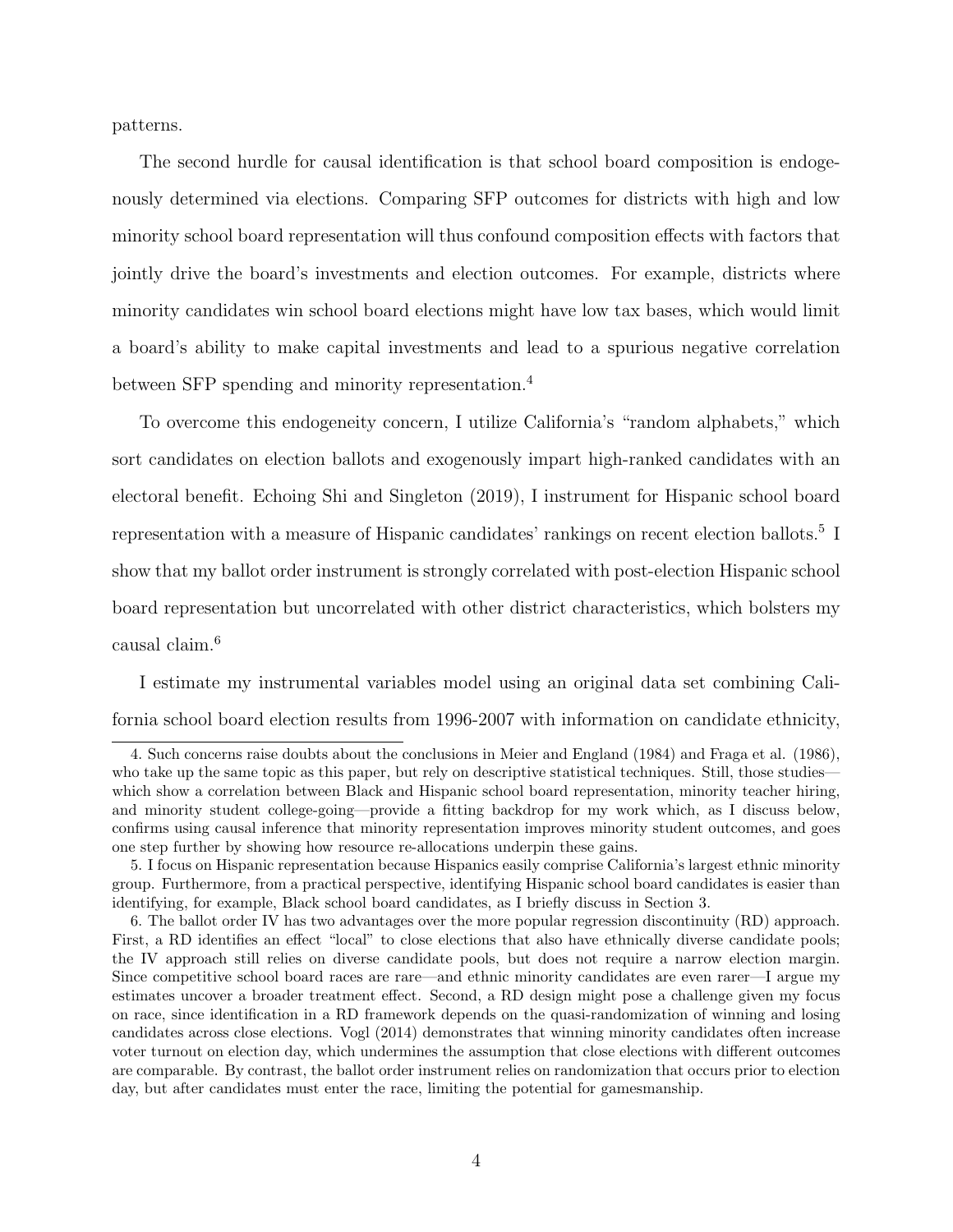district SFP spending, and student demographic and performance data. Two-stage least squares estimates imply that, in the short term, a 20 percentage point increase in Hispanic board representation (equivalent to substituting one Hispanic member for one non-Hispanic member) spurs 35 percent more SFP investment (\$146 per student) among schools with relatively high Hispanic enrollment within a district. Spending increases by an insignificant 15 percent (\$64 per student) at low-Hispanic schools. I present evidence that this difference is statistically meaningful, while the magnitude of the gap underlines how school board composition shapes the investment decisions. This finding suggests that the lack of minority representation on school boards contributes to the racial gap in education finance.

I then examine how Hispanic board representation affects student achievement. 2SLS results imply that an additional Hispanic board member causes math scores to improve by 0.08 standard deviations at high-Hispanic schools, and by (an insignificant) 0.05 standard deviations at low-Hispanic schools; less precise estimates point to smaller but positive effects on reading scores. I argue that these achievement gains stem from increased investment in disadvantaged schools, including but not limited to improved facilities. I first provide evidence that schools receiving new SFP investment experience larger test score gains than schools without SFP investment, which suggests that improved facilities in themselves raise test scores, in line with similar evidence in the literature.<sup>7</sup> But I still find improvement among schools that do not receive SFP funds, which suggests other factors are at play. While I am again limited by the absence of school-level spending data, I show that, among high-Hispanic schools, Hispanic board members decrease teacher turnover, which leads to a 16 percent reduction in new teacher hiring and a 4 percent increase in average tenure. This result points to pecuniary or non-pecuniary investments in teacher retention, particularly at high-Hispanic schools, which reinforces my claim that minority board allocate resources to benefit under-served students.

<sup>7.</sup> Namely, Lafortune and Shönholzer (2018) and Neilson and Zimmerman (2014). Of course, in other policy settings, researchers have found no benefits to facility investments, notably Cellini et al. (2010) and Martorell, Strange, and McFarland (2016).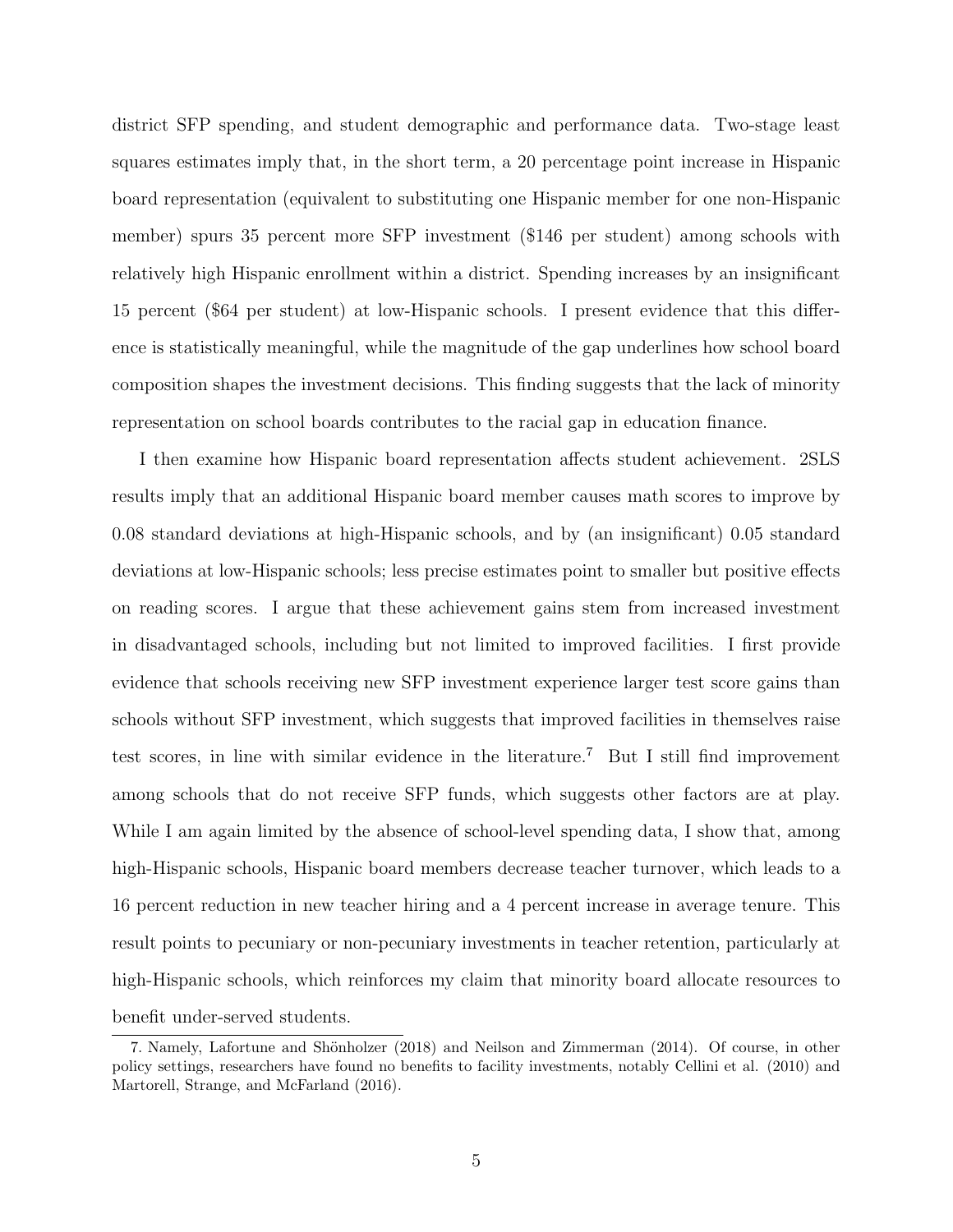This paper makes two contributions to the literature. First, I provide new causal evidence that school board composition matters for intra-district spending allocations, which highlights school boards' importance in the education production function. This analysis builds upon a nascent literature which describes how school board members' identities—namely, their partisanship (Macartney and Singleton 2018) and professional backgrounds (Shi and Singleton 2019)—shapes local education policymaking. I also substantiate speculation from Cascio et al. (2013), Gordon (2004), and Hyman (2017) that racial equity in education finance depends on school boards, and that the success of redistributive education policies hinges on how local school boards choose to implement them. Moreover, my findings suggest that schools boards can re-allocate spending towards high-need students and promote student achievement, in contrast with the (relatively ineffectual and costly) Title I program.<sup>8</sup>

Second, this paper speaks to a growing literature which explores how strengthening racial and ethnic minorities' political voices affects the distribution of public resources.<sup>9</sup> Specifically, I show that racial gaps in political representation translate into racial gaps in public resource allocations, a result which is implicit in the literature but can be difficult to establish explicitly since the intended beneficiaries of public dollars often remain unclear. Above all, my findings indicate that improving minority political representation on school boards could help combat persistent racial disparities in education finance and achievement.

# 2 Policy Background

### 2.1 California School Boards

California has over 950 elected school boards, which makes it an ideal setting to look at the relationship between school board composition and intra-district spending outcomes. School boards in the state consist of three, five, or seven community members elected to administer a public school district. Board members' responsibilities include managing a

<sup>8.</sup> See, for example, van der Klaauw (2007) and Matsudaira, Hosek, and Walsh (2012).

<sup>9.</sup> In particular, Ananat and Washington (2009), Beach and Jones (2017), Cascio and Washington (2013), Hopkins and McCabe (2012) stand out.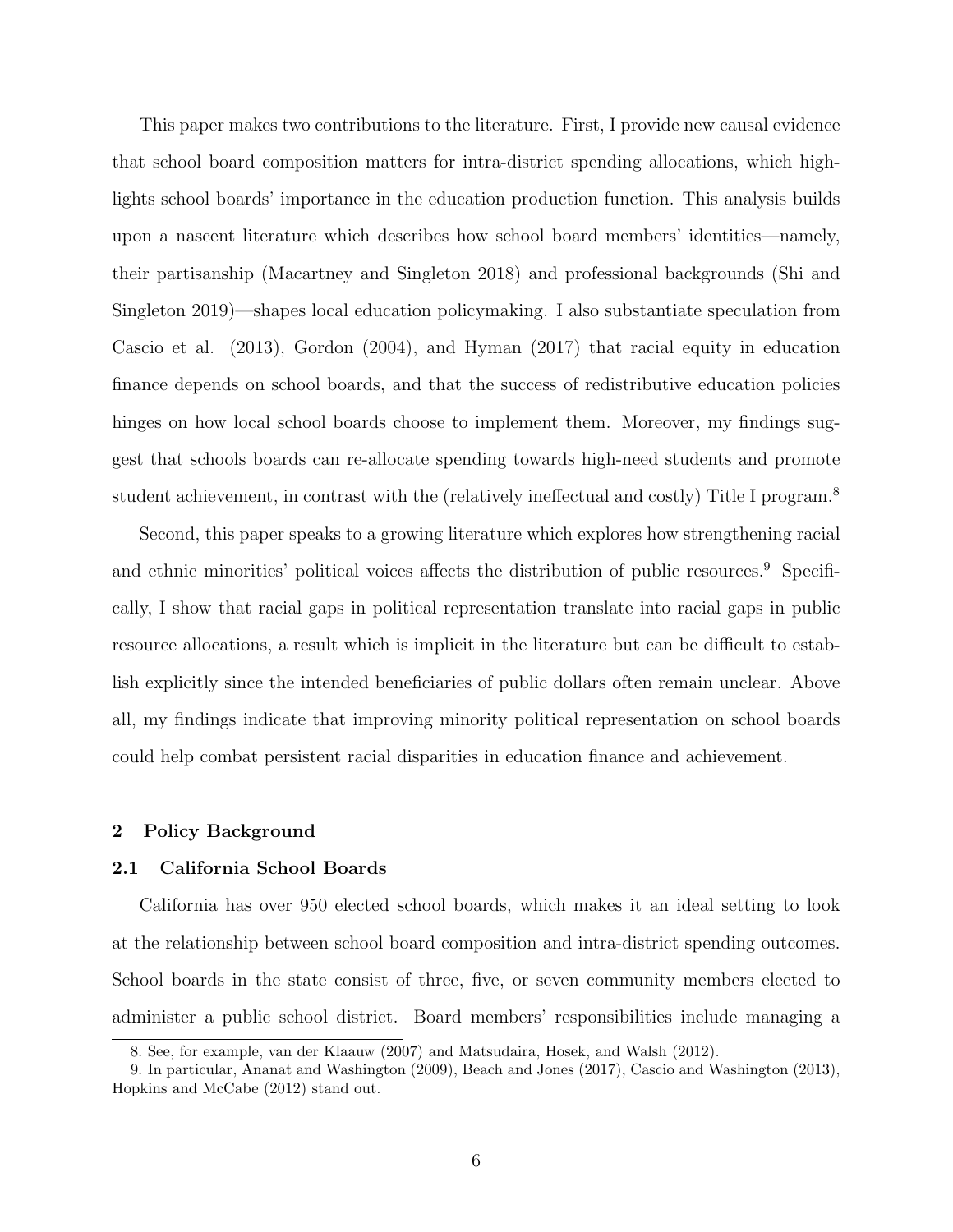district superintendent, negotiating staff and service contracts, and implementing a district budget (Hochschild 2005). Surveys report that boards spend most of their time on budget matters, allocating spending across different priorities and schools (Grissom  $2007$ ).<sup>10</sup>

Most California school board elections occur biennially, with a fraction of seats contested in each cycle. These contests are non-partisan: the ballot lists only candidates' names and self-described occupations. Most districts use an "at-large" election format in which voters district-wide select candidates to fill multiple seats. For example, in an election with two contested seats and five candidates, every voter can choose up to two candidates to support, and the candidates with the highest and second-highest vote shares will both win. All other districts use a "ward" model in which every school board seat corresponds to a constituency within the district, and only candidates who receive a plurality of the vote in their constituencies win. Once elected, school board members serve four-year terms and do not face term limits; they often receive nominal compensation for their time.

#### 2.2 California's School Facility Program (SFP)

Introduced in the Leroy F. Greene School Facilities Act of 1998 (SB 50), the School Facility Program (SFP) provides state financial support for California school districts that choose to undertake capital improvement projects. Four statewide general obligation bonds—issued in 1998, 2002, 2004, and 2006—provided \$35.4 billion in state funding for K-12 school construction and modernization. For most projects, the state contributes between 50 and 60 percent of the total cost; school boards usually issue bonds to pay for their share.

School boards must apply for SFP financing. Eligibility for new construction funds depends on the district's 5-year enrollment projections and its current classroom capacity. The state allots funds for each projected student in excess of the district's current capacity. For instance, a district is eligible for \$12,197 per projected elementary school student in excess

<sup>10.</sup> Modern school boards have little discretion over tax rates, following a nationwide shift towards statebased funding in the 1990s and 2000s. In California, parcel taxes levied directly by school boards account for less than 10 percent of average district revenues; over 75 percent of funding comes from state transfers and property taxes, set by the legislature and county assessors, respectively. Even if school boards lobby counties for additional tax revenue, California's Proposition 13, passed in 1978, prohibits them from substantially raising property tax rates.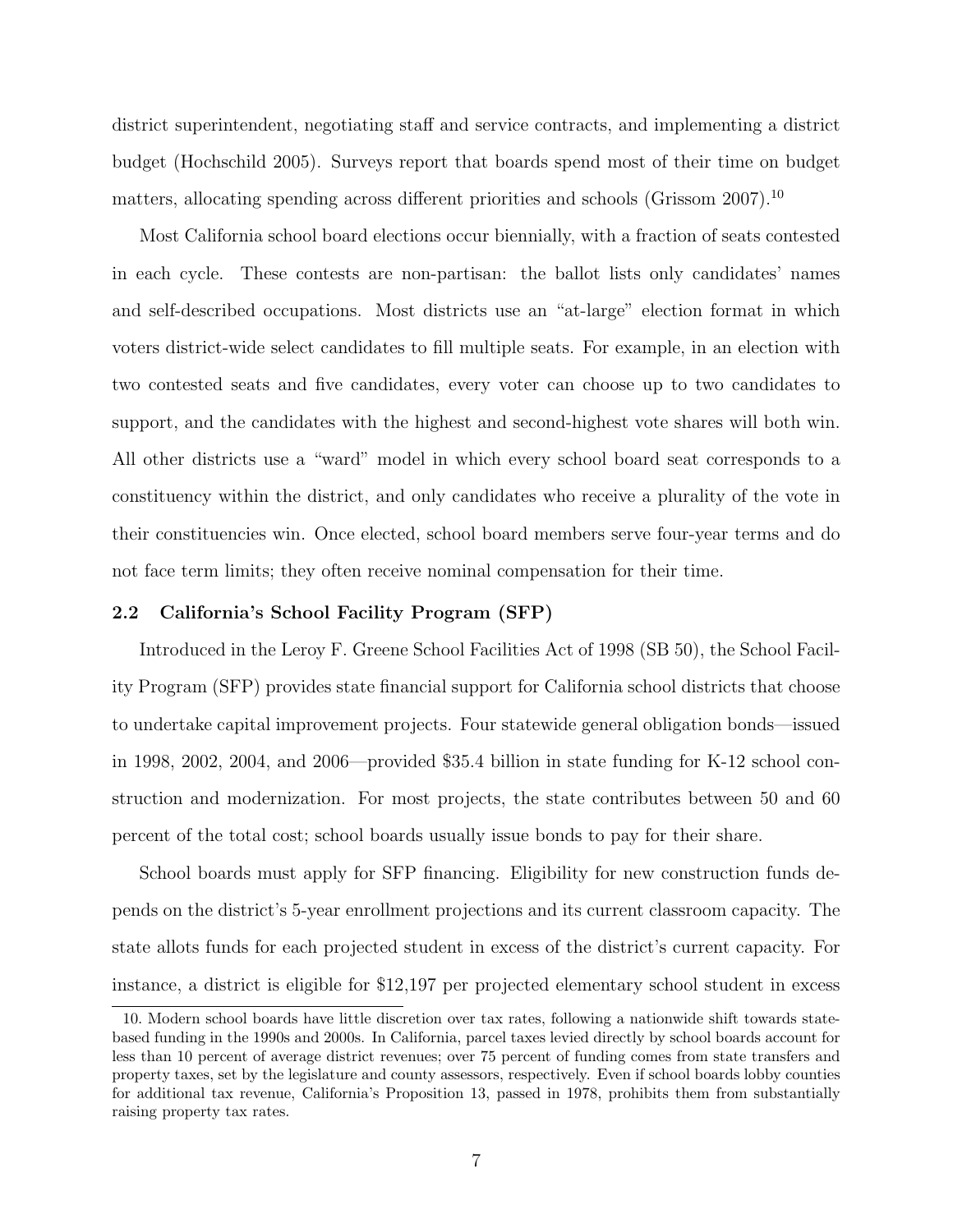of capacity. Modernization funds are only available for schools that are at least 25 years old; the SFP provides funds for each student enrolled in the school being modernized (\$4,644 per elementary school student, for example). Projects can also receive supplemental funding for, among other goals, relieving chronic overcrowding, installing earthquake safeguards, and acquiring land. Upon its completion, a project undergoes an independent audit, and the district submits an updated expense report to the state. These final expense reports form the basis of my SFP data, which I describe in the next section.

### 3 Data

In this paper, I evaluate the impact of minority school board representation on intradistrict SFP spending patterns and student outcomes. Specifically, since my policy setting is California, I focus on Hispanic school board representation, since Hispanics easily comprise the state's largest ethnic minority group. The core of my data consists of school board election records, matched to information about candidates' and school board members' ethnicities. I link these election and school board composition data to school- and district-level SFP spending; school and district demographics; and student achievement outcomes.

#### 3.1 School Board Elections Data

Data on California school board elections held between 1996 and 2007 come from the California Election Data Archive (CEDA). The CEDA records each candidate's name, vote total, incumbency status, and whether she won the race. I calculate candidates' vote shares as well as the number of contested seats and the number of candidates by election. The first panel of [Table](#page-37-0) [1](#page-37-0) describes these 3,738 elections. The median election outcome is nontrivial, with a 5 percentage-point victory margin. But the number of candidates ranges from 1 (i.e., an uncontested race) to 28, with a median of 4, which indicates that election competitiveness varies substantially.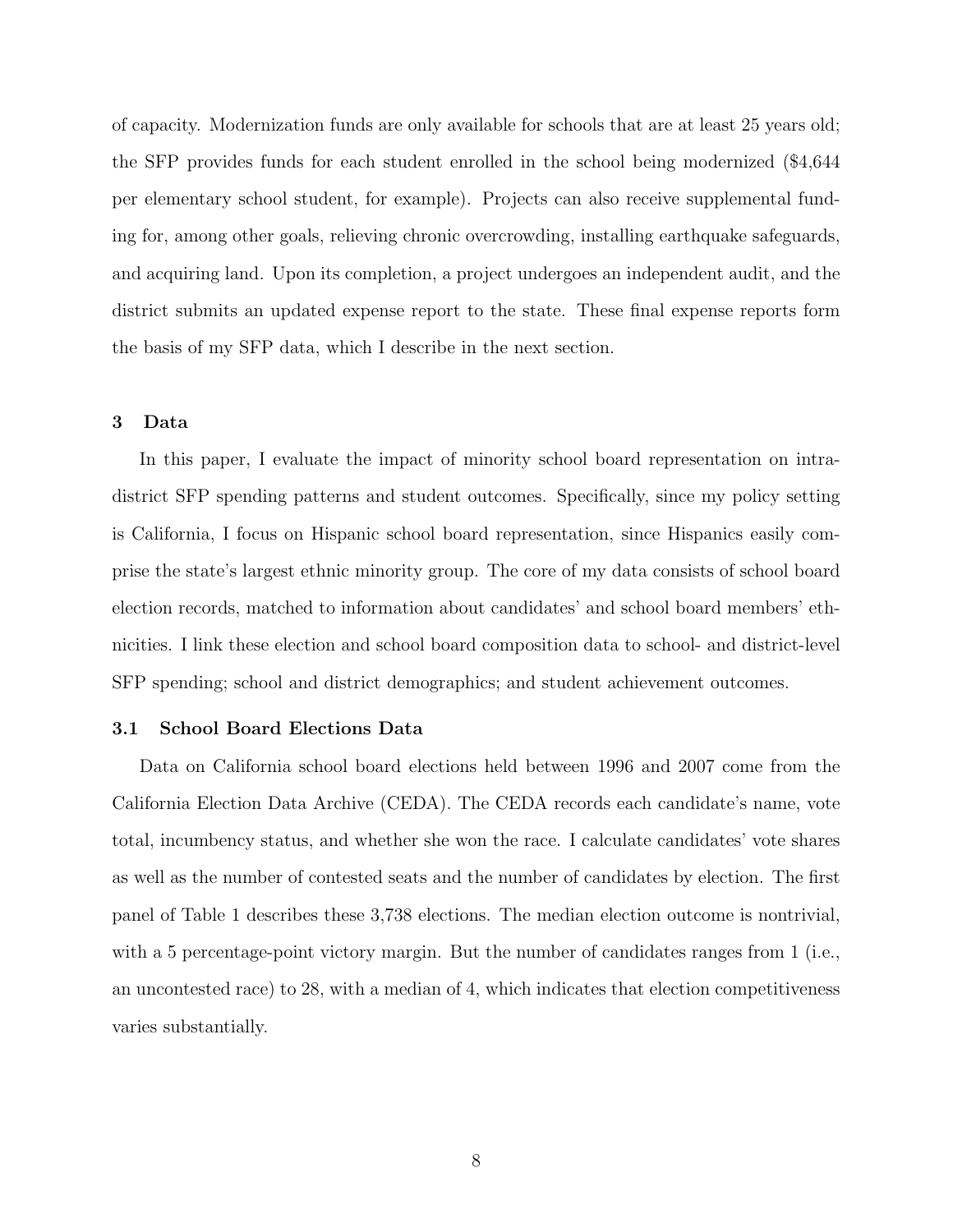#### 3.2 Hispanic School Board Representation and Hispanic Candidates

For every district-year between 1996 and 2008, I measure Hispanic school board representation using lists of Hispanic school board members provided by the National Association for Latino Elected Officials (NALEO). The annual directories include school board members who confirm to the NALEO that they identify as Latino.<sup>11</sup> I define Hispanic school board representation in a given district-year as the number of Latino school board members (according to the NALEO) divided by the board size.<sup>12</sup>

To infer which school board candidates most likely identify as Hispanic, I use data from two sources. First, I match candidates' names to the NALEO directories for 1996 through 2018. I classify any candidate who appears in the NALEO directory (in any year) as Hispanic. Second, since the NALEO data do not include Hispanic candidates who never won a school board election, I also classify a candidate as Hispanic if more than 50 percent of respondents to the 2000 decennial Census with her surname self-identify as Hispanic.<sup>13</sup> I find that 84 percent of candidates in the NALEO directory also appear in my list of Censusinferred "Hispanic" surnames, which suggests my name-matching approach does a good job identifying losing candidates who would self-identify as Hispanic.<sup>14</sup> I prefer using both the NALEO and Census records—instead of just Census name matching—since the NALEO

<sup>11.</sup> I use the terms "Hispanic" and "Latino" interchangeably in this paper. As such, I assume that all of the candidates who self-identify as Latino also identify as Hispanic, and vice versa.

<sup>12.</sup> I assume that all school boards have 5 total members. In a sample of 1,168 district-years, I find that 90 percent of districts have 5 serving school board members while 6.7 percent have 7 members. The sample consists of 100 school districts whose board composition between 1998 and 2018 I researched using archived district web pages. (Due to data quality concerns and the impracticality of scaling this approach to remaining 850-odd California school districts, I do not use this manual search method to find all boards' compositions.) If I find more than 5 Hispanic members listed in the NALEO directory for a given district-year, I assume the board size is 7 since California school boards can only have 3, 5 or 7 members. While not ideal, I show that an alternative "treatment" which does not rely on the imputed board size—whether any Hispanic member holds a school board seat—also has a strong first first stage and yields quantitatively similar results. Since NALEO data from 1998 and 1999 are missing, I calculate Hispanic representation during these years by interpolating data from 1997 and 2000.

<sup>13.</sup> Unfortunately, neither the Census nor any other data set I am aware of provides a breakdown of ethnicity by first (given) name. This limitation means that, for example, I have no way to comment on the prevalence of Hispanic married women with non-Hispanic married names. By the same token, though, I note that non-Hispanic married women may take Hispanic surnames. The relative sizes of these groups is unknown, and so is the direction of the resulting bias.

<sup>14.</sup> The referenced match results appear in Appendix [Table](#page-59-0) [A2.](#page-59-0)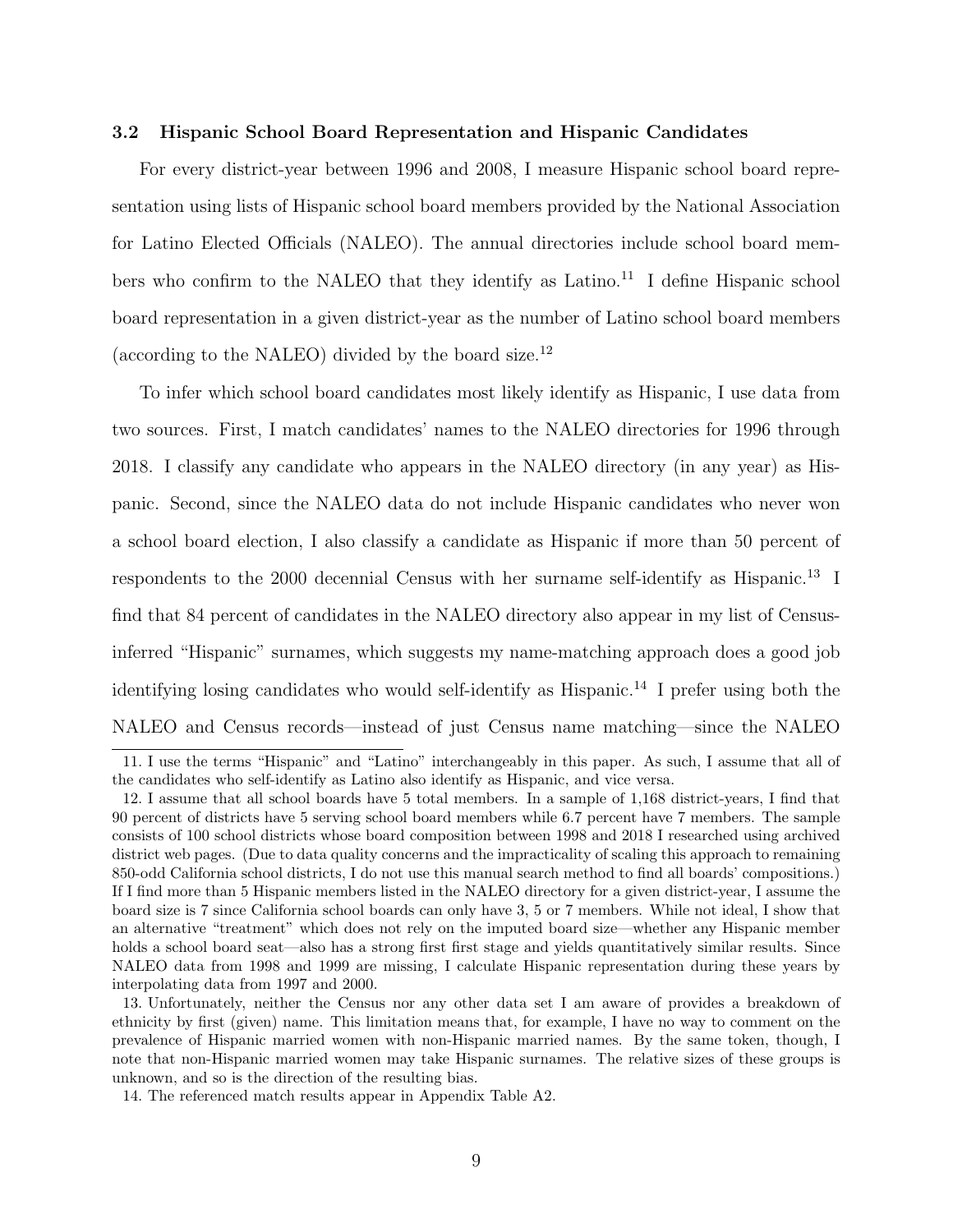directory provides the more accurate snapshot of individuals who self-identify as Hispanic, which is a population of greater interest than just those with Hispanic surnames.<sup>15,16</sup>

The second panel of [Table](#page-37-0) [1](#page-37-0) summarizes Hispanic candidates' prevalence and performance in California school board elections. The average California school board election features less than one Hispanic candidate (0.66) and Hispanics comprise only 15.6 percent of all candidates in the average race. Hispanic representation on school boards (measured in the year of the election) is only 11 percent, which amounts to less than one member on the modal, five-seat school board. In the next subsection, I elaborate on the differences between districts where Hispanic candidates do and do not run for school board.

#### 3.3 Student Demographic and Achievement Data

For academic years 1998-1999 and 2015-2016, I obtain student enrollment and demographic data from the Common Core of Data (CCD). The data contain total enrollment by year for every school within a district as well as enrollment by demographic subgroups (Hispanic, white, Black, Asian, and students who are eligible for free or reduced-price lunches [FRL]). The CCD censors school-year-subgroup cells with five or fewer students, which leads to missing observations in my final data set.

I also incorporate math and reading (ELA) exam data from grades 2-7 for academic years 1997-1998 through 2011-2012, provided by the California Department of Education (CDE).<sup>17</sup> The data contain the average school- and district-level exam scores by subject-grade; the

<sup>15.</sup> In Appendix Table [A3,](#page-60-0) I show that I obtain similar, albeit quantitatively smaller and less precise, estimates when I use only the Census records to identify Hispanics. The smaller estimates and smaller sample under this approach suggest my NALEO directory approach helps me properly categorize candidates with non-Hispanic surnames who nevertheless identify as Hispanic.

<sup>16.</sup> Whether a candidate has a Hispanic-sounding surname and whether she self-identifies as Latinx are in fact distinct and deeply personal concepts. In Appendix [Table](#page-59-0) [A2,](#page-59-0) I show that 16 percent of selfidentified Latinx school board members have surnames that might not be considered "Hispanic," which attests to the potential divergence between personal identity and family name. However, that 84 percent of officials in the NALEO directory do have majority-Hispanic surnames suggests that those candidates with majority-Hispanic surnames strongly correlate to those who self-identify as Latinx. For deeper qualitative and quantitative discussions (respectively) of this issue, see Donella (2017) and Lopez, Gonzales-Barrera, and López (2017). Also see Grofman and Garcia (2015) and Harris (2017) for short explanations of why using the majority ethnicity for a given surname is suitable to identify individuals' ethnic backgrounds.

<sup>17.</sup> I only consider grades 2-7 in because students begin tracking into different math classes, with different associated math exams, in 8th grade.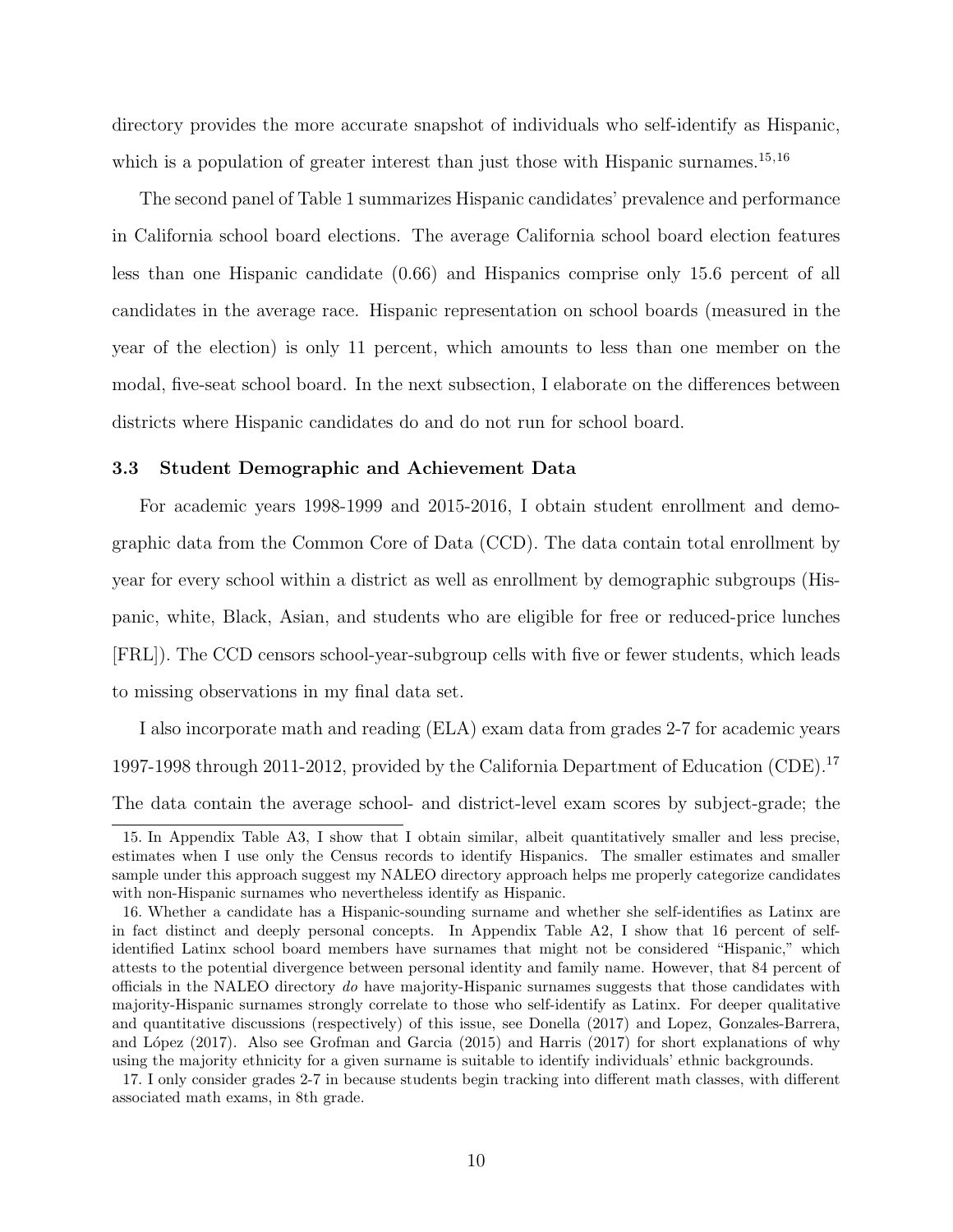CDE censors school- and district-subject-grade-year cells with fewer than ten students, which again leads to missing observations in my final data set. In part to minimize the incidence of missing data, I aggregate test scores to obtain composite averages by school- and districtsubject-year.<sup>18</sup> I normalize test scores using the statewide mean and standard deviation of district-by-subject scores, so the final units are district-subject-year standard deviations.<sup>19</sup>

In [Table](#page-38-0) [2,](#page-38-0) I describe my district-level demographic and achievement variables during election years. The first column includes all elections in my sample, which I summarize in [Table](#page-37-0) [1.](#page-37-0) The remaining columns decompose the sample into those elections with no Hispanic candidates (column 2), those with only Hispanic candidates (column 3), and those with a mix of Hispanic and non-Hispanic candidates (column 4). Comparing the first two columns indicates that districts whose elections feature no Hispanic candidates are positively selected: they have lower poverty rates (as measured by the share of FRL-eligible students) than the full sample as well as student achievement that exceeds the state average by 22-29 percent of a standard deviation. Conversely, districts whose elections feature any Hispanic candidates have higher shares of FRL-eligible students than the whole sample, and test scores there lag the statewide mean by 30-35 percent of a standard deviation. These comparisons demonstrate that Hispanic school board candidacies are negatively correlated with district affluence and student performance.

# 3.4 SFP Spending Data

My project-level SFP spending data come from final expense reports that district officials submit to the state. The data contain 7,641 unique project records including the name of the school district and school that secured SFP funds; categorized spending (for example, the amount spent on modernization and the amount spent on earthquake preparedness);

<sup>18.</sup> Beginning in academic year 2002-2003, the data also contain student performance by demographic subgroup. I do not use those data due to large volumes of missing observations and the fact that these outcomes are unavailable for most election years in my sample period. As such, I will not report achievement by Hispanic students per se.

<sup>19.</sup> I make this choice to ensure that all test score outcomes, no matter the level of aggregation, are comparable. School-level estimates measured in school-subject-year standard deviations show virtually identical results and are available upon request.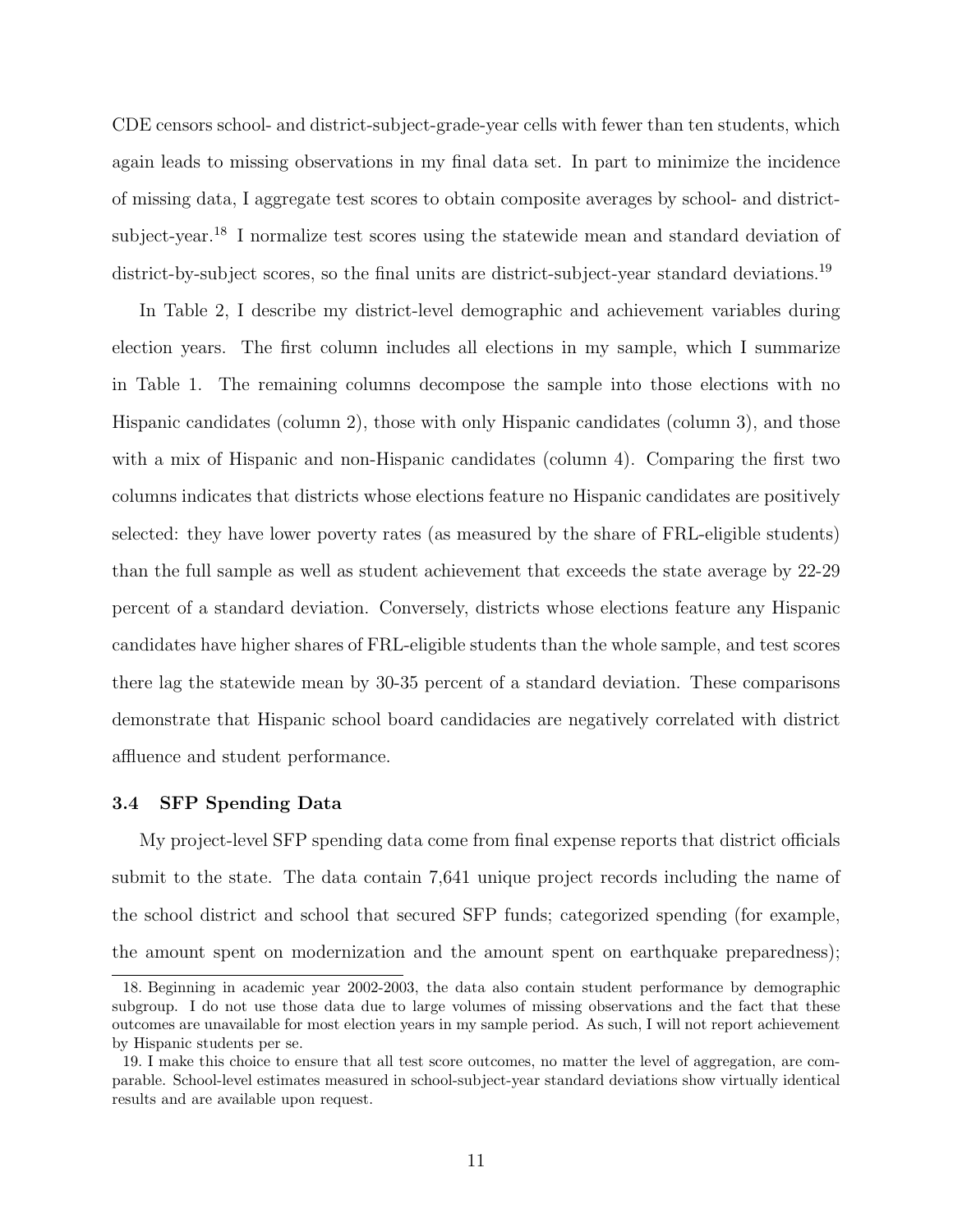and the date when the project received its first funds from the state.<sup>20</sup> I define a project's starting date as the day the state first released funds. For each school- and district-academic year, I sum up total SFP spending on projects started in that year, as well as spending by project type.<sup>21</sup> I inflate all costs to 2016 dollars and normalize spending outcomes at the school- and district-level by total student enrollment in that academic year. To correct for implausibly low enrollment in certain observations, I winsorize school- and district-level SFP spending variables at their ninety-ninth percentiles.<sup>22</sup>

# 3.5 Comparing SFP Spending by Hispanic School Board Representation

I summarize my district-level SFP outcomes in [Table](#page-39-0) [3.](#page-39-0) In the first column, I report average SFP spending among all district-academic years between 1999-2000 and 2015-2016. This full sample contains 13,900 district-academic year observations. In the remaining columns, I parse the sample into district-years based on the level of Hispanic school board representation. Interestingly, only 27 percent of district-years have any Hispanic board representation whatsoever, despite the fact that 38 percent of students in the average district are Hispanic.

Moreover, the data exhibit a negative correlation between school board Hispanic representation and district SFP spending per student. Among district-years with no Hispanic school board members, the board invests \$365 per student in all SFP construction, while among boards with more than 20 percent Hispanic representation, total SFP spending falls to \$300 per student. Similar patterns hold for SFP spending by project type (modernization, new construction, and supplemental). This negative relationship could be causal, or could be a function of the negative correlation between district affluence and Hispanic school board candidacies visible in [Table](#page-38-0) [2.](#page-38-0) Disentangling the causal effects of Hispanic board representation on SFP take-up and spending from confounding factors—particularly school district size and affluence—will be the primary goal of my research design.

<sup>20.</sup> Summary statistics describing the raw data appear in Appendix [Table](#page-58-0) [A1.](#page-58-0)

<sup>21.</sup> For my purposes, an academic year begins on July 1, which is the beginning of the fiscal year for California school districts. Thus, for example, a project that begins on July 2, 2001 counts towards a district's SFP spending in academic year 2001-2002, while a project that begins on June 30, 2001 counts towards the district's SFP spending in academic year 2000-2001.

<sup>22.</sup> Alternative winsorization thresholds yield similar findings.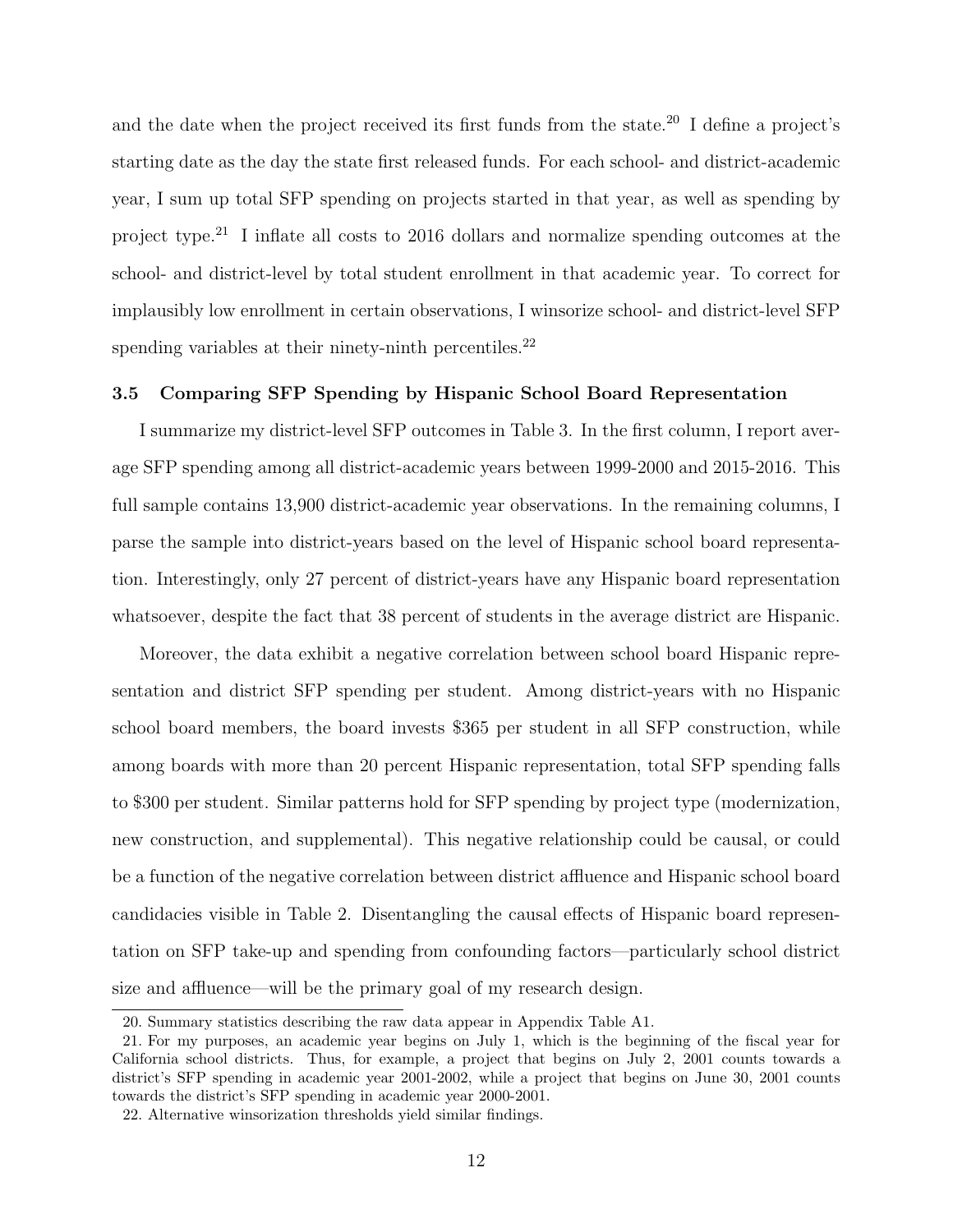# 3.6 Final Sample and Panel Data Set Construction

My final sample contains 1,314 competitive school board elections that have both Hispanic and non-Hispanic candidates. I restrict the sample to these ethnically diverse elections so that I can compare elections in which Hispanic and non-Hispanic candidates each had a chance at winning. In so doing, however, I acknowledge that the "treatment" effect I uncover will be local to these ethnically-competitive elections, since districts that hold these elections differ substantially from the universe of California districts (see [Table](#page-38-0) [2\)](#page-38-0).

Around each of these 1,314 elections, I create a panel of data that spans eight years prior to the election through eight years after the election. Each observation in the panel is an election-period, which corresponds to a district-academic year.<sup>23</sup> The panel data set has an unbalanced structure, where periods may be missing for some elections but not others (e.g., for elections prior to 1997, I have no pre-election data). For a given election, all period observations share time-invariant data, such as the share of Hispanic candidates in the race and the number of contested seats. For each period, I also include time-varying districtacademic year data, such as SFP spending and student achievement. Together, the election panels have an overlapping "stacked" structure, where a district-academic years can appear in multiple elections' panels. For example, all data from San Jose Unified School District in 1998 will appear in the panels for its 1996 election (as period  $+2$ ), its 1998 election (as period 0), and its 2000 election (as period -2).<sup>24</sup> The district-level data set contains 22,595 district-period observations from 489 unique districts.<sup>25</sup>

I construct a similar school-level panel data set using the same time-invariant elections data but with school-year-level SFP and student performance outcomes. That is, rather than

<sup>23.</sup> For districts that hold "ward" elections, I treat each individual ward race as a separate election, since there is no way a priori to determine which of the multiple races is the most interesting for my purposes. Comparable estimates that drop ward elections altogether yield similar findings, and those results are available upon request.

<sup>24.</sup> I diagram this example in Appendix [Figure](#page-53-0) [A1.](#page-53-0)

<sup>25.</sup> My stacked data structure mirrors that in Cellini et al. (2010) and Shi and Singleton (2019). This setup allows me to explore dynamic election effects (unlike Ferreira and Gyourko [2010]) and means I do not have to take a stand on which post-election period will show the most meaningful election effects (as in Macartney and Singleton [2018]).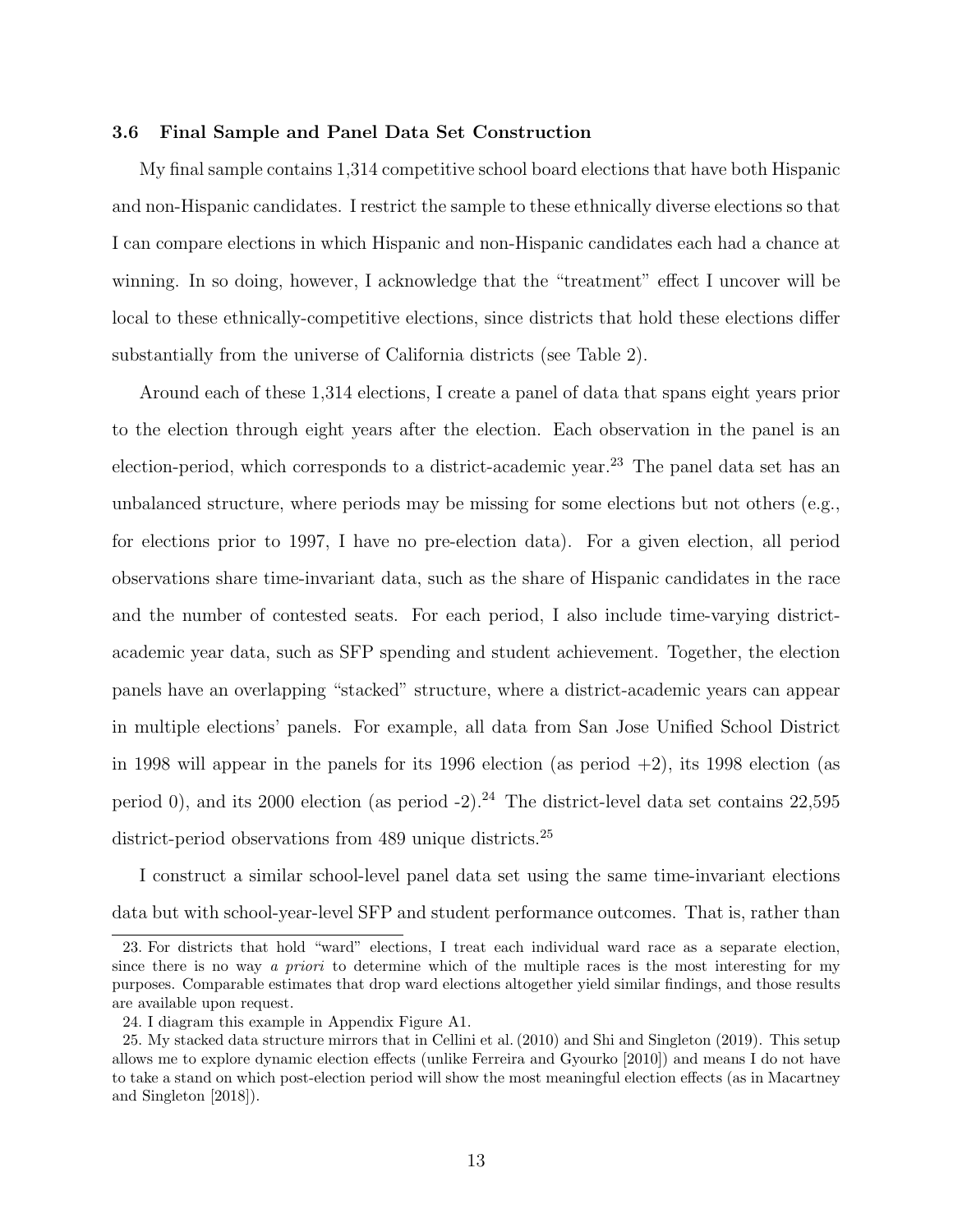matching an election uniquely to a school district, I match every election to potentially many individual schools within the district. This school-level panel contains 168,507 school-period observations from 3,293 unique schools.

# 4 Research Design

My goal in this paper is to deliver a causal estimate of how greater Hispanic school board representation affects intra-district spending patterns, measured in terms of SFP investment. However, an OLS estimate of the effect of Hispanic representation on SFP spending may be downward-biased since districts with more Hispanic school board candidates are relatively high-poverty and likely have lower tax bases from which to finance capital improvements (see [Table](#page-38-0) [2\)](#page-38-0). In this section, I discuss the instrumental variables (IV) strategy I use to overcome this endogeneity hurdle, the specifications I employ, and the validity of my instrument.

#### 4.1 Randomization on California Ballots

To obtain plausibly exogenous variation in election results and Hispanic representation on school boards, I leverage California's random ordering of candidates on election ballots. On the eighty-second day prior to an election, the Secretary of State's office draws all twenty-six letters from a (figurative) hat that has been "shaken vigorously" (California Election Code §13112). The order in which the official draws those letters creates a random alphabet that counties use to sort candidates on their ballots.<sup>26</sup> The alphabetization process first sorts candidates by last name and then first name; the drawing take place after candidates must declare their intentions to run (a deadline which varies by county but falls at least 88 days prior to an election), which precludes endogenous entry into the race.<sup>27</sup>

<sup>26.</sup> All school board elections in the same cycle across the state use an identical random alphabet; elections for state officials introduce another layer of randomization across constituencies.

<sup>27.</sup> While new candidates cannot join the race in response to the alphabet drawing, it is possible that, upon learning their ballot position, existing candidates alter their campaign strategies. For example, a low-ranked candidate may either put in less effort, convinced he will lose anyways, or redouble his efforts, convinced he can overcome that disadvantage. However, candidates' effort levels are unobservable and, in any event, survey evidence (notably, Hess [2002]) suggests school board campaigns neither garner much public interest nor entail serious campaigning, with most candidates spending less than \$1, 000. Since high- and low-effort reactions to the ballot drawing are equally plausible *ex ante*, and neither will likely matter much much on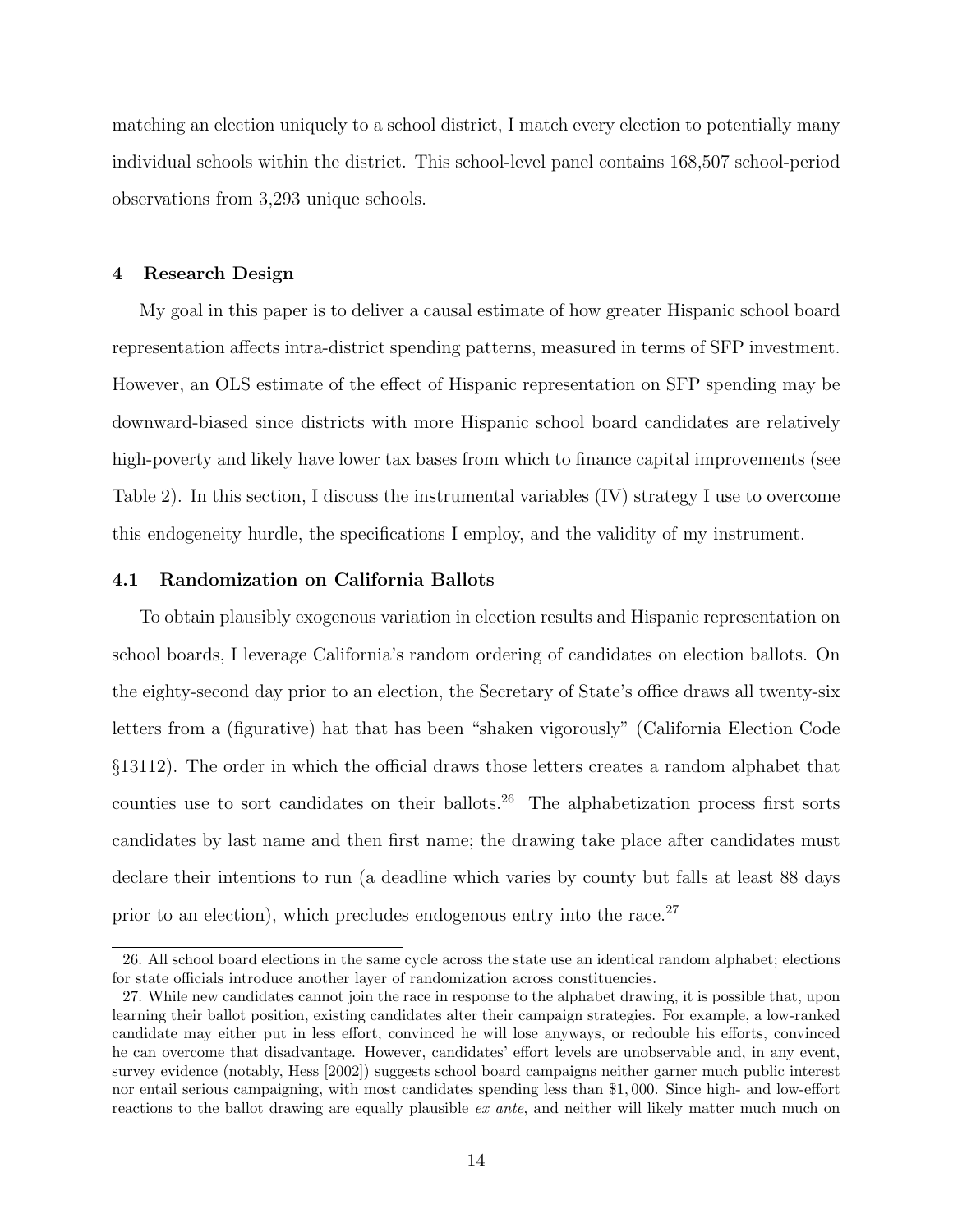#### 4.2 Randomized Ballot Order: Candidate-level Variation

Ample evidence suggests the resulting ballot rankings could matter for school board election outcomes, as voters minimize the cost of participating in these low-profile races by arbitrarily picking high-ranked candidates.<sup>28</sup> I verify this ballot order effect on candidates' performance in my setting by first compiling the random alphabets drawn between 1996 and 2007 and combining them with my elections data to determine candidates' rankings on election ballots.<sup>29</sup> To confirm that my alphabetization works, I compare my imputed ballot ordering with actual ballots from several elections. I then construct a binary variable equal to one if a candidate is randomly assigned to one of the top K spots on the ballot, where K is the number of contested seats. I refer to the top  $K$  spots as the "top tier" of the ballot. This approach echoes that of Shi and Singleton  $(2019)^{30}$ 

I next evaluate the effect of being assigned a top-tier ballot spot by comparing top-tier candidates to their competitors. For candidate c running in district-election  $e$ , I regress her election outcome Y (either her vote share or an indicator for whether she won the election) on the top-tier ballot indicator as well as district-election fixed effects,  $\theta_e$ :

<span id="page-14-0"></span>
$$
Y_{ce} = \alpha_0 + \alpha_1 TopTier_{ce} + \theta_e + \epsilon_{ce}.
$$
\n<sup>(1)</sup>

The coefficient of interest,  $\alpha_1$ , captures how being assigned to the top tier affects a candi-

the margin, I argue that the net bias is negligible.

<sup>28.</sup> See, for example, Ho and Imai (2006, 2008), Koppell and Steen (2004), and Meredith and Salant (2013).

<sup>29.</sup> For all statewide elections since 2004, I use the alphabets provided in press releases published by the California Secretary of State. For on-year elections prior to 2004, I use Ho and Imai's (2008) alphabet table. And for off-year November elections between 1997 and 2003, I use internal memos provided by the Secretary of State's office. Meredith and Salant (2013) use the same data, but also include March elections from 1997-2003. Shi and Singleton (2019) do not include off-year elections from 1997-2003, but their data are otherwise identical.

<sup>30.</sup> The authors use an indicator equal to one if a former educator is randomly assigned to the first ballot position, since the ballot order literature finds that the top candidate receives the largest electoral benefit. By contrast, I remain relatively agnostic over how exactly the ballot order effect is conferred. For example, voters who want to minimize the effort costs of voting might select the top K names on the ballot, which could benefit any well-placed Hispanic candidate, even one not listed at the very top of the ticket. Note that the two instruments will be identical in elections with a single contested seat.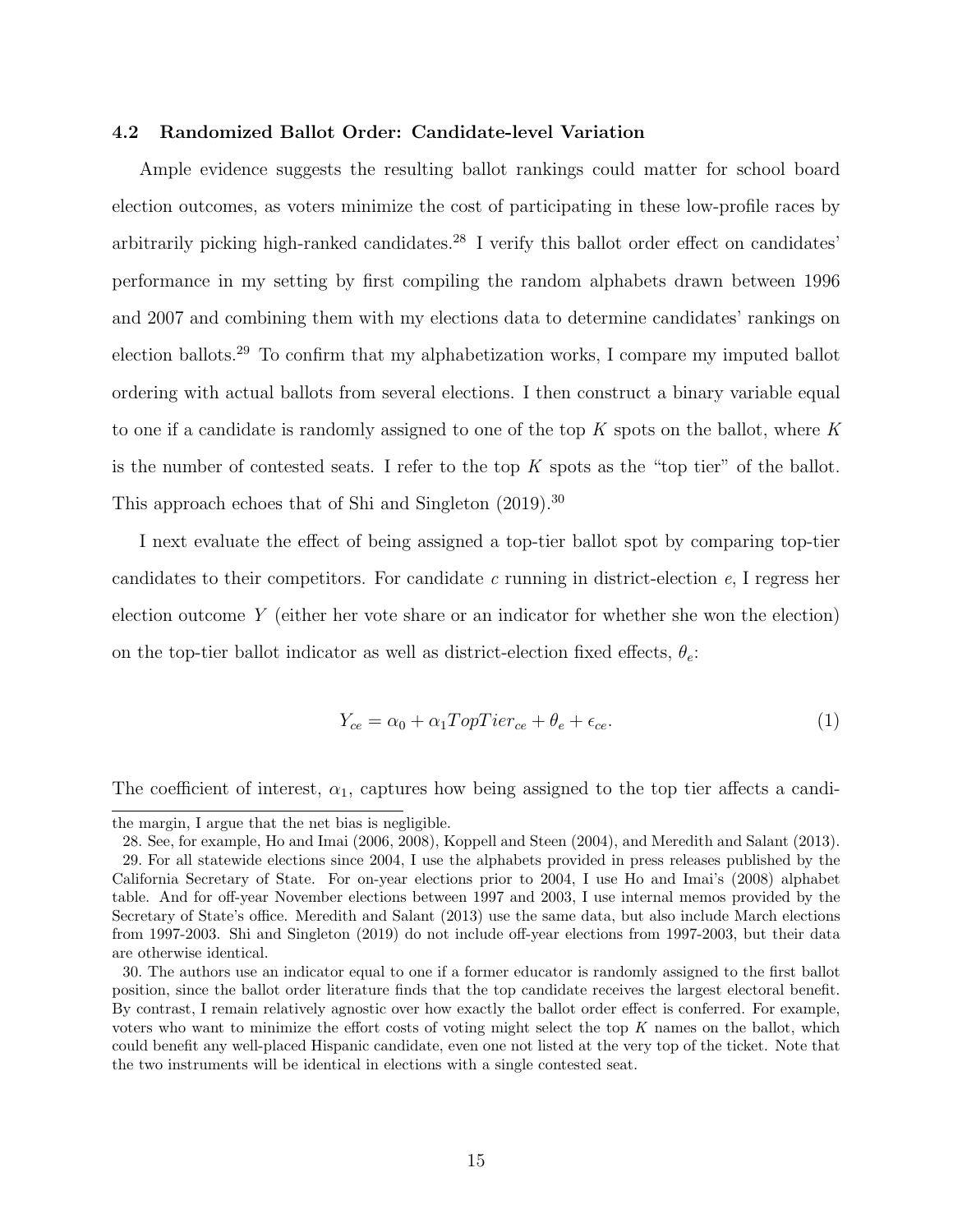date's performance relative to candidates outside of the top tier in the same election.<sup>31</sup> The identifying assumption is that a candidate's top-tier status is randomly assigned and thus uncorrelated with unobserved determinants of her election performance (represented by  $\epsilon$ ).

Results from this candidate-level analysis appear in the top panel of [Table](#page-40-0) [4.](#page-40-0) The first and second columns use the full sample of candidates described above  $(N=6,469)$ ; the third and fourth columns use the subsample of Hispanic candidates  $(N=2,140)$ . For the average candidate, being randomly assigned a top-tier ballot spot increases her vote share by 1.2 percentage points (6.5 percent of the control mean) and her probability of victory by 6.2 percentage points (15 percent of the control mean). The effects are larger, although less precisely estimated, among Hispanic candidates. These coefficients are quantitatively similar to estimates of the "top-of-the-ticket" effect (i.e., the effect of being assigned to the very first ballot position) in the ballot order literature, and confirm that a top-tier ballot assignment has a meaningful effect on candidates' electoral prospects.

Additionally, to provide suggestive evidence that candidate ballot ordering is truly random, I estimate the correlation between a candidate's top-tier status and her political and ethnic identities using Equation [1,](#page-14-0) with candidate characteristics as outcome variables. The second panel of [Table](#page-40-0) [4](#page-40-0) shows these results. Encouragingly, I find that whether a candidate receives a top-tier ballot spot is uncorrelated with her political ideology, her ethnicity, and her incumbency status.<sup>32</sup>

<sup>31.</sup> Including election fixed effects generates a causal estimate of how much better a candidate fared relative to her peers who chose to run the the same race. Leaving the fixed effects out generates a causal estimate of how much better the average top-tier candidate (across all elections) performed relative to the average candidate outside the top tier (across all elections). Since the magnitude of the ballot effect may depend on the number of contested seats, the size of the candidate pool, voter turnout, or any number of election-specific factors, I prefer the fixed-effects approach. I report results from a specification without election fixed effects in Appendix [Table](#page-61-0) [A4.](#page-61-0) I find that top-tier status is closely correlated with incumbency, which I interpret as a byproduct of the fact that, even when board elections are nominally competitive, most incumbents run for re-election, face relatively few challengers, and are thus likely to appear in the top tier. I also find some evidence that top-tier candidates are more likely to be Hispanic. Since my preferred models presented below control for these types of district- and election-based confounding influences, I do not consider these correlations to be a threat to identification.

<sup>32.</sup> I observe candidate incumbency directly in my elections data. To infer candidates' party affiliations, I match the candidates in my sample to the California Voter Registration Database using candidate name and county of residence. The fuzzy match process leaves many candidates without political parties—either because I cannot uniquely match their names to individuals in the voter roll, or because they have moved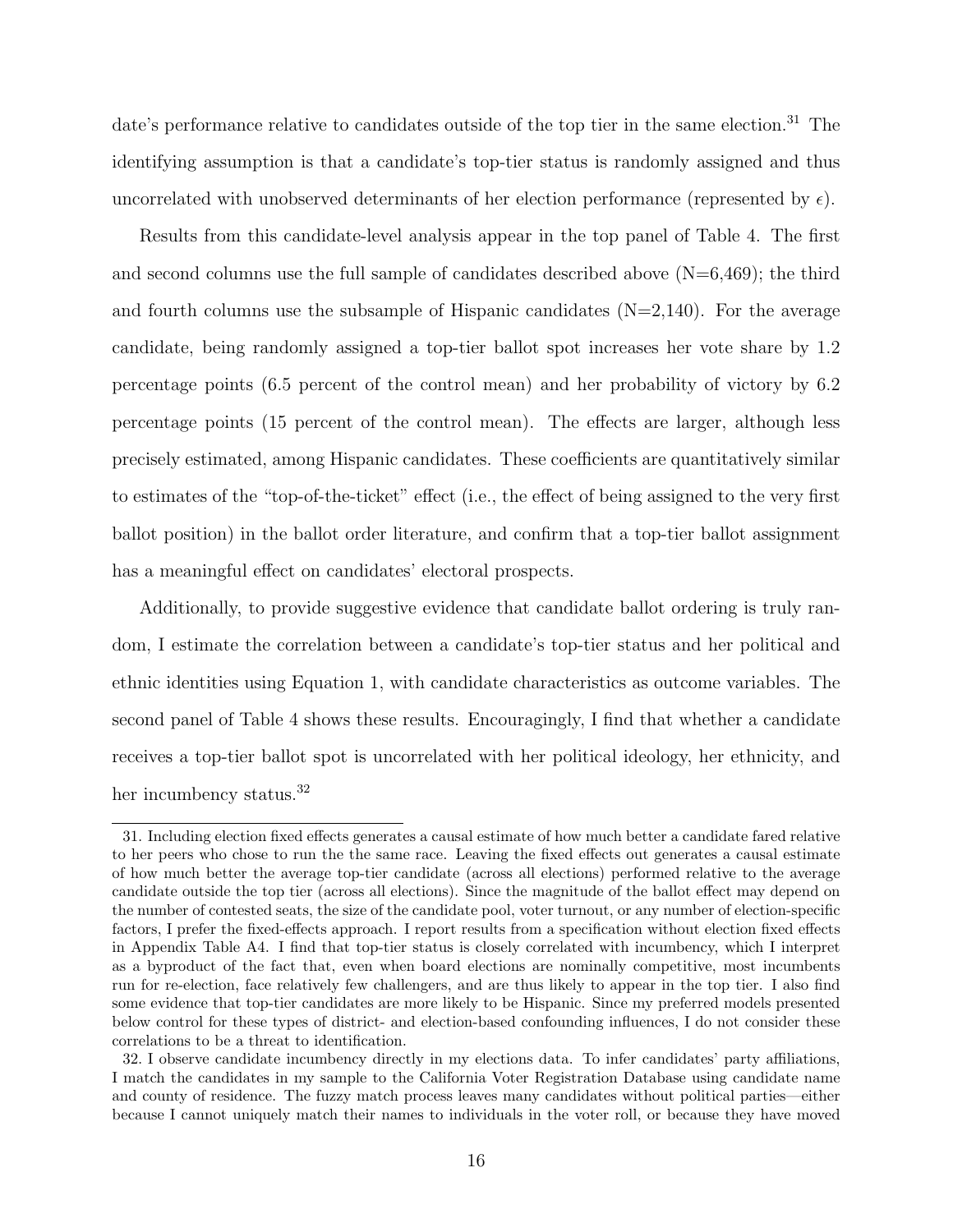#### 4.3 Randomized Ballot Order: Constructing an Election-level Instrument

The ballot order randomization described above operates at the candidate level, placing some candidates into the top tier and not others. However, my "treatment" of interest— Hispanic school board representation immediately after an election—depends on electionlevel results. Therefore, to convert my candidate-level variation into election-level variation, I create an indicator equal to one if any Hispanic candidate received a top-tier ballot position in a given election. Intuitively, a Hispanic candidate near the top of the ticket is more likely to win an election than a candidate who is buried in the pack (see [Table](#page-40-0) [4\)](#page-40-0), and her victory could subsequently increase Hispanic representation on the school board.<sup>33</sup>

For the top-tier Hispanic indicator to be a valid instrument, however, it must be uncorrelated with other district and election characteristics that determine both school board composition and district outcomes. That assumption does not follow from randomized ballot ordering at the candidate level. Any candidate's ballot ranking is random from her point of view, since the assignment mechanism is a lottery. But, from the econometrician's perspective, the probability that at least one Hispanic candidate in an election winds up in the top tier depends upon Hispanics' share of the candidate pool. Elections with larger shares of Hispanic candidates will, on average, have more Hispanic candidates randomized into the top tier of the ballot, and will consequently have larger shares of winning Hispanic candidates (conditional on the number of contested seats). Since Hispanic candidate share is endogenous (see [Table](#page-38-0) [2\)](#page-38-0), the top-tier Hispanic indicator is not excludable on its own. Rather, my top tier IV is conditionally exogenous with respect to other determinants of school board

or passed away since they ran for school board and have consequently been struck from the voter roll.

<sup>33.</sup> A potential concern is that the ballot effect is concentrated among top-of-the-ticket candidates, which would limit the relevance of the top-tier effect. Indeed, Meredith and Salant (2013) argue that this is the case. In Appendix Table [A6,](#page-63-0) I compare my preferred first stage specification (see below) to alternatives, one using an indicator for whether a Hispanic appeared at the top-of-the-ticket, the other using the top-tier indicator, but omitting all top-of-the-ticket candidates. I do find that the first stage effect is larger for top-of-the-ticket Hispanic candidates, but that omitting these candidates still yields a reasonably precise, economically meaningful effect on post-election Hispanic board representation. The persistence of the ballot effect among lower-ranked candidates could be tied to race: voters may actively seek out minority candidates on election day, even ones not listed at the very top of the ballot. As such, I continue to use my top-tier instrument, since this variable captures the most information about the ballot order's effect on post-election school board composition.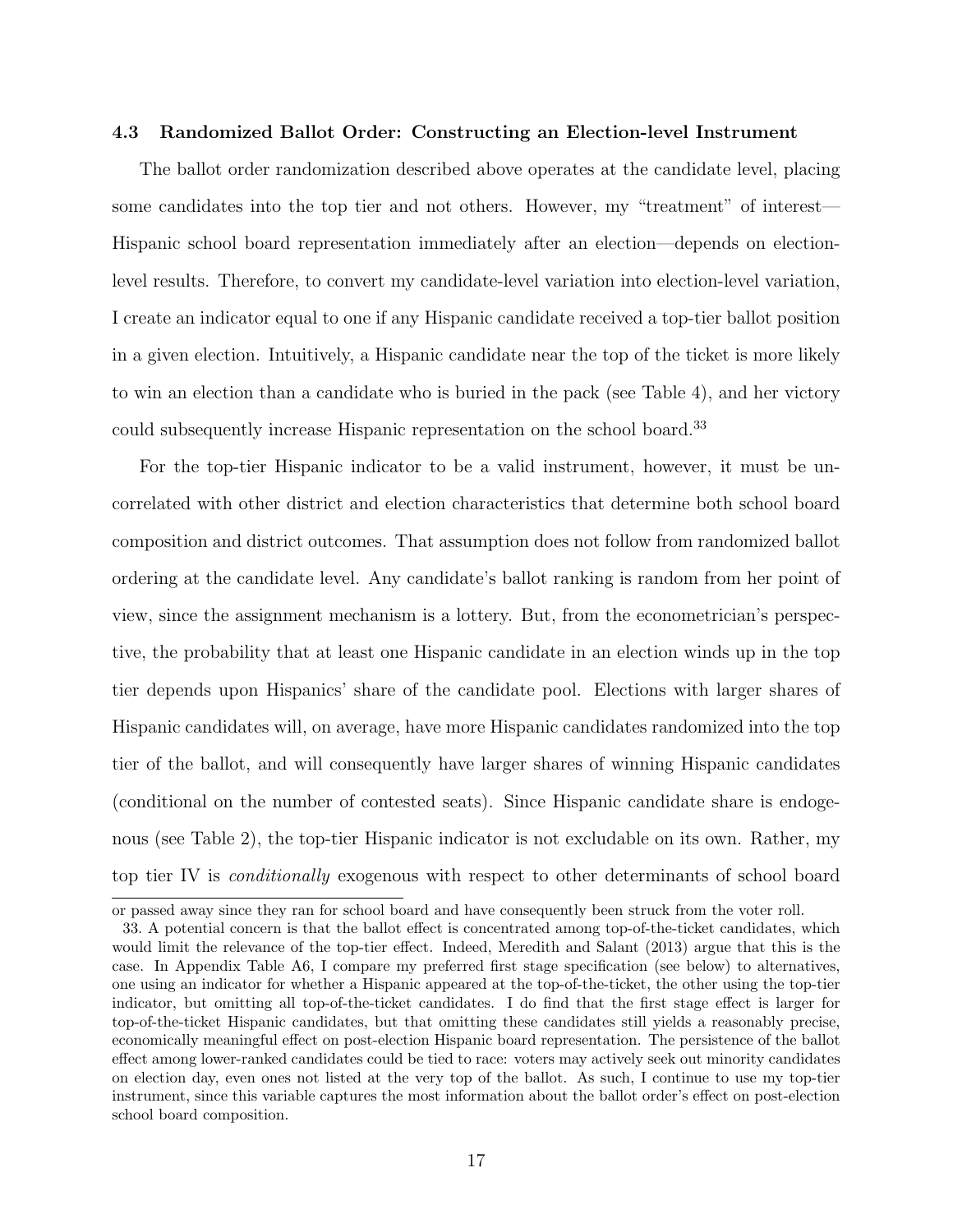composition once I control for the share of Hispanic candidates in the race and the number of contested seats. I include these controls in all specifications except where otherwise noted.<sup>34</sup>

After controlling for Hispanic candidate share and the number of contested seats, I should find no relationship between district i's characteristics  $\chi$  in the election year t and the presence of a top-tier Hispanic candidate on the ballot. I examine these correlations using the following specification:

<span id="page-17-0"></span>
$$
\chi_{it} = \phi_0 + \phi_1 HispTopTier_{it} + \phi_2 X_{it} + \lambda_i + \gamma_t + \epsilon_{it},\tag{2}
$$

where  $HispTopTier$  is a binary variable which equals one if a Hispanic candidate appears in the top tier of the ballot. I include election year and district fixed effects ( $\gamma$  and  $\lambda$ , respectively) to control for unobserved factors across school districts and election cycles that determine ballot composition. I cluster my standard errors at the district level to correct for repeated sampling of districts.

The results appear in Table  $5^{35}$  Crucially, I find that whether a Hispanic candidate appears on the ballot is uncorrelated with Hispanic school board representation on the outgoing board, which means my instrument is unrelated to pre-election district treatment status. Nor do I find any correlation between whether a top-tier Hispanic candidate appears on a ballot and district observables in the election year, which suggests the instrument is unrelated to these potential confounding variables.<sup>36</sup>

<sup>34.</sup> In the final column of Appendix Table [A8,](#page-65-0) I show that my results are robust to including flexible versions of these covariates—specifically, a quadratic in the share of Hispanic candidates and a fixed effect for the number of seats. In alternative,"event-study" specifications, which I discuss below, I employ election fixed effects, which control for all observable and unobservable election characteristics, as well as any functional forms of the two covariates described here, that could stand in the way of random assignment—not just the (linear) number of seats and (linear) Hispanic candidate share. My results are also robust to this approach.

<sup>35.</sup> In Appendix [Table](#page-64-0) [A7,](#page-64-0) I consider a range of other election-year outcomes, including SFP spending, SFP take-up, proxies for SFP eligibility, and alternative election outcomes (e.g., whether a Democrat wins the election). None of these outcomes are significantly correlated with whether a top-tier Hispanic candidate appeared on the ballot.

<sup>36.</sup> One might be concerned that these null results follow entirely from the inclusion of district fixed effects in my specification. In Appendix [Table](#page-62-0) [A5,](#page-62-0) I show that I reach the same conclusion using an alternative specification in which I omit district fixed effects. Though I find a slight correlation between my instrument and Black enrollment, the estimate is both small, imprecisely estimated, and unaccompanied by any effect on other enrollment measures. The largely null results confirm that my identification strategy does not depend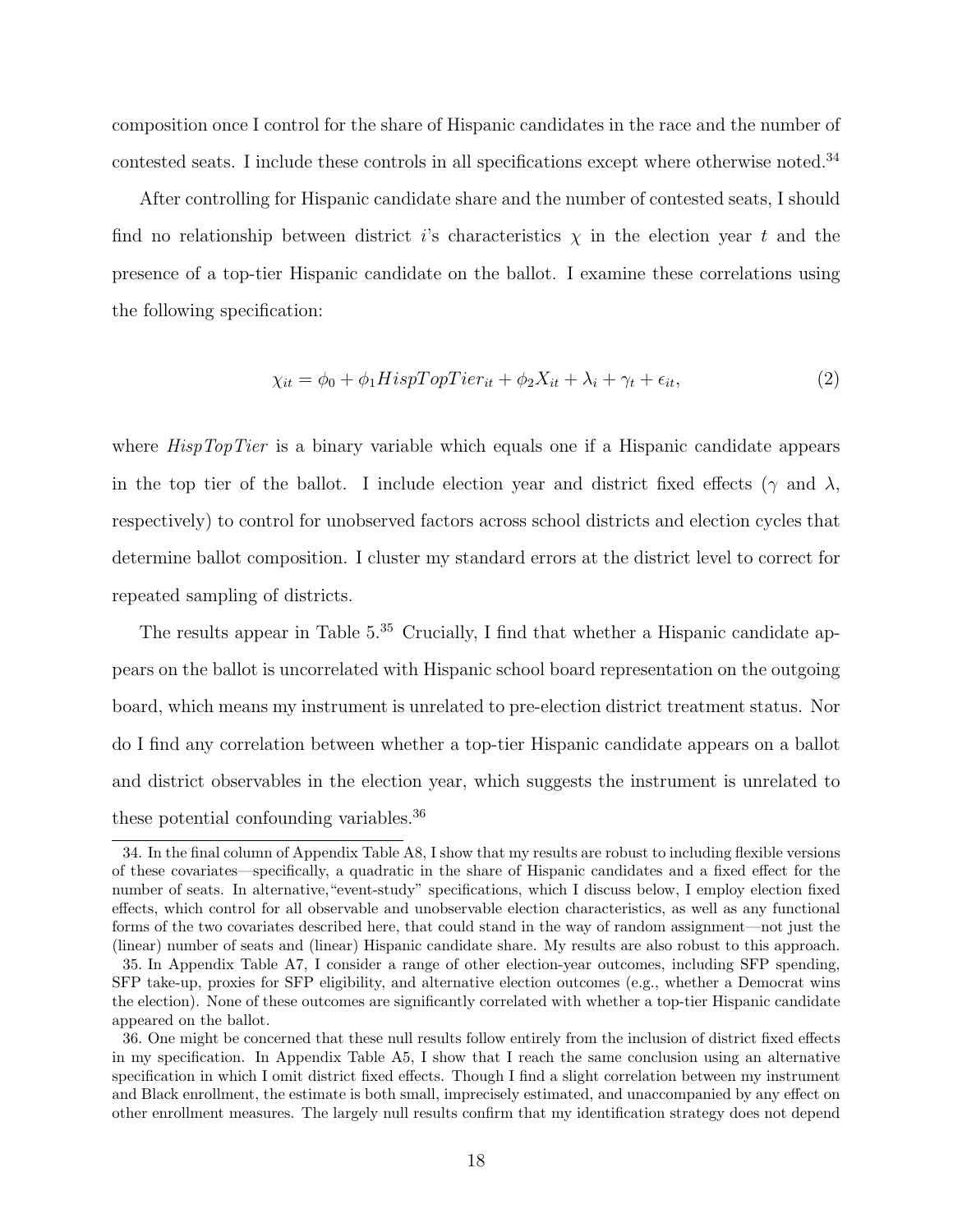#### 4.4 Estimating the Causal Effect of Hispanic School Board Representation

Using my top-tier Hispanic instrument, I analyze how differences in Hispanic school board representation influence district outcomes over time using a two-stage least squares (2SLS) system. Since the consequences of school board decisions likely take years to play out, I evaluate how the level of Hispanic board representation immediately following an election affects outcomes Y over the next  $\tau = 1, ..., T$  periods. In other words, I do not estimate the contemporaneous effect of school board composition in period  $\tau$  on outcomes in period  $\tau$ —nor do I want to, since those estimates will capture effects of policies enacted by prior school board members.

In the first stage, I compare post-election Hispanic school board representation from districts that did and did not have a top-tier Hispanic candidate on the ballot. In the second stage, I use my first-stage estimate of differences in Hispanic board representation (driven by top-tier Hispanic candidates) to infer the average effect of greater Hispanic school board membership on district outcomes over the  $T$  years after the election. Consistent with my goal of identifying within-district effects, I estimate this model using both my school- and district-level data sets; for conciseness, I only describe the school-level model here, but the district-level model operates similarly.<sup>37</sup>

on district fixed effects.

<sup>37.</sup> The primary difference between the school- and district-level specifications is that I use school-level fixed effects in the former and district-level fixed effects in the latter. The other, more subtle distinction concerns the first stage: the district-level model will estimate the first stage specification (which, again, is cross-sectional and does not vary with respect to  $\tau$ )  $T + 9$  times, once for each district-by-period (see below where I note that I include 8 pre-election periods, plus period 0); the school-level model will estimate the first stage  $(T+9) \times s$  times, once for each school-by-period. Note that the district- and school-level specifications yield very similar first stage coefficients, which suggests this re-estimation does not bias my results (compare the first stage estimates given in Tables [7](#page-43-0) and [8,](#page-44-0) for example).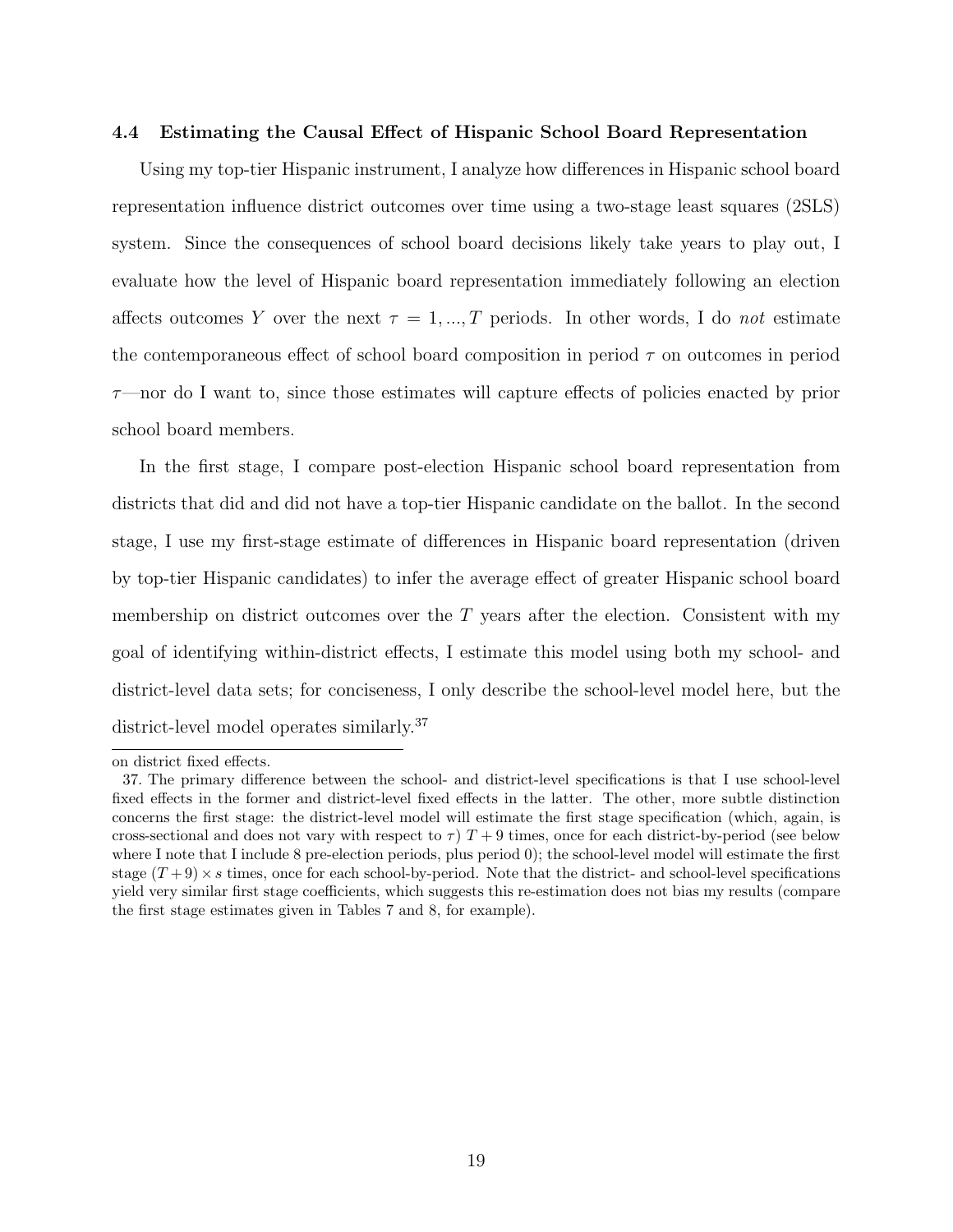For each school s in district i, I estimate the following specification:

<span id="page-19-0"></span>
$$
HispBoardShare_{ista} \times post_{\tau} = \pi_0 + \pi_1 High Top Tier_{it} \times post_{\tau} + post_{\tau}
$$

$$
+ \rho_{\tau} + \lambda_s + \gamma_t + \psi_a + \pi_2 X_{it\tau} + \epsilon_{1,ista\tau}
$$

$$
Y_{ista\tau} = \beta_0 + \beta_1 High BoardShare_{it} \times post_{\tau} + post_{\tau}
$$

$$
+ \rho_{\tau} + \lambda_s + \gamma_t + \psi_a + \beta_2 X_{it\tau} + \epsilon_{2,ista\tau},
$$

$$
(3)
$$

where post is an indicator for whether the period  $\tau > 0$ ; t denotes an election year; and a denotes an academic year.<sup>38,39</sup> The vector  $X$  includes the share of Hispanic candidates and the number of contested seats in the election, which I include to identify my first stage effect  $\pi_1$ , following the discussion above. I index X by  $\tau$  to allow election covariate effects to vary across periods.

I estimate the model using observations from  $\tau = -8, ..., T$ . I include pre-election data from periods  $\tau \leq 0$  to identify school, election year, period, and academic year fixed effects  $(\lambda, \gamma, \rho, \text{ and } \psi, \text{ respectively})$ . Those fixed effects do not aid with identification—rather, I include them to improve the precision of my estimates.<sup>40</sup> I cluster my standard errors at the district level since treatment statuses are correlated across time within districts.

Intuitively, by limiting my first stage to post-election Hispanic board representation, I assume that there are no confounding differences in pre-election Hispanic board share, con-

<sup>38.</sup> Academic years are a function of the election year t and the period relative to the election,  $\tau$ . For example, if I observe an election in November 2005, the election year is set to 2005, which is the academic year 2006. The first post-period ( $\tau = 1$ ) is academic year 2007, the second ( $\tau = 2$ ) is academic year 2008. and so on.

<sup>39.</sup> This fixed effects specification with pre-election data is comparable to that of Beach and Jones (2017), Cellini et al. (2010), and Shi and Singleton (2019).

<sup>40.</sup> In Appendix Table [A9,](#page-66-0) I show that my results are robust to using school-by-election fixed effects or district fixed effects instead; I also show that I obtain significant, though quantitatively smaller results when I exclude school- or district-level fixed effects altogether. In [Appendix Table](#page-65-0) [A8,](#page-65-0) I show what happens when I omit both pre-period data and fixed effects. Quantitatively, the magnitudes and standard errors of my estimates of effects on student achievement and teacher composition change once I exclude both fixed effects and pre-election data; spending data are quite robust. That is to be expected: omitting fixed effects and pre-election data will fail to correct for the fact that I observe district- and school-academic years multiple times, oftentimes as both "treated" and "untreated" observations. Consequently, the post-election data will reflect not only the impact of the focal election, but prior contests as well, which I ought to control for to recover a meaningful treatment effect. Once I include pre-period data, I obtain qualitatively similar results, albeit smaller than in my preferred specification and less precisely estimated.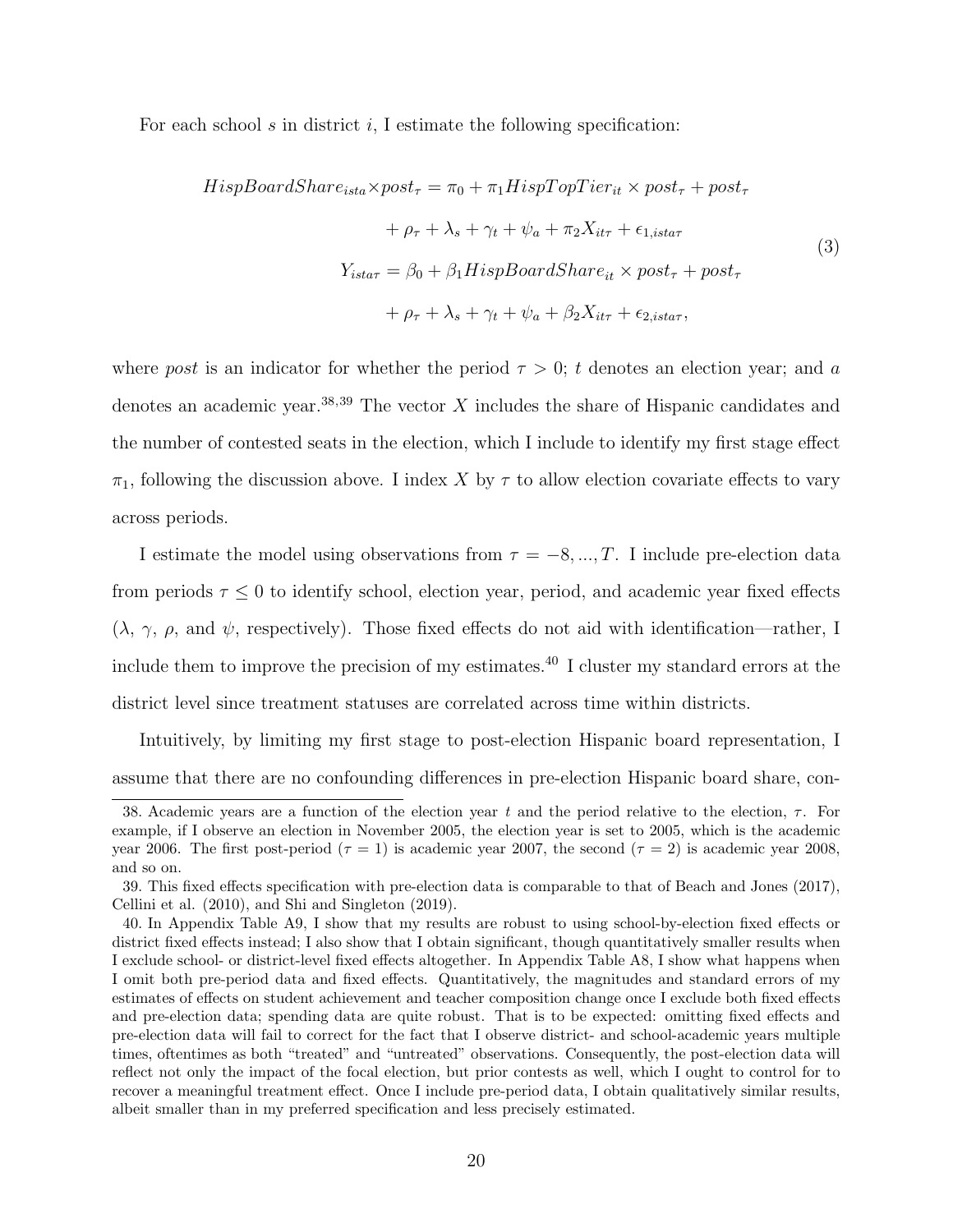sistent with Table [5.](#page-41-0) As such, the first stage coefficient,  $\pi_1$ , delivers the regression-adjusted, cross-sectional difference in post-election Hispanic school board representation between districts that did and did not have a top-tier Hispanic candidate. The 2SLS coefficient of interest,  $\beta_1$ , then captures how the level of Hispanic school board representation causally affects the outcome  $Y$  on average over the  $T$  years after an election.

### 4.4.1 Relevance of the First Stage

It remains for me to show that the first stage described in Equation [3](#page-19-0) generates meaningful variation in Hispanic school board representation, my treatment of interest. To make this case, I leverage my school-level panel and estimate a representative first stage using my full sample of observations spanning the eight years before and after an election.<sup>41</sup> Table [6](#page-42-0) presents these results. The causal parameter in the first row suggests that having a toptier Hispanic candidate on the ballot raises Hispanic school board representation by 8.6 percentage points (48 percent) immediately after the election.<sup>42</sup>

While I focus exclusively on Hispanic board representation in this paper, given its straightforward interpretation, other measures of Hispanics' presence on a board could also be of interest, and so I highlight alternative first stage outcomes in Table [6](#page-42-0) as well. I find that top-tier Hispanic candidates lead to a 10 percentage-point higher probability of any Hispanic member sitting on the board, another treatment that could in itself affect decisionmaking. This finding helps allay concerns that non-linearities in my preferred treatment—the marginal Hispanic victory may not affect boards with already-high Hispanic representation sway my results: the binary "any Hispanic" treatment is by definition monotonic, is strongly correlated with my instrument, and will yield a comparable Wald estimator as my preferred "Hispanic representation" treatment. Similarly, I find an 8.8 percentage point increase in the probability of a Hispanic majority on the school board, although the F-statistic for this

<sup>41.</sup> This sample composition is identical to the "All Schools" sample described in Table [10.](#page-46-0) The samples used in Tables [8](#page-44-0) and [9](#page-45-0) differ due to constraints on post-election timing and missing test score data, respectively, both of which result in slightly different first stage coefficients than the ones presented here.

<sup>42.</sup> To put this number in perspective, on the modal 5-seat school board, a new Hispanic member will increase Hispanic representation by 20 percentage points.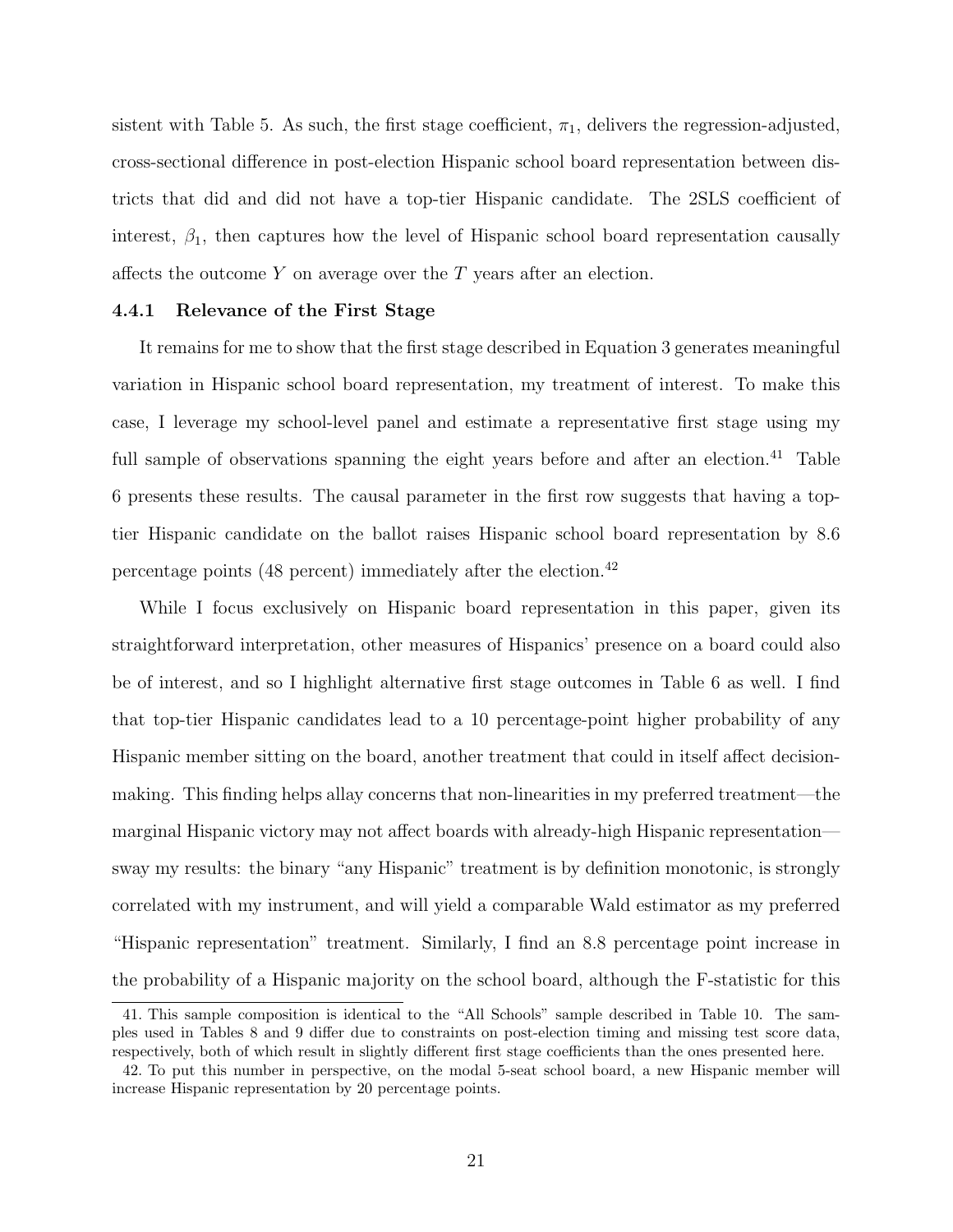model is low, likely due to the rarity of these majorities. All of these estimates confirm that top-tier Hispanic candidates lead to meaningful increases in Hispanic school board presence.

#### 4.4.2 Estimating the Reduced-Form Effect of Top-tier Hispanic Candidates

I supplement my 2SLS model with a reduced-form framework, which evaluates the effect of a top-tier Hispanic candidate on post-election district outcomes. Admittedly, because this framework removes the "structural" dimension of my 2SLS approach, the magnitudes of the reduced-form coefficients will not be very meaningful in themselves. But, in view of the strong first stage relationship apparent in Table [6,](#page-42-0) I use the reduced-form model to highlight overall patterns of outcomes (rather than levels) that I attribute to having more Hispanic members on the school board, in whatever capacity.

As with my 2SLS design, my reduced form specification uses a panel approach in which I include pre- and post-election observations and interact the treatment assignment (the toptier Hispanic candidate indicator,  $HispTopTier$ ) with an indicator for post-election periods:

<span id="page-21-0"></span>
$$
Y_{i\sigma\tau} = \delta_0 + \delta_1 H i s p T o p T i e r_{it} \times post_\tau + post_\tau + \rho_\tau + \lambda_s + \gamma_t + \psi_a + \delta_2 X_{i t \tau} \epsilon_{i s t a \tau}.
$$
 (4)

I once again include school, election year, period, and academic year fixed effects  $(\lambda, \gamma, \rho, \gamma)$ and  $\psi$ , respectively), as well as controls for the share of Hispanic candidates and the number of contested seats. The coefficient of interest,  $\delta_1$ , captures the causal effect of having a Hispanic candidate randomized to the top tier of the ballot on the average outcome Y over the T. periods following the election.

#### 4.5 Estimating the Dynamic Effect of Top-tier Hispanic Candidates

Both my 2SLS design and corresponding reduced form model capture average outcomes over post-election periods. While parsimonious, this approach obscures the dynamic effects of school board ethnic composition on district outcomes. For example, any student performance effects may take time to materialize, in which case the average post-election treatment effect will appear small, even when the treatment effect in the medium term is substantial.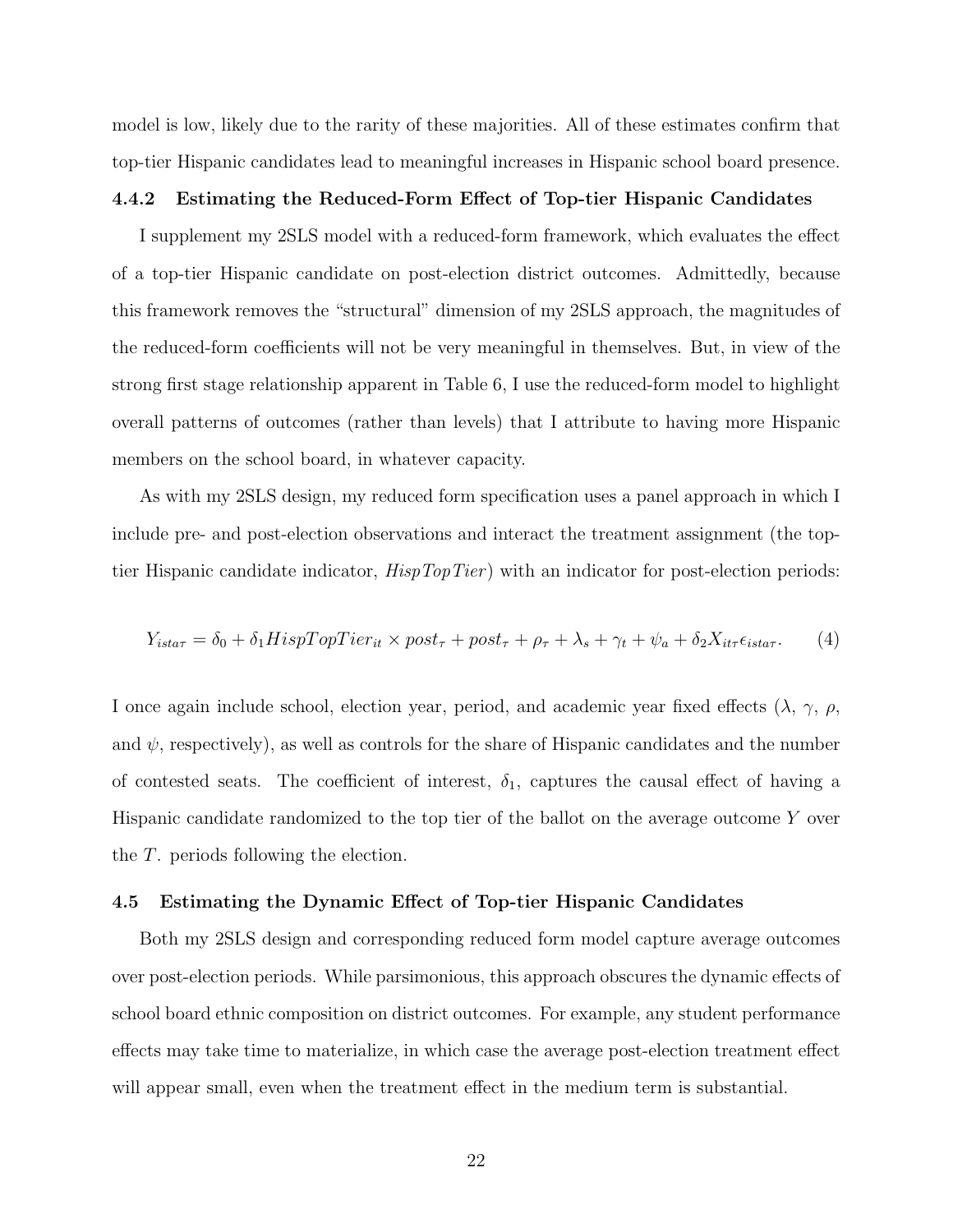I employ an "event study"-type specification to explore such dynamic effects, as well as to test for the presence of confounding pre-election trends in my outcome variables. As with my reduced-form specification, this event study approach estimates the "top-tier Hispanic" effect, not the impact of Hispanic school board representation per se. As such, I use this framework to qualitatively illustrate how Hispanic school board members' impact on district outcomes evolves over time.

I estimate my dynamic model using the same school-level panel data set as in my 2SLS and reduced form specifications, but now I treat every school-by-election as a separate "event." The specification is a pooled regression, including observations from periods  $\tau = -8$  through  $\tau = 8$ , that isolates period-specific treatment effects:

$$
Y_{esar} = \delta_0 + \sum_{j=-8}^{j=8} \left( \delta_\tau H ispanicTopTier_e \times \mathbb{1}(\tau = j) \right)
$$
  
+  $\kappa H ispanicTopTier_e + \rho_\tau + \psi_a + \theta_{exs} + \epsilon_{esar},$  (5)

<span id="page-22-0"></span>where e refers to an election and  $e \times s$  refers to a school-by-election. By including school-byelection fixed effects,  $\theta$ , and a dummy denoting elections with top-tier Hispanic candidates, I measure changes in school outcomes relative to their election-year levels.<sup>43</sup> That is, each event-study coefficient  $\delta_{\tau}$  reflects the change in Y between the election year (period 0) and period  $\tau$  attributable to a top-tier Hispanic candidate. Note that because I incorporate school-by-election fixed effects (which control for all observable and unobservable election characteristics), I do not have to separately control for the share of Hispanic candidates and number of contested seats in the election. To this extent, the dynamic effects model also

<sup>43.</sup> I do not include school-by-election fixed effects in any other specification because these fixed effects will preclude a 2SLS approach, as the first stage of that specification relies on cross-sectional variation at the election level. Rather, to estimate the effect of Hispanic representation, I prefer to use school fixed effects, as discussed above, and I only introduce (potentially more intuitive) school-by-election effects in this event study (reduced-form) model. Full reduced-form results using school-by-election fixed effects appear in Appendix Table [A9,](#page-66-0) and show precisely-estimated results similar to those I uncover using my preferred specification.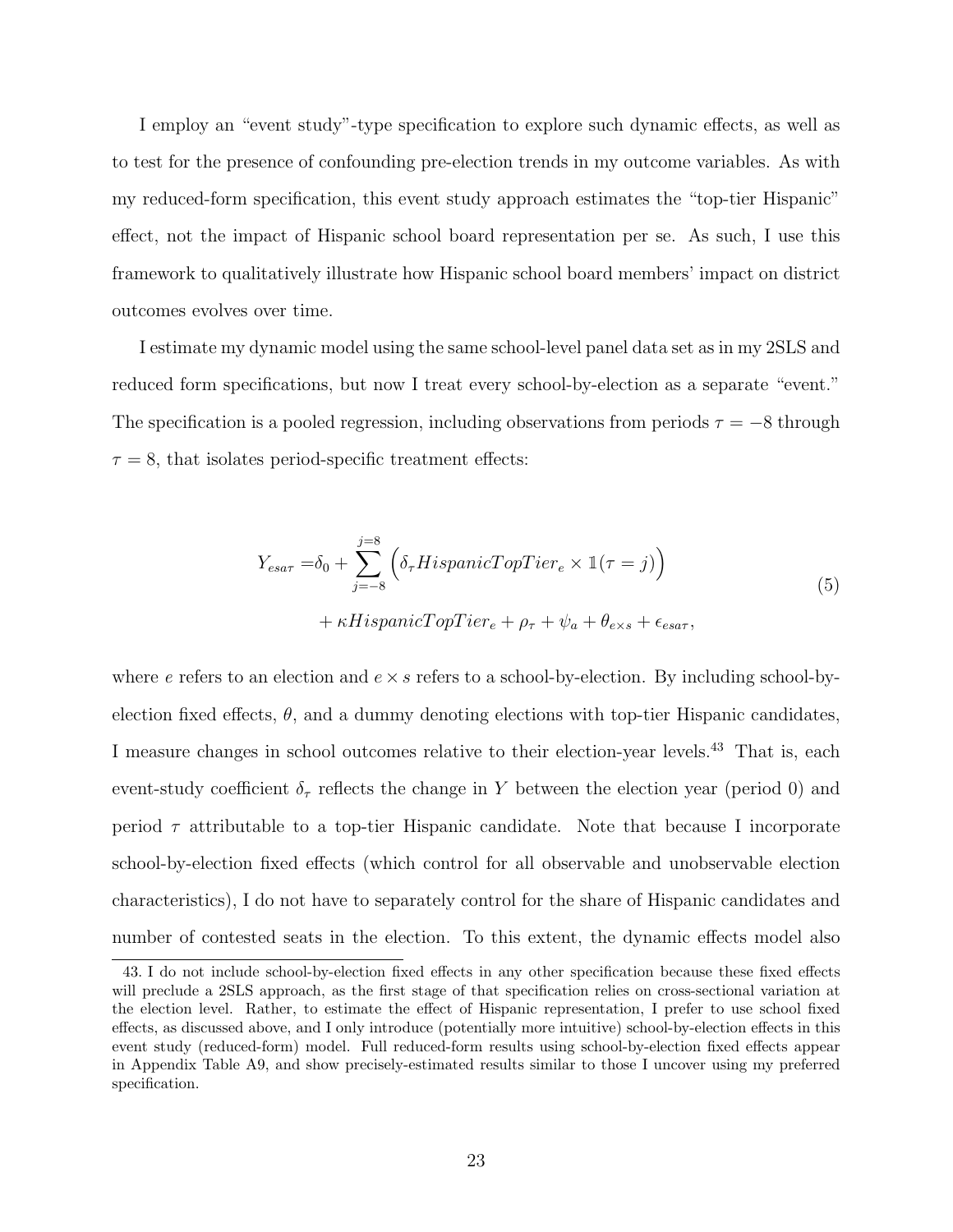functions as a robustness check for my main specification.

#### 5 Impact of Hispanic School Board Representation on SFP Spending

I begin my empirical analysis by establishing how Hispanic representation affects SFP spending along the extensive margin—the total amount of SFP funds the school board invests district-wide. The effect of having more Hispanic school board members on SFP investment is theoretically ambiguous. Beach and Jones' (2017) findings suggest ethnic diversity on a school board may increase discord and reduce total spending; on the other hand, Hispanic board members may take up additional funds to renovate or build more schools to benefit marginalized students that their non-Hispanic counterparts pass over.

# 5.1 District-level Regression Analysis

Using my top-tier Hispanic instrument, I estimate the causal effect of Hispanic school board membership on district-wide SFP spending. Since most school board members serve four-year terms, I focus on spending during the four years after an election.<sup>44</sup> I include as outcomes SFP spending by project type (modernization, new school construction, or supplemental), as well as total SFP spending. My results appear in [Table](#page-43-0) [7.](#page-43-0)

Reduced-form coefficients in columns 2-4 reflect the impact of a randomly-assigned toptier Hispanic candidate on average SFP spending outcomes over the four years after an election. The specification follows Equation [4.](#page-21-0) Point estimates in the first row reveal that annual SFP modernization spending per student increases by 26-29 percent relative to the post-election mean (\$30-34 per student) for districts with a top-tier Hispanic candidate on the ballot. These effects are precisely estimated and robust to including additional election and district demographic controls. I find no appreciable effects on new construction or

<sup>44.</sup> Appendix Figure [A2](#page-54-0) shows that modernization spending effects largely dissipate by the fifth year after the election. The figure also provides evidence that, in the lead-up to the election, districts with and without top-tier Hispanic candidates do not have systematically different levels of SFP modernization spending. Spikes in modernization spending likely reflect the fact that projects receive state approval in bunches, which tend to occur semi-annually and coincide (particularly in the early 2000s) with new bond issues (see Section 2).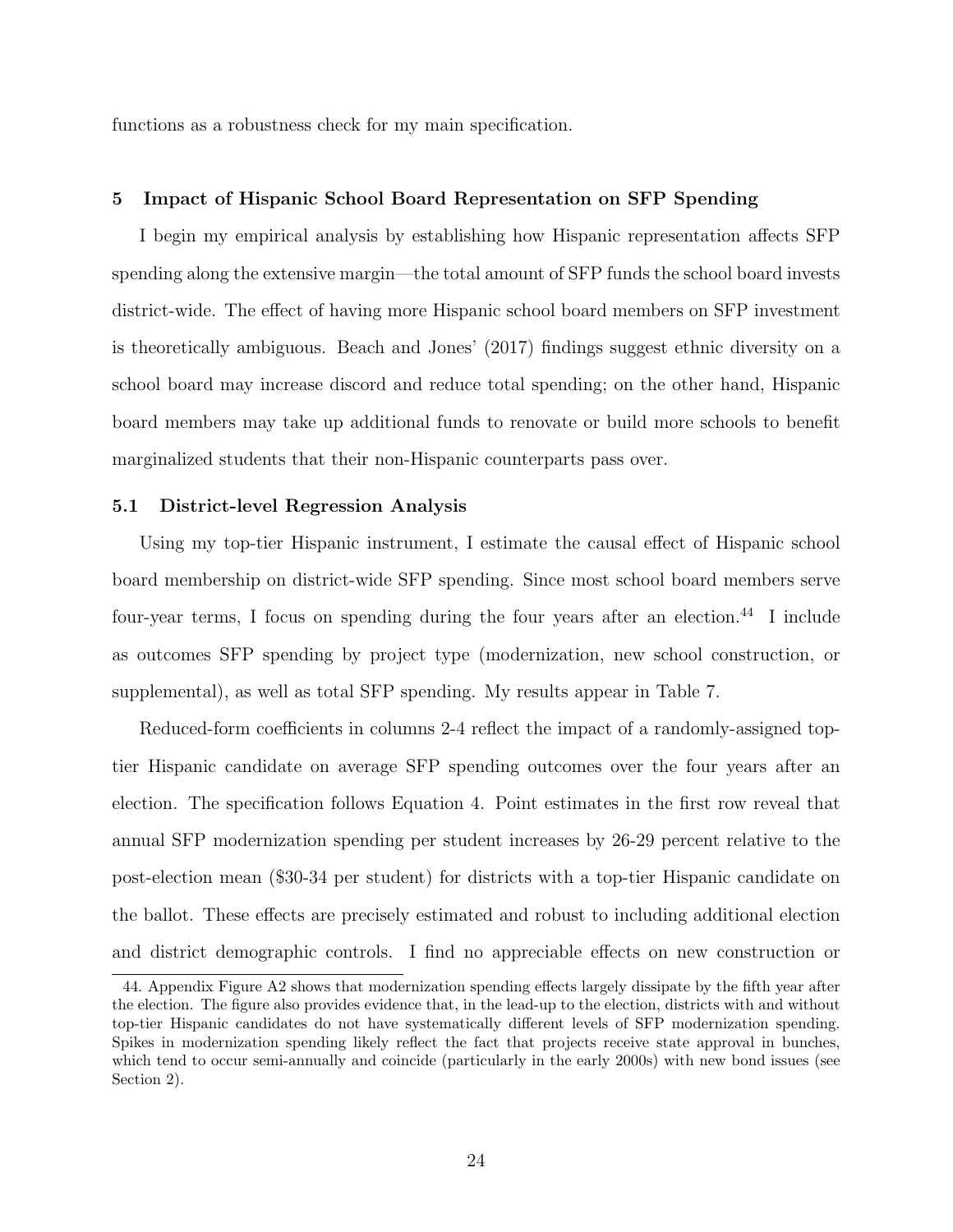supplemental SFP spending.<sup>45</sup> While imprecise, point estimates indicate that total SFP spending increases by roughly the same amount as modernization spending.

2SLS estimates, presented in columns 5 and 6 of [Table](#page-43-0) [7,](#page-43-0) capture the effect of Hispanic representation per se on SFP spending. The IV specification follows Equation [3.](#page-19-0) Each coefficient captures how a 100 percentage-point increase in Hispanic school board representation immediately after the election would affect the given outcome. But my preferred interpretation considers how a 20 percentage point increase in Hispanic board representation—equivalent to substituting one Hispanic for one non-Hispanic member on the modal board—influences SFP spending. Second-stage coefficients in the first row imply that a 20 percentage-point increase in Hispanic representation causes the board to raise SFP modernization spending by \$71 per pupil per year, or 61 percent of the sample mean. Again, point estimates in the fourth row suggest that total SFP spending rises by a similar amount, although these coefficients are imprecisely estimated.

### 5.2 Robustness of District-level Spending Results

I perform two robustness checks to confirm that the results presented thus far capture causal effects. First, I address the possibility that districts with top-tier Hispanic candidates also have greater SFP eligibility, which would mechanically lead to a positive correlation between SFP spending and my treatment assignment. Reassuringly, reduced-form results in Appendix [Table](#page-64-0) [A7](#page-64-0) show no correlation between whether a top-tier Hispanic candidate appears on the ballot and various proxies of SFP eligibility criteria.<sup>46</sup>

<sup>45.</sup> That Hispanic board composition only affects modernization spending is not surprising. In Appendix Table [A1,](#page-58-0) I show that 75 percent of all SFP projects involve a modernization component, which suggests these grants are the most popular investments for school boards to make. Whereas brand new school construction is costly, and requires a suitable location within the district to put a new facility, modernization projects improve existing sites, which might limit their pecuniary and non-pecuniary costs. Furthermore, school boards have little sway over which supplemental grants they can access, since those largely depend on preexisting district characteristics (for instance, susceptibility to earthquakes). All of these features likely make modernization the most attractive project type for school boards and the one most responsive to school board composition.

<sup>46.</sup> Specifically, I use district cumulative SFP spending (which captures potential eligibility that has been exhausted); total enrollment (which approximates an enrollment projection); full-time equivalent teachers (a proxy for the number of classrooms in the district); and facility age. Note that my data on school facility ages are poor: the CDE assigns a default opening date of July 1, 1980 for all schools built prior to that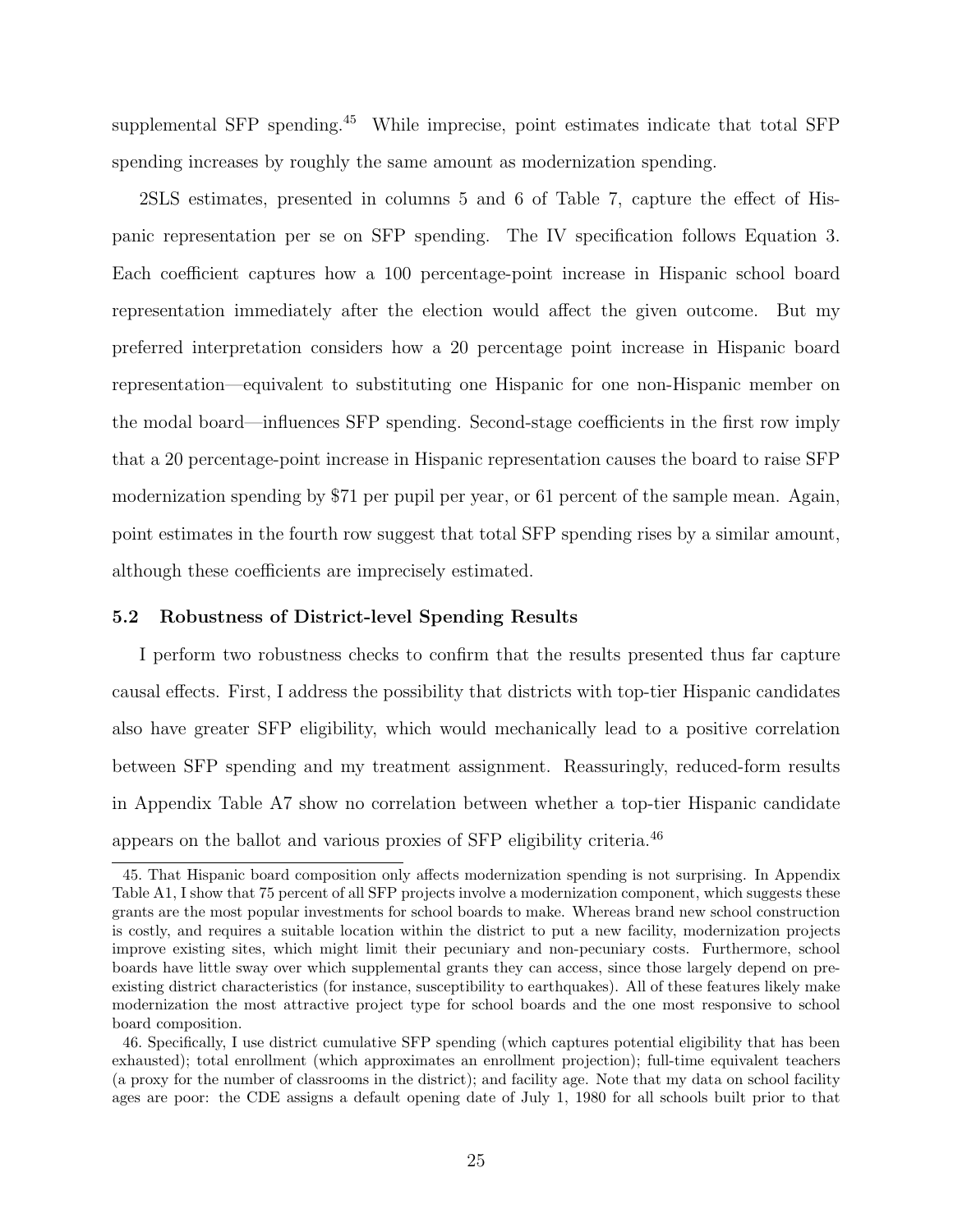Second, I check that my estimator captures just the effect of Hispanic candidates—and not, for example, the effects of incumbent re-elections or elections of Democratic candidates. Based on results in Appendix [Table](#page-64-0) [A7,](#page-64-0) I find no evidence that top-tier Hispanic candidacies are correlated with other election outcomes, which supports my claim that my results only capture Hispanic school board members' influence.

#### 6 How Do Hispanic School Board Members Allocate SFP Funds?

To help explain why Hispanic board members invest more in SFP modernization projects, as I show in the previous section, I analyze how school board ethnic composition affects the distribution of SFP funds within a district. I hypothesize that school board elections follow a "core-constituency" voting model in which a candidate garners support from voters of her own ethnic background. Thus, Hispanic board members might invest the marginal SFP dollar in schools with large shares of Hispanic students in order to cater to nearby Hispanic voters; they take up additional SFP funds in order to pay for those marginal projects. If, on the other hand, school board elections hinge on the median voter, then Hispanic board members may invest the marginal dollar without considering schools' demographics, in which case I would see no correlation between school demographics and SFP allotments. These competing hypotheses have contrasting implications for the role of minority voices on school boards, and the potential for minority officials to reallocate district resources to benefit minority students.

#### 6.1 School-level Regression Analysis

Using my school-level panel data set, I assess how Hispanic officials allocate the marginal dollar within school districts. Specifically, over the four years after an election, I quantify the impact that Hispanic board members have on modernization and total SFP spending among

date (67 percent of schools ostensibly opened that day). I therefore include an alternative measure of school age—the share of district schools listed as having opened in 1980—and again find no evidence of a correlation with my top-tier Hispanic indicator. Since the SFP only began in 1998, it is reasonable to assume that most schools with the placeholder opening date are at least 25 years old during my sample period, which means all these schools are eligible for SFP modernization funds.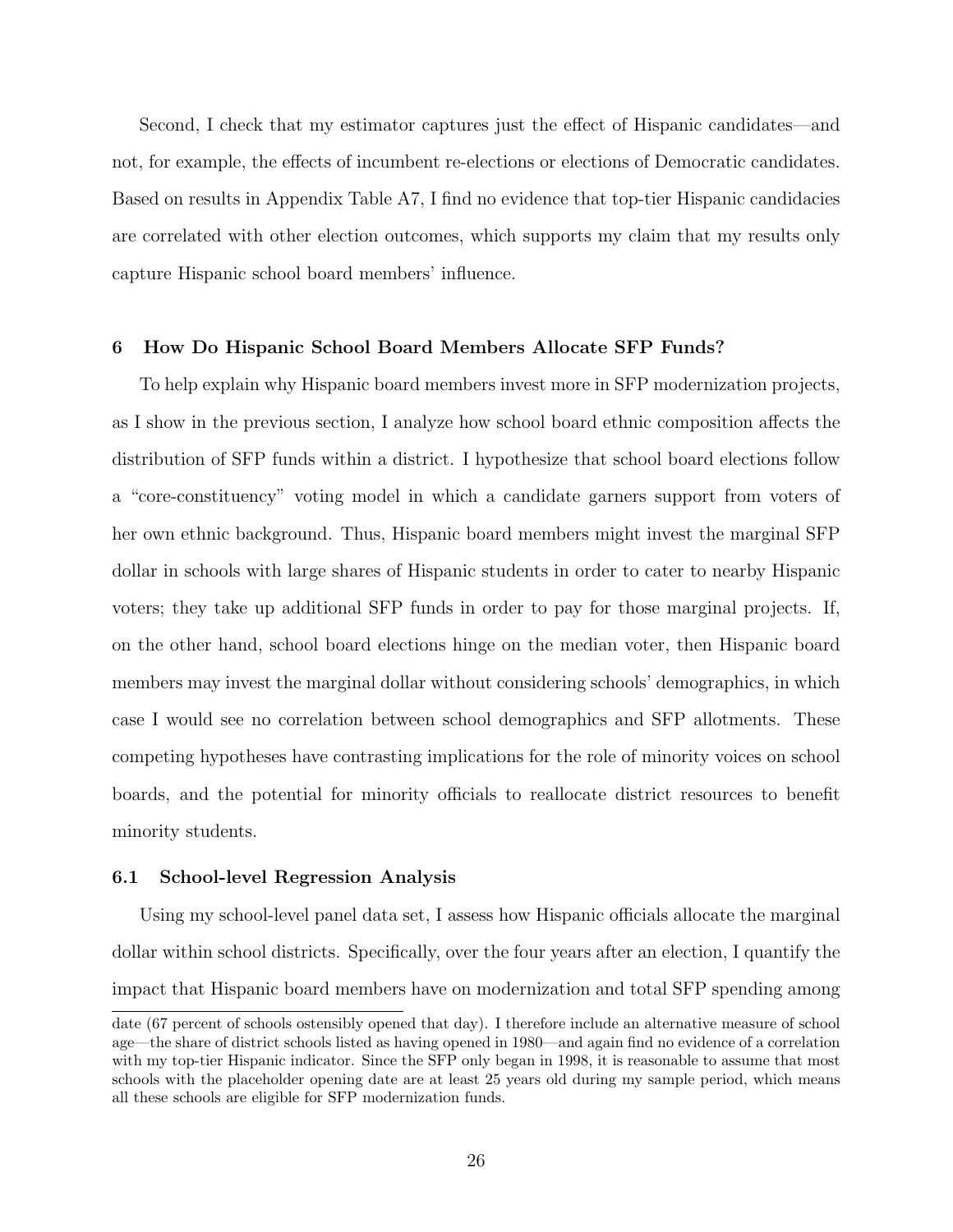schools that have relatively "high" and "low" shares of Hispanic and impoverished students within a district (which I define below). I describe patterns of intra-district SFP spending by estimating the reduced-form model given in Equation [4,](#page-21-0) which efficiently conveys which types of school within "treated" districts receive relatively more SFP funds. Likewise, I use the 2SLS model given in Equation [3](#page-19-0) to quantify how Hispanic school board representation per se affects spending levels across schools within a district.

I first show that my results from Section 5 translate into comparable effects at the school level by estimating my reduced-form and IV models using the full sample of schools. Every specification includes controls for election characteristics, school demographics, and election year and academic year fixed effects. I also use school enrollment weights to facilitate comparisons in per-pupil spending outcomes across schools. The results appear in the second column of [Table](#page-44-0) [8.](#page-44-0) Estimates in the first panel show that top-tier Hispanic candidates lead to 30 percent (\$51 per student) more SFP modernization spending, and a statistically insignificant 14 percent more total SFP spending (\$59 per student), on the average school relative to the post-election mean. IV results in the second panel imply that a 20 percentage-point increase in Hispanic board representation leads to 58 percent (\$100 per student) more SFP modernization spending on average across all schools in a district. These findings are similar to the district-level results shown in [Table](#page-43-0) [7.](#page-43-0)

#### 6.2 Do Hispanic School Board Members Invest in Hispanic Students?

I now consider whether schools boards with more Hispanic members invest in schools within the district that have high Hispanic enrollment, which I interpret as investment intended for Hispanic students. To distinguish "high Hispanic" schools within a district, I first compute the median Hispanic enrollment share among all schools by district-year and then divide schools into two types: those with above-median Hispanic enrollment within a district, and those with below-median Hispanic enrollment within a district.<sup>47</sup> I then separately estimate reduced-form and 2SLS spending effects for schools that have high (above-median)

<sup>47.</sup> Schools with exactly-median Hispanic enrollment are implicitly dropped; including those median schools in either the above-median or below-median subsamples has no bearing on my results.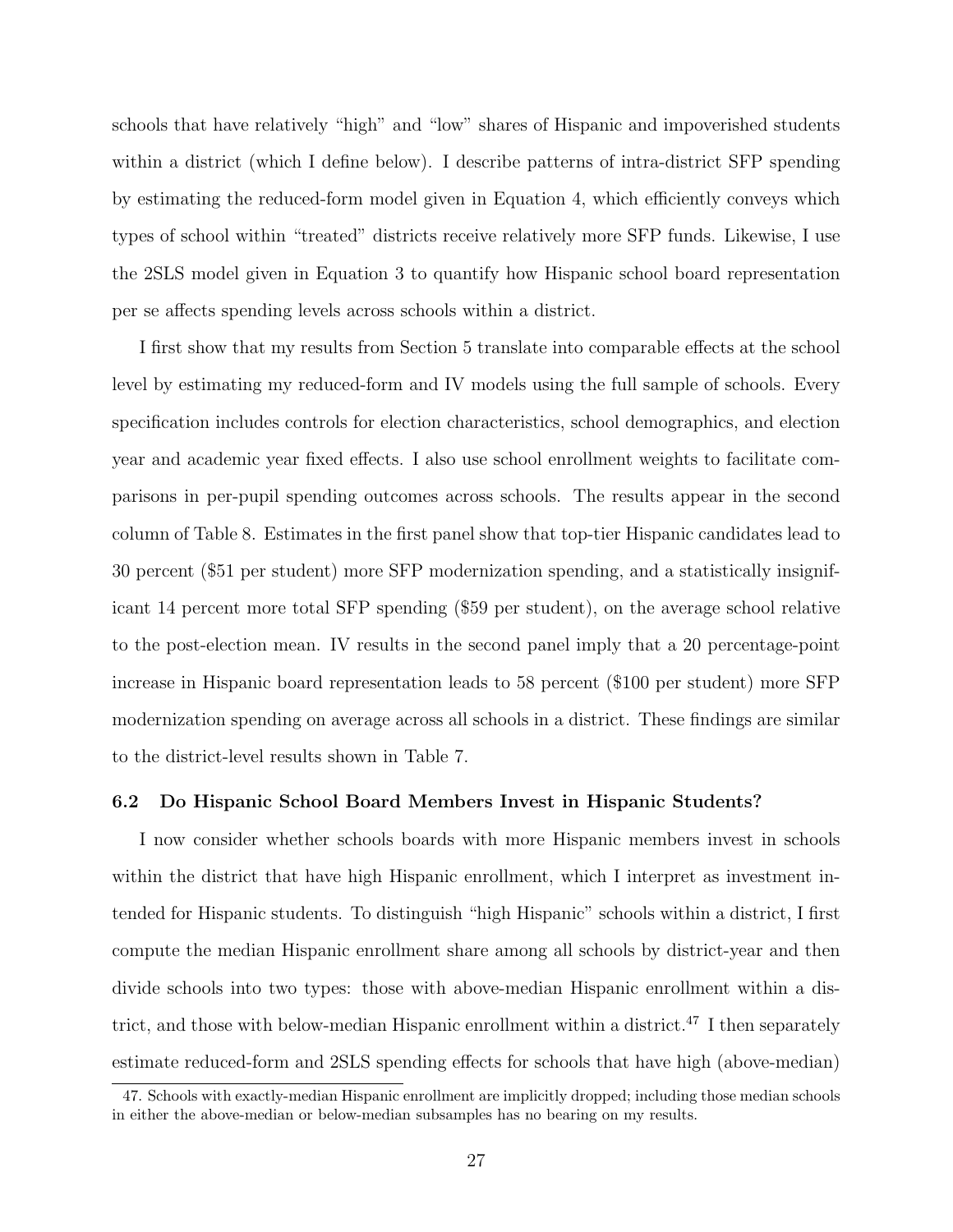and low (below-median) Hispanic enrollment within their districts, using the specifications described above.

The results from those regressions appear in the third and fourth columns of [Table](#page-44-0) [8.](#page-44-0) Each reduced-form coefficient in the first panel captures how a top-tier Hispanic candidate (in the district-wide election) affects the level of SFP spending per student among schools of the given type. The estimates indicate that students in schools with above-median Hispanic enrollment within a district receive \$56 in additional modernization funds (33 percent), whereas schools with below-median Hispanic enrollment receive a marginally significant \$36 per student. Similarly, schools with above-median Hispanic enrollment within their district receive \$73 more total SFP funds per student (17 percent), while those with below-median Hispanic enrollment receive a statistically insignificant \$32 per student.<sup>48</sup>

2SLS coefficients in the second panel of [Table](#page-44-0) [8](#page-44-0) underscore the magnitude of this difference. IV estimates imply that a 20 percentage-point increase in Hispanic board representation raises total SFP spending by a marginally significant \$146 per student, and SFP modernization spending by \$113 per student, among high-Hispanic schools within the district. Imprecise estimates point to considerably smaller increases of \$64-\$70 per student among schools with relatively low Hispanic enrollment. This comparison indicates that Hispanic voices on the school board substantially increases relative spending on Hispanic students.<sup>49</sup>

<sup>48.</sup> The data structure precludes a formal test to determine whether these estimates are statistically different. Since each school only appears in one subsample at a time (not by design, but because relative Hispanic enrollment is quite sticky over the sample period), I cannot test for equality using my school fixed effects approach. Still, in Appendix Table [A10](#page-67-0) I present results from an alternative "pooled" specification to argue the differences in spending across school types are meaningful. That model resembles Equation [4](#page-21-0) but includes an indicator for whether a school is high-Hispanic, and interacts that term with my top-tier Hispanic dummy. The coefficient on that interaction term denotes the treatment effect of a top-tier Hispanic candidate among high-Hispanic schools relative to the treatment effect on low-Hispanic schools.

<sup>49.</sup> See Appendix Figure [A3](#page-55-0) for event study estimates of SFP spending across high- and low-Hispanic schools. The figure shows no consistent evidence of pre-election trends, although the data are noisy, in part because SFP investments are cyclical, responding to increases in fund availability following new statewide bond approvals (see Section 2 and a similar footnote in Section 5 above). Post-election data point to relatively sustained increases in modernization spending among high-Hispanic schools over the eight years following an election, with especially significant increases in the four years after the election.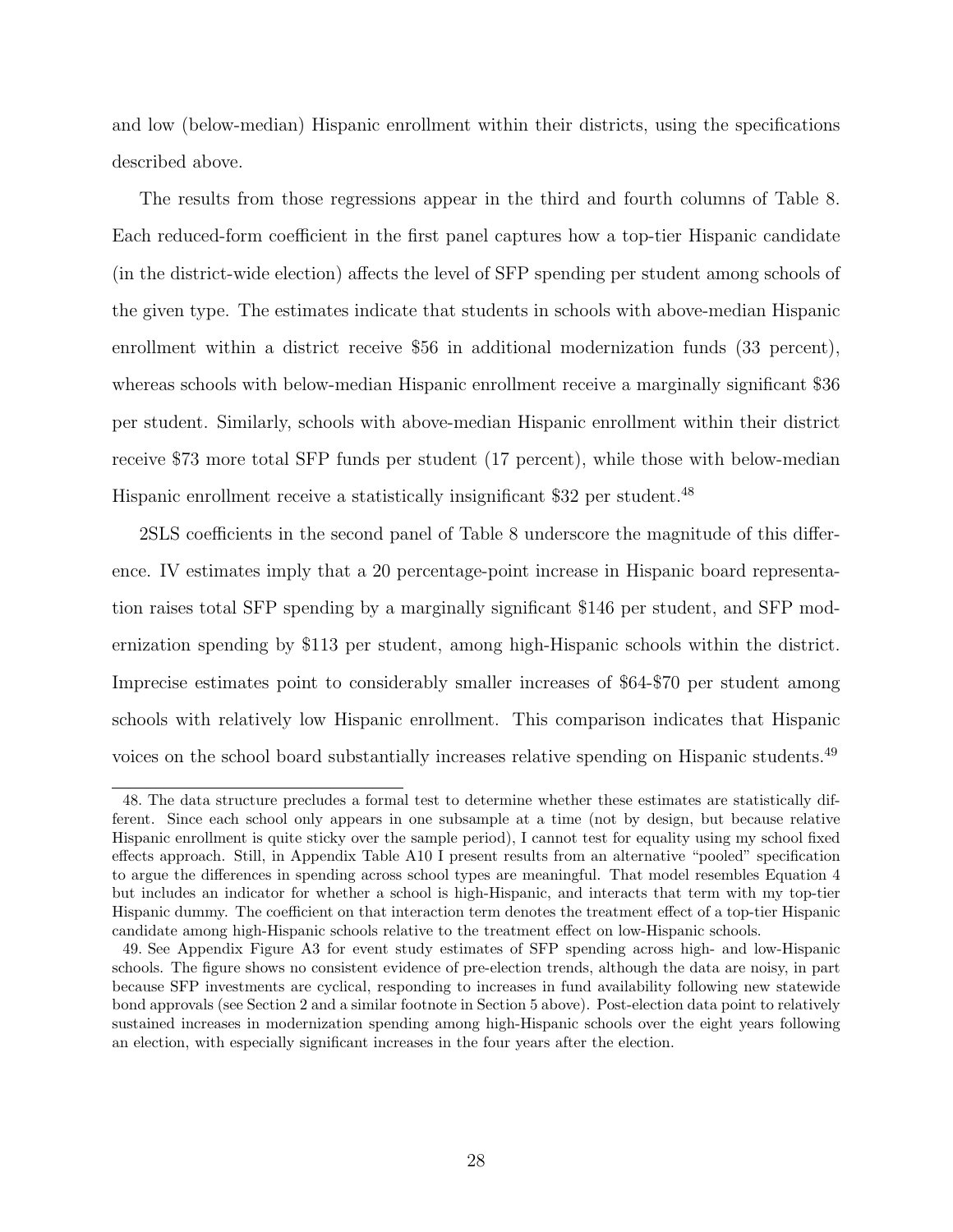#### 6.3 Do Hispanic School Board Members Invest in Disadvantaged Students?

In the remaining columns of [Table](#page-44-0) [8,](#page-44-0) I consider how the treatment effect varies by school poverty level. I divide schools within a district-year into those with above- and below-median shares of FRL-eligible students, as well as those schools that do and do not qualify for Title I funding. Once again, I separately estimate the reduced-form impact of a top-tier Hispanic candidate, and the 2SLS impact of Hispanic board representation, on SFP spending by school type, and compare the resulting coefficients.

I find that top-tier Hispanic candidates lead to \$65 more modernization spending per student among schools with high FRL-eligible student enrollment, compared to \$37 more per student on schools with low FRL-eligible enrollment. 2SLS estimates suggest these differences in spending by school poverty level are large. Each Hispanic board member raises total SFP spending by \$152 per student at high-FRL schools and \$178 at Title Ieligible schools (versus \$72 more and \$62 less spending at low-FRL and non-Title I schools, respectively). Given the strong correlation between Hispanic enrollment and school poverty level, I interpret these results only as a further indication that Hispanic board members direct funds towards marginalized students in general.<sup>50</sup>

#### 6.4 Robustness of School-level Spending Results

In Appendix [Table](#page-68-0) [A11,](#page-68-0) I probe the robustness of these school-level results. First, I consider whether SFP spending across school types differs prior to the election—in other words, whether there are differential pre-election trends at the school level.<sup>51</sup> Importantly, I find that school-level SFP spending over the three years prior to the election is uncorrelated

<sup>50.</sup> Specifically, 77 percent of high-Hispanic schools are also high-FRL and 85 percent are Title I-eligible. These strong correlations would complicate any cross-type analysis (e.g., the effect on high-FRL/high-Hispanic schools).

<sup>51.</sup> Note that I employ district-level fixed effects in this specification, not school-level effects (Appendix Table [A9](#page-66-0) shows that the choice of fixed effects makes little difference for my main findings). I make that choice so I can easily compare coefficients across sub-samples without having to rely on my pooled specification described below Appendix Table [A10;](#page-67-0) p-values from chi-squared tests of equality appear in every third column. I do not use this procedure to test for equality of my main treatment effects because, in that case, the pooled specification provides a more reliable indication of which schools drive my results. By contrast, in this robustness test, I am essentially comparing regression-adjusted, cross-sectional sample means.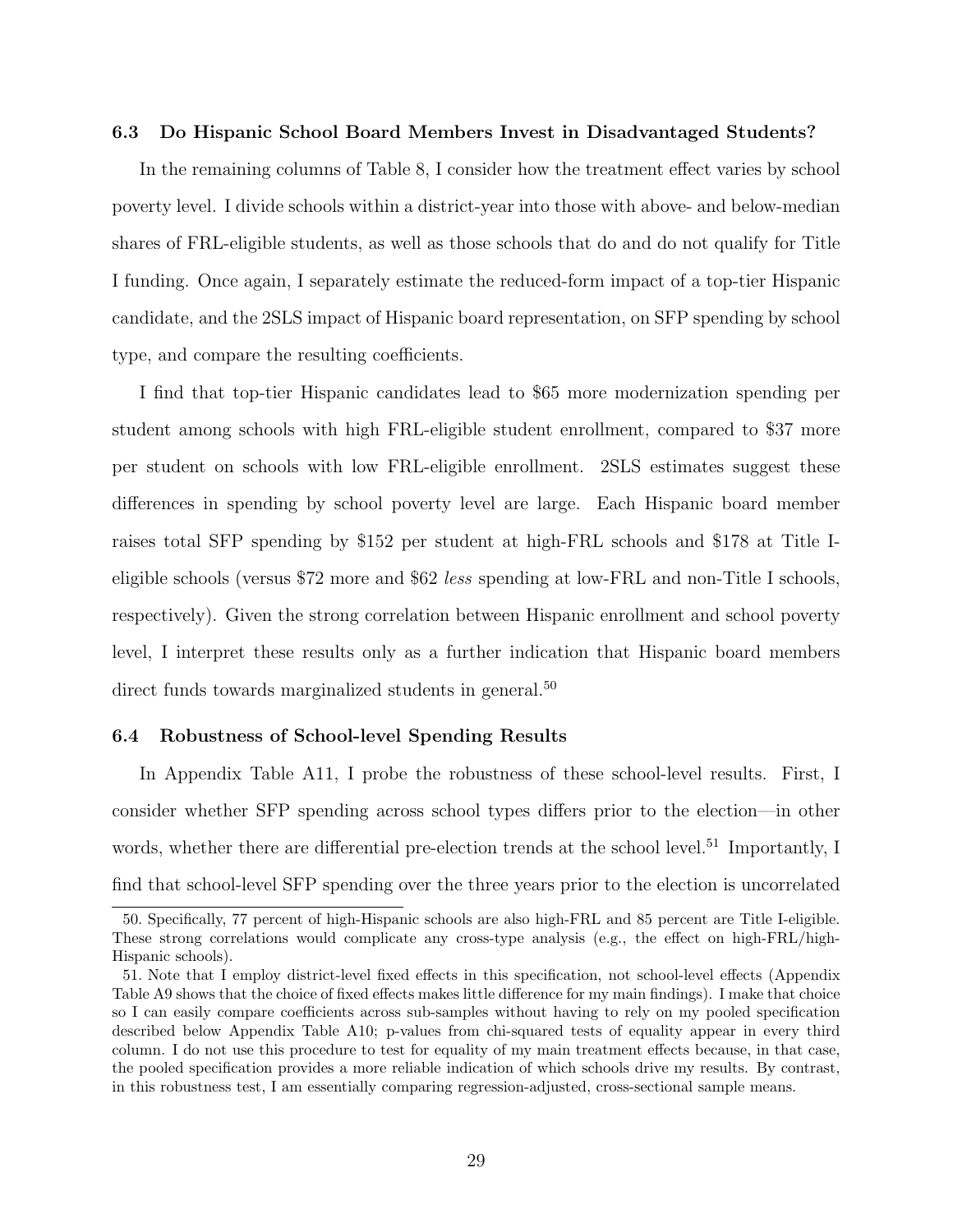with whether a Hispanic candidate will appear in the top tier of the future ballot (which follows from a similar result in the district-level data, shown in Appendix [Table](#page-64-0) [A7\)](#page-64-0).

I also check that different school types have similar SFP eligibility. In particular, I want to ensure that an above-median Hispanic schools do not have greater SFP-eligibility than below-median Hispanic schools in treated districts. Using election-year data, I estimate the correlation between the top-tier Hispanic candidate indicator and my proxy measures for SFP eligibility shown in Appendix [Table](#page-64-0) [A7.](#page-64-0) I find no evidence that my treatment assignment indicator is correlated with these measures of  $SFP$  eligibility among any school type.<sup>52</sup>

A related concern is that my above- and below-median school types are not comparable across treated and control districts. For example, schools with above-median Hispanic enrollment in the treated group may have systematically higher Hispanic enrollment than above-median Hispanic schools in the control group. Although I find that above-median Hispanic and FRL-eligible schools do have higher Hispanic enrollment in treated districts, these differences amount to at most 1.5 percent of the sample mean. I find no other demographic differences that would bias my estimates. Altogether, these null results indicate that my sample delineations are not themselves driving my results, and support a causal interpretation of my intra-district spending results.

# 7 Hispanic School Board Representation and Student Achievement

My analysis thus far has established how Hispanic school board members raise district spending on minority students. It remains to be seen whether minority representation on a school board affects students' academic performance, either directly or via SFP spending; these student outcomes are of first-order interest to both policymakers and related research on education finance. As such, in my final analyses, I assess how Hispanic board members affect within-district test scores in the years following an election.

<sup>52.</sup> I find some evidence that non-Title I schools in treated districts are older than non-Title I schools in untreated districts. But, if anything, that means my point estimate for non-Title I schools is upward-biased (and it is already effectively zero).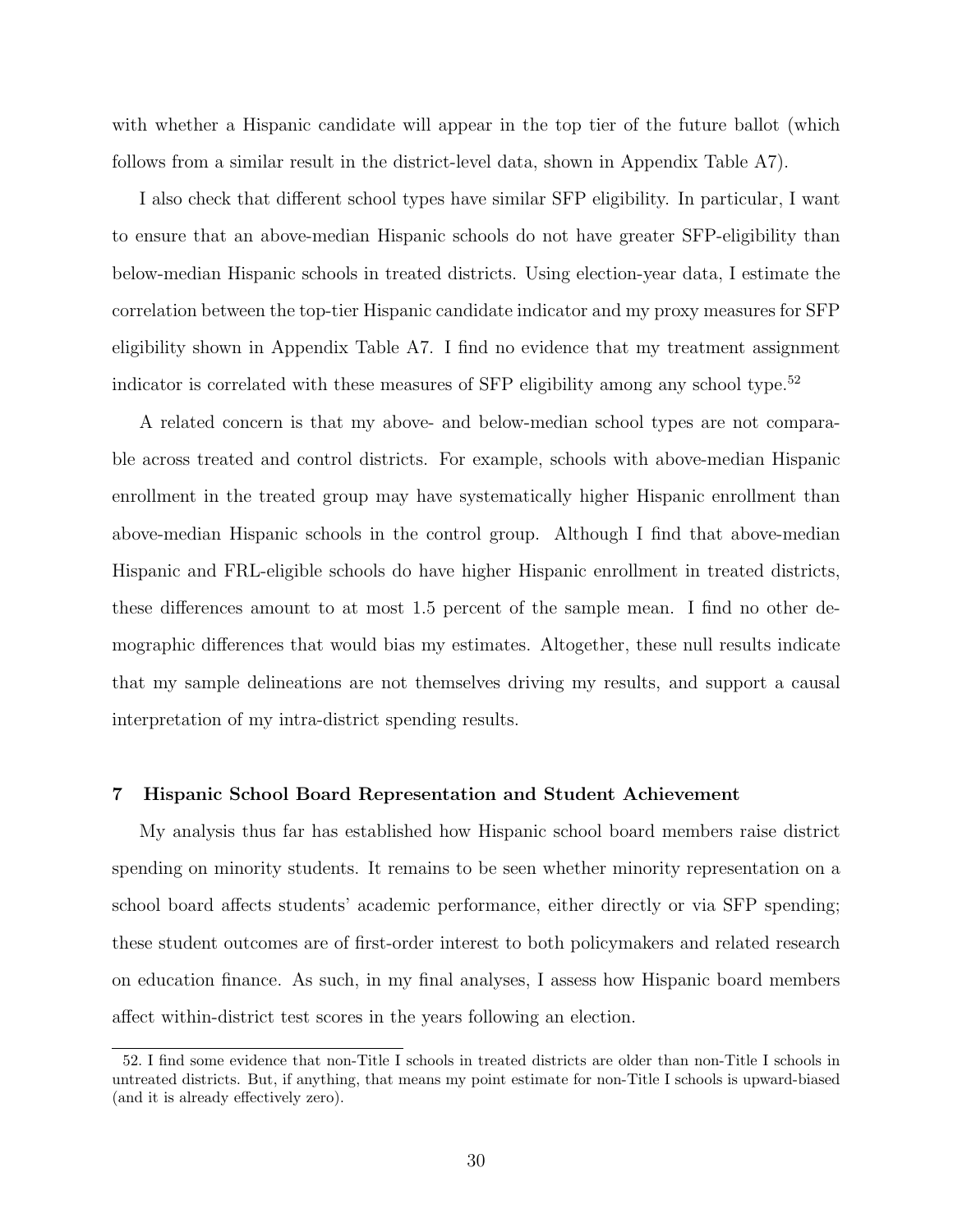#### 7.1 School-level Regression Analysis

I estimate the impact of Hispanic school board representation on school-level math and reading (ELA) scores. I consider a medium-term horizon—the eight years after an election to allow sufficient time for test score effects to materialize. Reduced-form and 2SLS results appear in [Table](#page-45-0) [9.](#page-45-0) The reduced-form specification is Equation [4,](#page-21-0) with additional controls for election characteristics as indicated, while the 2SLS specification is Equation [3](#page-19-0) with full election controls.

The first panel indicates that top-tier Hispanic candidates lead to significant gains in math achievement among high-Hispanic schools. Reduced-form results suggest these schools see math scores improve by 0.04 standard deviations on average over the eight years after an election, while low-Hispanic schools improve by an insignificant 0.02 standard deviations.<sup>53</sup> Imprecise point estimates support a similar conclusion for ELA scores. 2SLS coefficients in the second panel imply that a 20 percentage-point increase in Hispanics' share of school board seats improves math test scores by 0.08 standard deviations at high-Hispanic schools over the eight years after an election, and by a statistically insignificant 0.05 standard deviations at low-Hispanic schools. This gap is not large, but it does indicate test score gains are being driven by improvement at high-Hispanic schools.<sup>54</sup>

# 7.2 School-level Event Study Analysis

Since test score effects appear over time, the estimates in Table [9](#page-45-0) likely understate the true effect of Hispanic board representation on student achievement. To document how these student achievement effects play out over time, I use Equation [5](#page-22-0) to illustrate the dynamic

<sup>53.</sup> See Appendix Table [A9](#page-66-0) for estimates across different types of schools besides high-/low-Hispanic. I find comparable results when I compare high- and low-FRL schools, but less economically and statistically meaningful results when I compare Title I and non-Title I schools. That latter result likely stems from the fact that most schools qualify for Title I in my sample, whereas Hispanic board members target funds towards only those neediest, highest-minority schools within the district. On average, then, Title I schools show no gains.

<sup>54.</sup> As I note in the previous section, I cannot formally test equality of my estimates due to my fixed effects specification and data structure. But in Appendix Table [A10,](#page-67-0) I show some evidence that the reduced-form gap is significant using a pooled specification in which I interact my top-tier Hispanic indicator with an indicator for whether a school is high-Hispanic.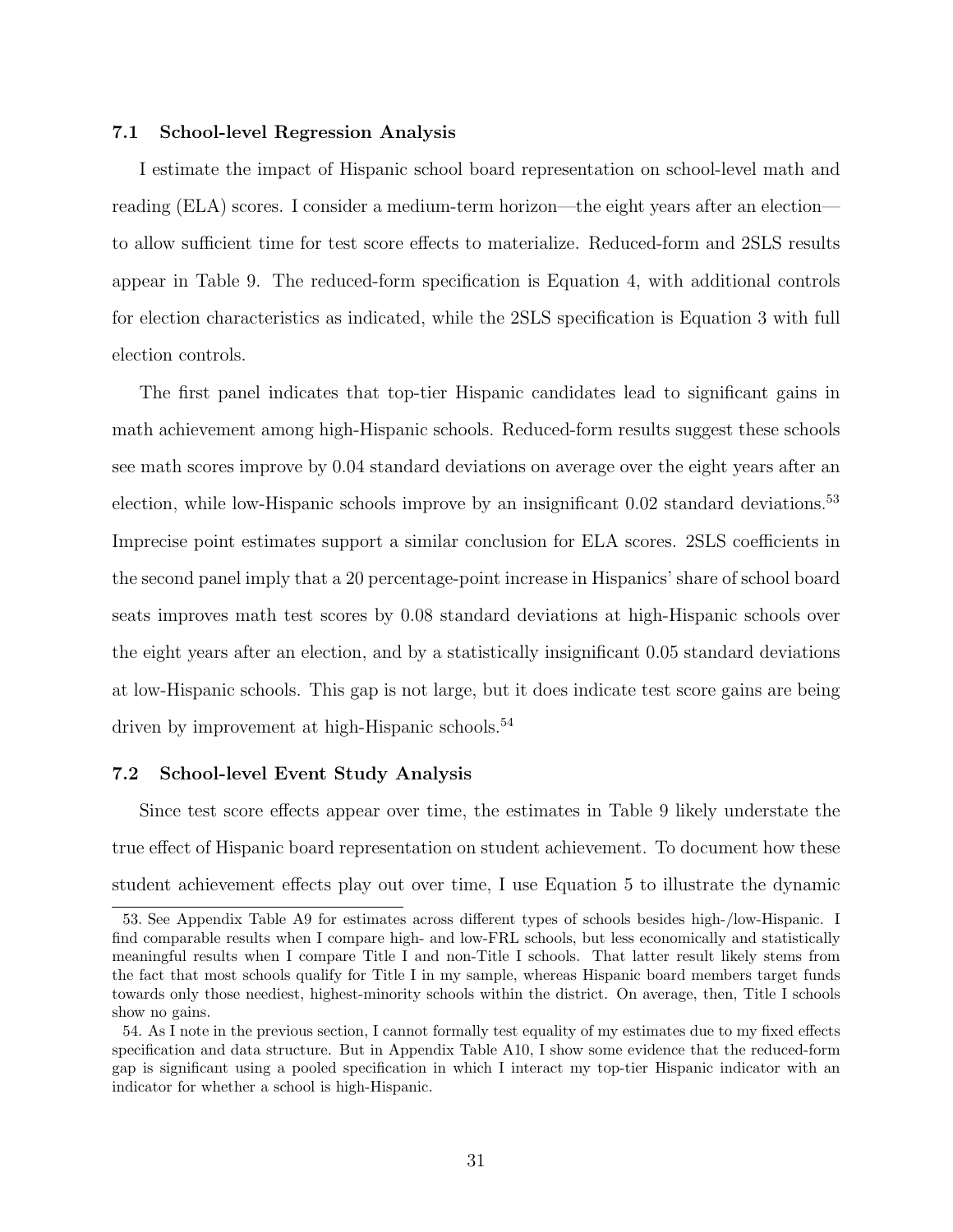effect of a top-tier Hispanic candidate on student performance.

Figure [1](#page-47-0) visualizes these dynamic test score effects. Importantly, I find no evidence of differences in math scores prior to the election, which once more supports my claim that the estimates deliver causal effects. I do find that ELA scores among high-Hispanic schools are lower in districts with top-tier Hispanic candidates during the year prior to the election, though it is not clear what is causing this pre-election difference. Reassuringly, the effect is exclusive to ELA scores among high-Hispanic schools, and the fact that only one coefficient (out of twenty-four pre-period coefficients tested here) shows significant pre-treatment effects suggests that this significant correlation might be due to chance.

After the election, gains in math scores become apparent within two years. The visual evidence suggests that the eight-year average reduced-form effect of around 5 percent of a standard deviation (see Table [9\)](#page-45-0) masks substantial improvements of up to 20 percent of a standard deviation 6-8 years after the election among high-Hispanic schools. ELA scorse the problematic pre-election coefficient notwithstanding—show smaller but positive effects of up to 0.10 standard deviations at high-Hispanic schools. That these gains in achievement persist over time suggests that Hispanic board members' influence outlasts their tenure on the school board. Furthermore, the fact that I find test score effects only among high-Hispanic schools mirrors my SFP spending results, and reinforces my conclusion that minority board representation primarily benefits minority students.

Altogether, these results point to an economically meaningful reduced-form effect on student achievement. The effects documented here appear large, yet the post-election mean is -0.17 standard deviations for math and -0.32 standard deviations for ELA scores (see Table [9\)](#page-45-0). The substantial impact on student performance, then, means that an additional Hispanic board member leads to improvement upon a low baseline. Moreover, the coefficients shown here will implicitly capture cohort effects: a student in kindergarten in period 0 will have the most exposure to Hispanic board members' policies, while students in higher grades will have less exposure, and will matriculate out of the sample. Therefore, math scores' upward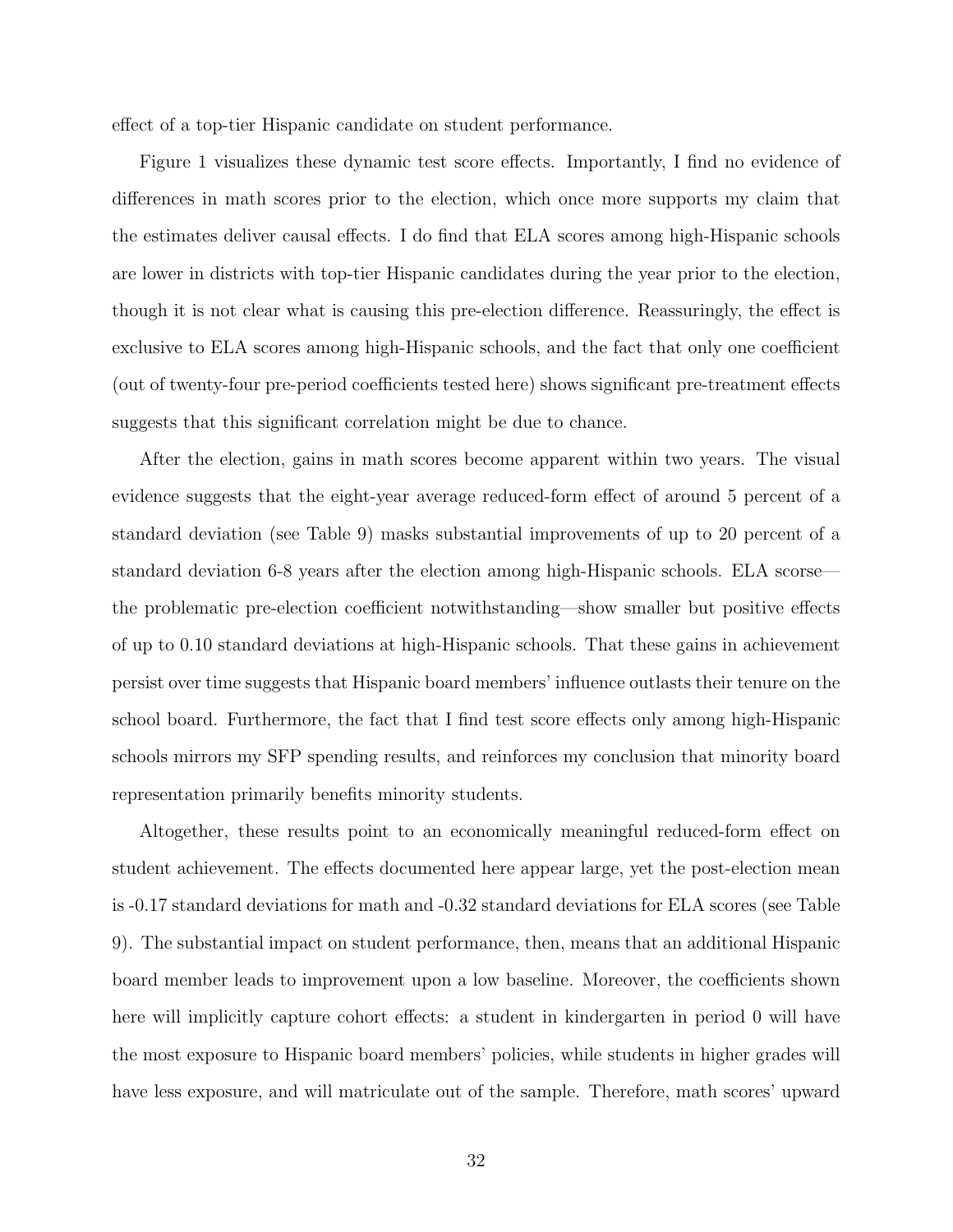trajectory reflects not only accumulating gains from district policies but also increasing sample selection in favor of students with long tenures in the district. Given the limited data at my disposal, I do not attempt to separately identify these cohort effects, but I note that they are part and parcel of the Hispanic representation effect that I want to estimate, and support my overall conclusion that minority representation on the school board promotes minority student achievement.

#### 7.3 Exploring the Mechanism

Given my policy context, the mechanism behind these achievement gains is especially difficult to disentangle. My claim throughout this paper has been that Hispanic board members devote greater resources to Hispanic students. I provide evidence to that effect using SFP spending data, but since many policy shifts likely occur at once, and I do not directly observe *which* resources (aside from SFP funds) the school board chooses to expend on high-Hispanic schools, the exact cause for this uptick in achievement will remain elusive.

In light of this limitation, I discuss four straightforward mechanisms that help clarify the roles of the SFP on student performance as well as non-SFP policy shifts prompted by Hispanic school board members. I first discuss the extent to which new facilities themselves improve student test scores. I then present new results showing how Hispanic board members reduce teacher churn among high-Hispanic schools. Finally, I present null results showing no effects on overall district budgeting and no student sorting within, into, or out of the school district. I conclude that capital improvements likely raise test scores, but that Hispanic board members, as hypothesized, pursue myriad investments that benefit high-Hispanic schools.

# 7.3.1 Mechanism: Does SFP Investment Raise Test Scores?

I first analyze the extent to which the direct and indirect effects of school facility investments explain my findings. To do so, I compare test scores across schools that do and do not begin an SFP modernization project after the focal election. I use my event study framework given in Equation [5,](#page-22-0) but include only four years of pre-election data, since most SFP projects begin early in the sample period and have few years of pre-construction data.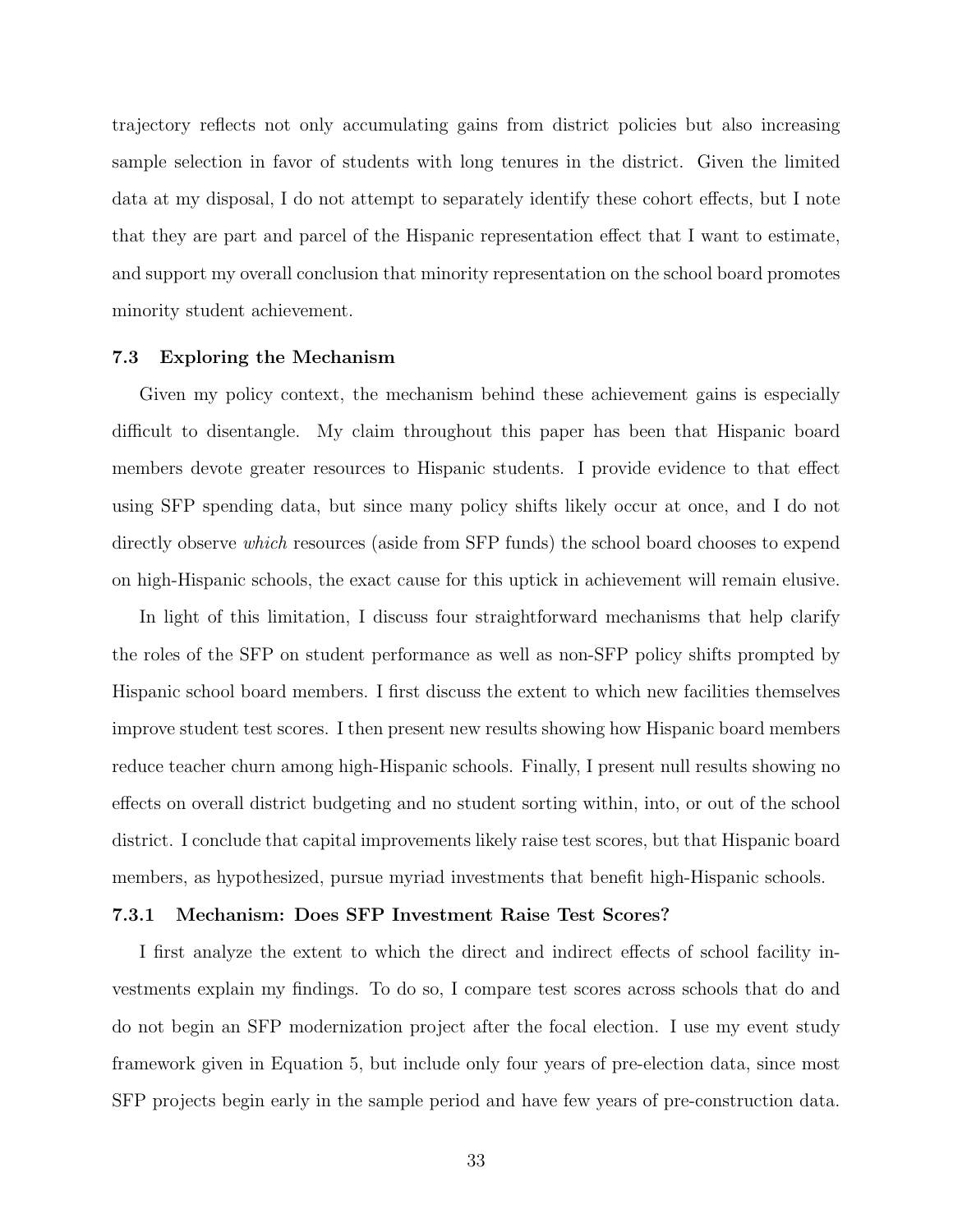Event study coefficients, plotted in Appendix Figure [A4,](#page-56-0) indicate that schools with a postelection modernization project exhibit greater gains in student performance those without additional SFP investment. At the same time, schools that did not receive modernization funds show improvement—albeit slight—in math scores post-election. This comparison points suggest that my results partly capture positive returns to new school facilities, but also that achievement increases independent of SFP investment.

#### 7.3.2 Mechanism: How Does Hispanic Board Representation Affect Teachers?

I next analyze how Hispanic board representation affects teachers within the district. Teachers represent the most costly and high-profile educational input, and changes in teacher composition, particularly among high-Hispanic schools, would provide further evidence that increasing Hispanic board representation ushers in new policies. Using anonymous, individuallevel teacher data from the CDE, I construct four school-level outcomes: average full-time equivalent (FTE) experience; average FTE tenure in the school district; the number of "new hires" (teachers with ≤ 1 year of tenure in the district); and the share of Hispanic teachers.

Using Equation [5,](#page-22-0) I examine how teachers' experience and tenure evolve after the election. I find that top-tier Hispanic candidates lead to increases in teacher tenure and experience of up to half a year in the medium term (five years after the election) at high-Hispanic schools, with much smaller and imprecisely estimated gains at low-Hispanic schools.<sup>55</sup> Point estimates in Table [10](#page-46-0) indicate that an additional Hispanic board member raises average teacher experience by 0.38 years (2.7 percent of the post-election mean) and average teacher tenure by 0.48 years (4 percent) at high-Hispanic schools. Likewise, I find that these schools have 0.59 (17 percent) fewer newly hired teachers. The data also suggest that, when more-Hispanic school boards do hire new teachers, they tend to hire Hispanics, manifest in a 1.2 percentage-point increase in the share of Hispanic teachers across all schools (6 percent).

These facts support the conclusion that Hispanic board members reduce teacher churn

<sup>55.</sup> An important caveat is that I find some evidence of differential pre-trends three years prior to the election across all schools; it is unclear what is driving this effect, although I note that no other pre-period coefficients are statistically different from zero.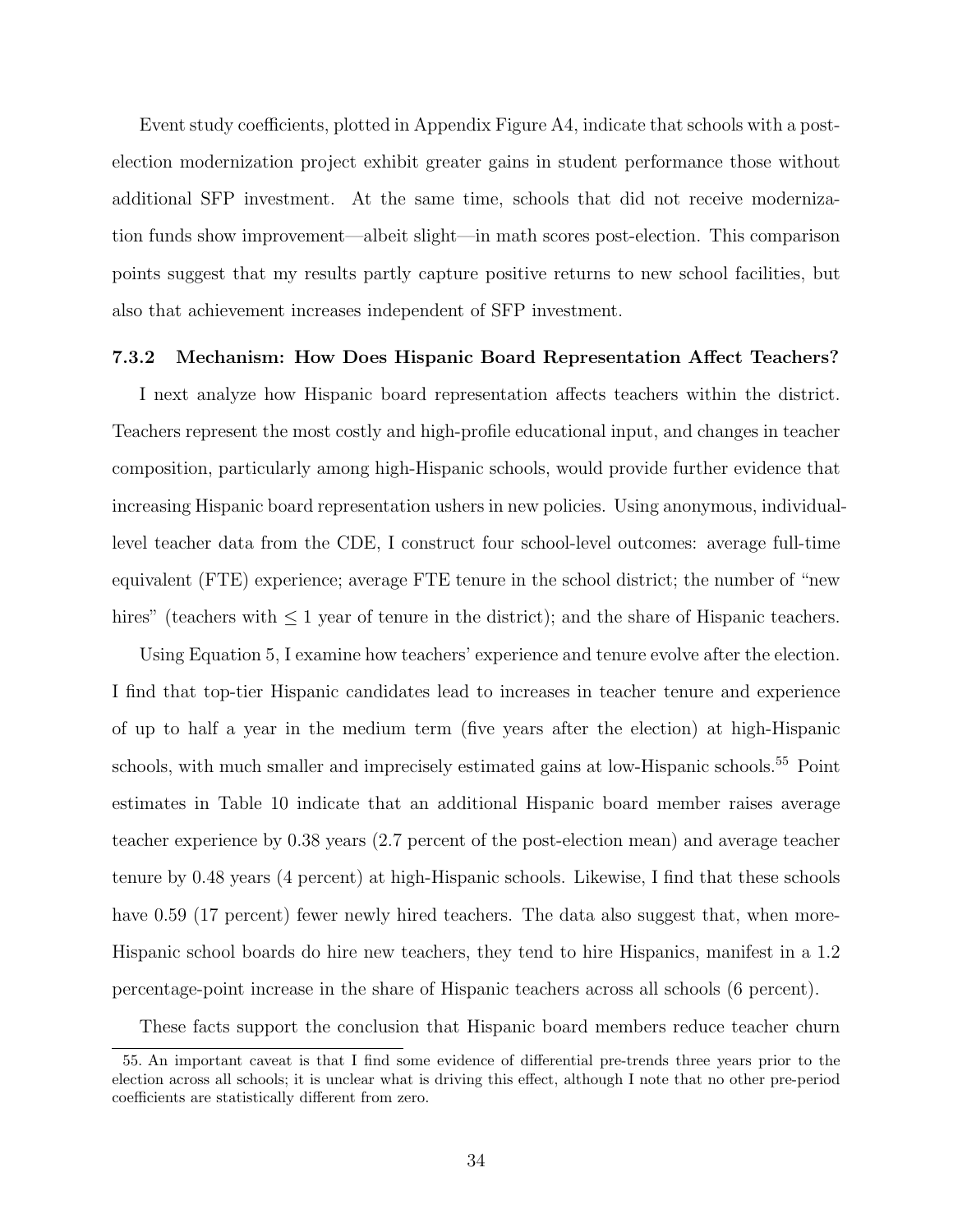at high-minority schools and favor hiring Hispanic teachers. That effect likely explains a non-trivial share of the test score effects I observe: per Ronfeldt, Loeb, and Wyckoff (2013), teacher turnover has a large impact on student achievement among high-minority schools. Since underprivileged schools witness especially high turnover, this effect suggests Hispanic board members help alleviate a structural hurdle preventing low-performing schools' advancement. Equally, these findings provide indirect evidence that Hispanic school board members give other pecuniary or non-pecuniary incentives to teachers in these schools to encourage retention—in other words, these results provide further evidence that minority board members invest in minority students.

#### 7.3.3 Mechanism: Do Students Re-sort Within or Between Districts?

I return to my district-level data set to assess potential sorting mechanisms. In-migration could increase test scores if the election or new facilities entice higher-ability students into the district. Appendix Table [A12](#page-69-0) shows a marginally significant increase in white enrollment share and concomitant decrease in Hispanic enrollment share. The demographic shift is not economically large, amounting to around 1 percent of the sample mean for white enrollment.

I also evaluate the degree of intra-district sorting, which could improve test scores if, for example, high-ability students switch into modernized schools from elsewhere in the district, and positive peer effects improve overall student achievement. As a measure of withindistrict sorting, I use intra-district dissimilarity indices, a common heuristic to quantify student segregation across schools.<sup>56</sup> Intuitively, if students re-sort within a district—for example, if white students concentrate in renovated schools—then the relevant dissimilarity index would be affected (in my example, the dissimilarity index for white enrollment would increase). Appendix Table [A12](#page-69-0) shows no evidence of this intra-district sorting response.

<sup>56.</sup> The general formula for a dissimilarity index is as follows:  $\frac{1}{2}\sum_{s}|\frac{z_{s}}{Z}-\frac{n_{s}-z_{s}}{N-Z}|$ , where s denotes schools within a district,  $z$  is the number of students at a school with a given demographic characteristic (e.g., Hispanic students),  $N$  is total enrollment in the district, and  $Z$  is the total enrollment of type  $z$  in the district (e.g., the number of Hispanic students in the district).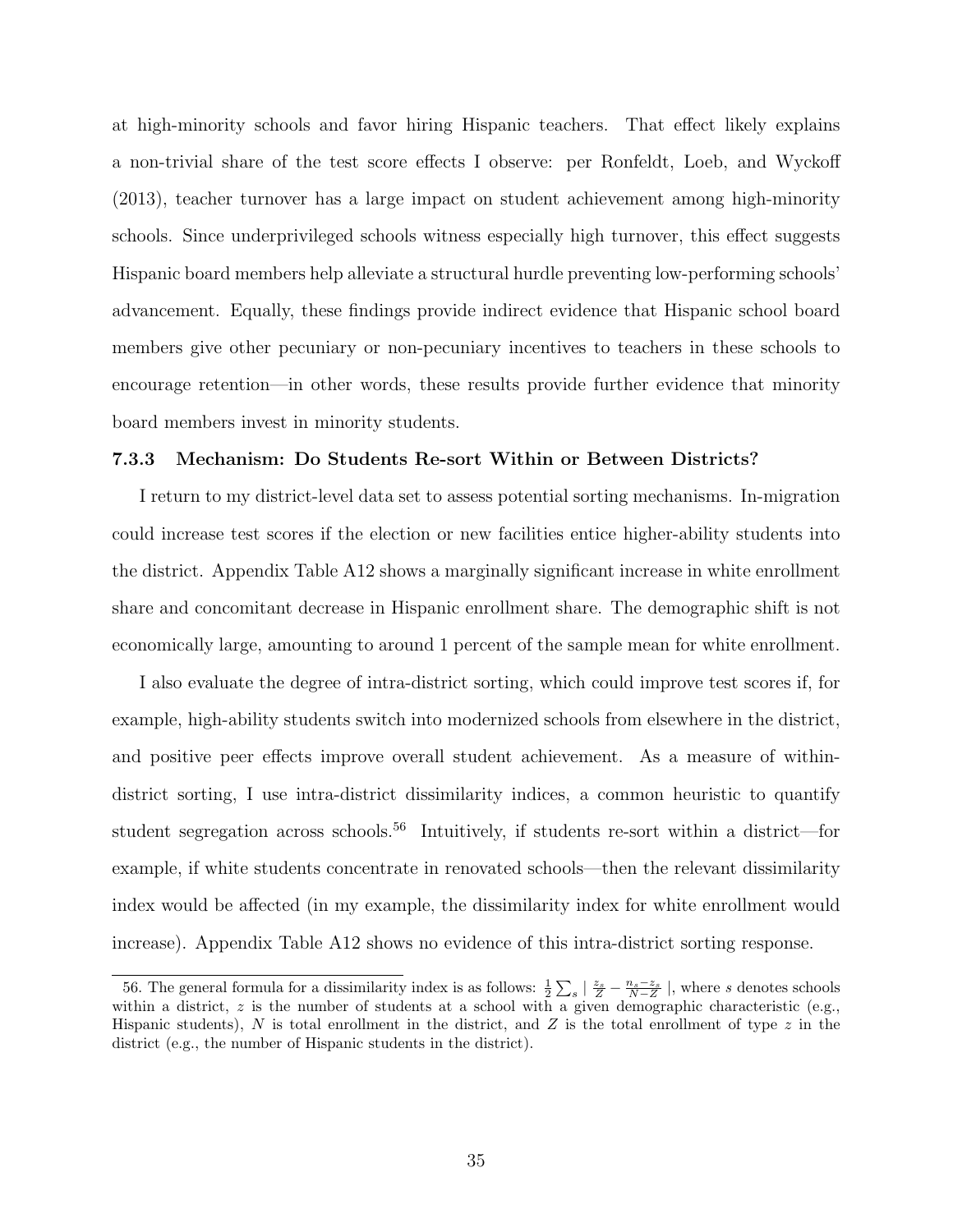#### 7.3.4 Mechanism: Do Hispanic Board Members Reallocate General Funds?

Finally, I analyze how top-tier Hispanic candidates affect districts' non-SFP budget outcomes. It could be that Hispanic candidates manage to raise revenues, potentially by securing other state transfers, or reallocate existing spending across budget priorities, which could improve the return on the marginal dollar.<sup>57</sup> I also estimate changes in student-teacher ratios as a measure of teacher hiring and class sizes. Event study estimates, plotted in Appendix Figure [A5,](#page-57-0) show no relationship between the top-tier Hispanic indicator and subsequent district budget outcomes or student-teacher ratios. In this setting at least, school board ethnic composition does not appear to affect districts' overall budgets.<sup>58</sup>

# 8 Concluding Discussion

The well-known racial gap in education achievement coexists alongside a racial gap in education finance. State and federal efforts to remedy this imbalance have been unsuccessful at reducing intra-district disparities in white and nonwhite students' performance (Cascio et al. 2013; Lafortune et al. 2018). Researchers have posited that school boards lie at the heart of this discrepancy, but have not previously linked school board composition to intra-district gaps in spending and student achievement.

My analysis confirms that school boards play an integral role in education finance. Using spending data from the SFP, I find that an additional minority (Hispanic) school board member increases spending on school renovations using state transfer grants. In particular, SFP spending on high-Hispanic and high-poverty schools within the district increases by up to 66 percent, which juxtaposes smaller, insignificant changes among low-Hispanic and relatively affluent schools. These findings corroborate indirect evidence, presented in Cascio

<sup>57.</sup> I use district-wide budget data from the Census of Governments. I include data on total district expenditures and revenues, along with spending on teachers' salaries (which comprises 35 percent—a plurality—of total spending). For each district-year, I divide all three outcomes by total enrollment to obtain spending per pupil, and winsorize at the first and ninety-ninth percentiles.

<sup>58.</sup> Given the limitations that California school boards face from Proposition 13, it is not surprising that total district revenues do not depend on school board composition. It is possible that in another setting minority representation could affect tax policy and total district spending, but I leave this question for future research.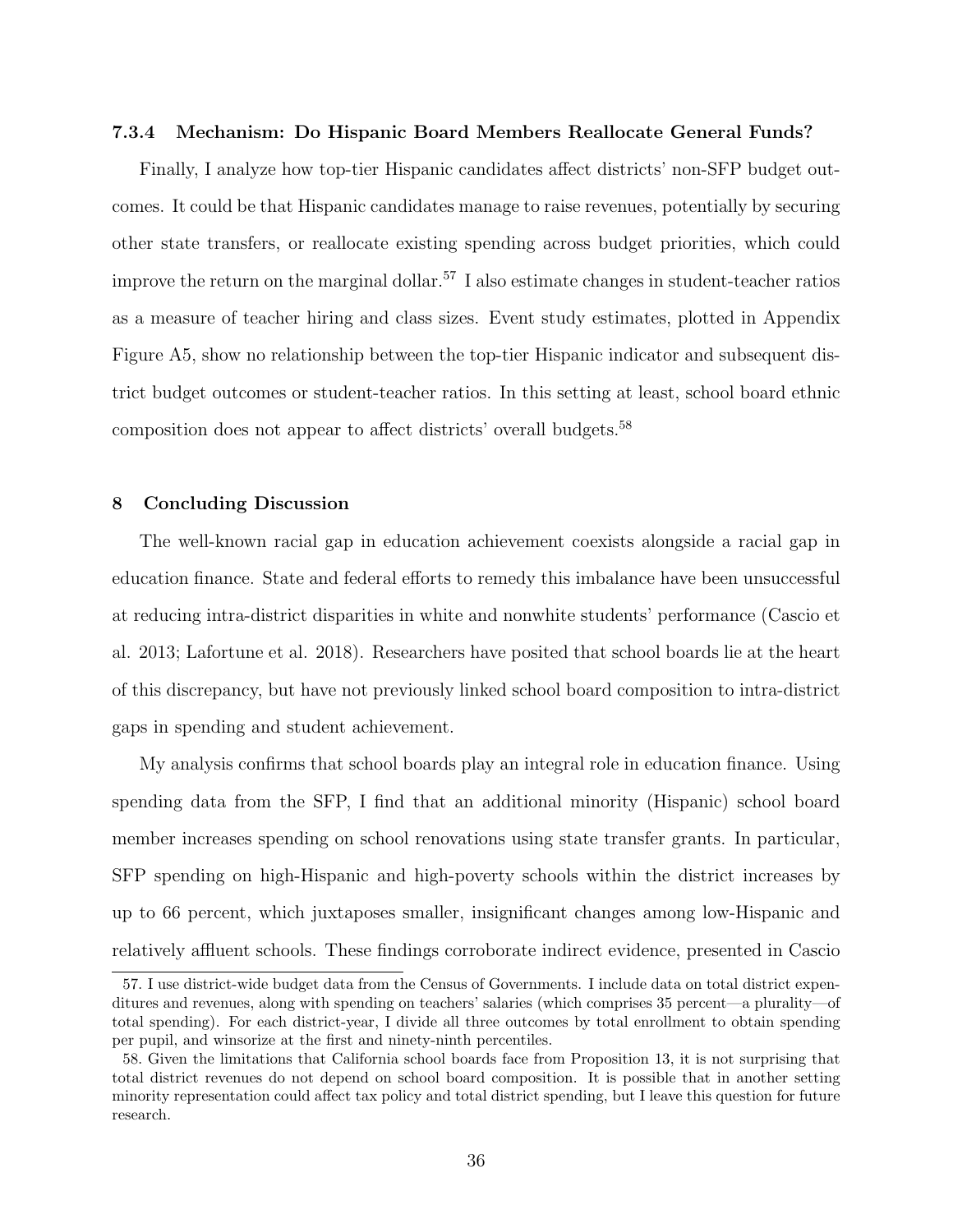et al. (2013), Gordon (2004), and Hyman (2017), that school board composition matters for the take-up of state transfers. By extension, the efficacy of "carrot" policies meant to incentivize local school boards to address inequality clearly depends on alignment between state and local politics. Whereas state legislators pass financial reforms and spending bills meant to bridge gaps between rich and poor, white and nonwhite students, this paper suggests that the modal (white) school board member responds to political incentives which discourage investment in marginalized students.

Moreover, these differences in investments translate into differences in student achievement. A combination of SFP spending, implicit incentives to encourage teacher retention, and (likely) other, unobservable extra inputs into high-Hispanic schools result in moderate gains in student test scores. These results re-affirm that spending on traditionally disadvantaged students can maximize the returns to the marginal education dollar.

This article contrasts with prior research on education finance and the racial achievement gap by focusing on how local school board politics can perpetuate unequal outcomes. Building upon the nascent school boards literature, the results in this study link school board politics with changes in intra-district spending patterns and improvement in student outcomes for the first time. More broadly, the education setting provides an apt context to see how minority voices in local government can improve the flows of public resources to minority constituents. These findings provide room for further investigation of the role school boards play in the United States' federalized education system, with a particular emphasis on how local officials shape the practical effects of statewide or even national policies. Overall, my analysis suggests that the success of state and federal redistribution initiatives relies on school boards' cooperation—and that a lack of minority political representation could stymie future top-down initiatives to improve racial equity in education.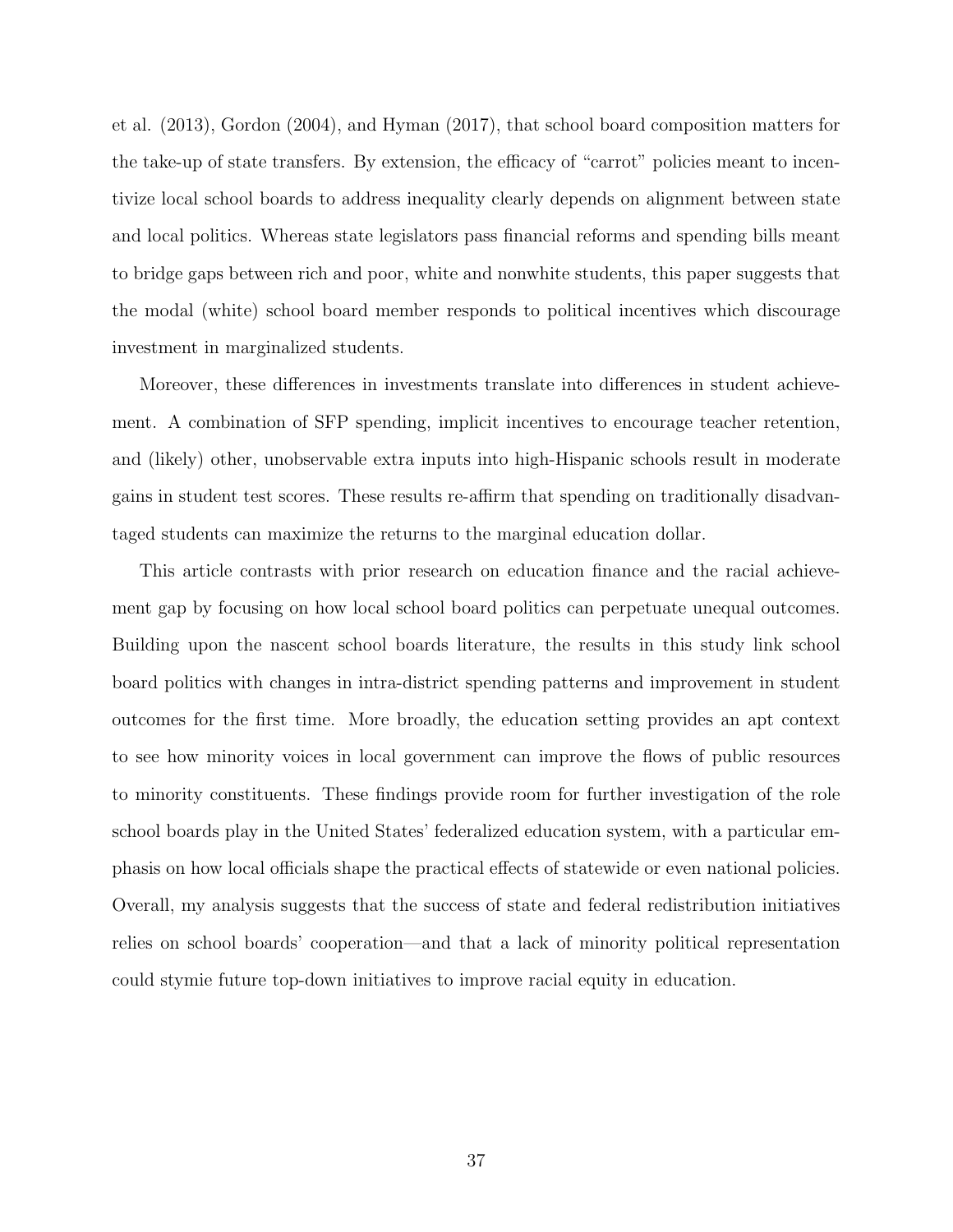|                                   | Mean   | Median | Std Dev | Min      | Max     |
|-----------------------------------|--------|--------|---------|----------|---------|
| L. Elections Data                 |        |        |         |          |         |
| $#$ Seats                         | 2.15   | 2      | 0.84    | 1        | 7       |
| $#$ Candidates                    | 4.24   | 4      | 2.02    |          | 28      |
| $#$ Incumbents                    | 1.53   | 1      | 0.98    | 0        | 5       |
| $#$ Ballots Cast                  | 17.733 | 6.531  | 31,934  | 15       | 319,754 |
| Election Margin                   | 0.09   | 0.05   | 0.11    | 0.00     | 0.81    |
| Election Year                     | 2001   | 2001   | 3.40    | 1996     | 2007    |
| Ward Election?                    | 0.26   | 0      | 0.44    | $\Omega$ | 1       |
| II. Hispanic Candidate Prevalence |        |        |         |          |         |
| $#$ Hisp Candidates               | 0.66   | 0      | 1.11    | 0        | 9       |
| Share Hisp Candidates             | 0.16   | O      | 0.25    | 0        | 1       |
| Any Hisp Candidate?               | 0.38   | 0      | 0.49    | 0        | 1       |
| Share Hisp Winners                | 0.16   | 0      | 0.31    | 0        |         |

<span id="page-37-0"></span>Table 1: Summary of California School Board Elections, 1996-2007

The sample contains 3,738 statewide primary and general elections between 1996 and 2007. The election margin reflects the difference in vote shares between the marginal winning candidate and marginal losing candidate.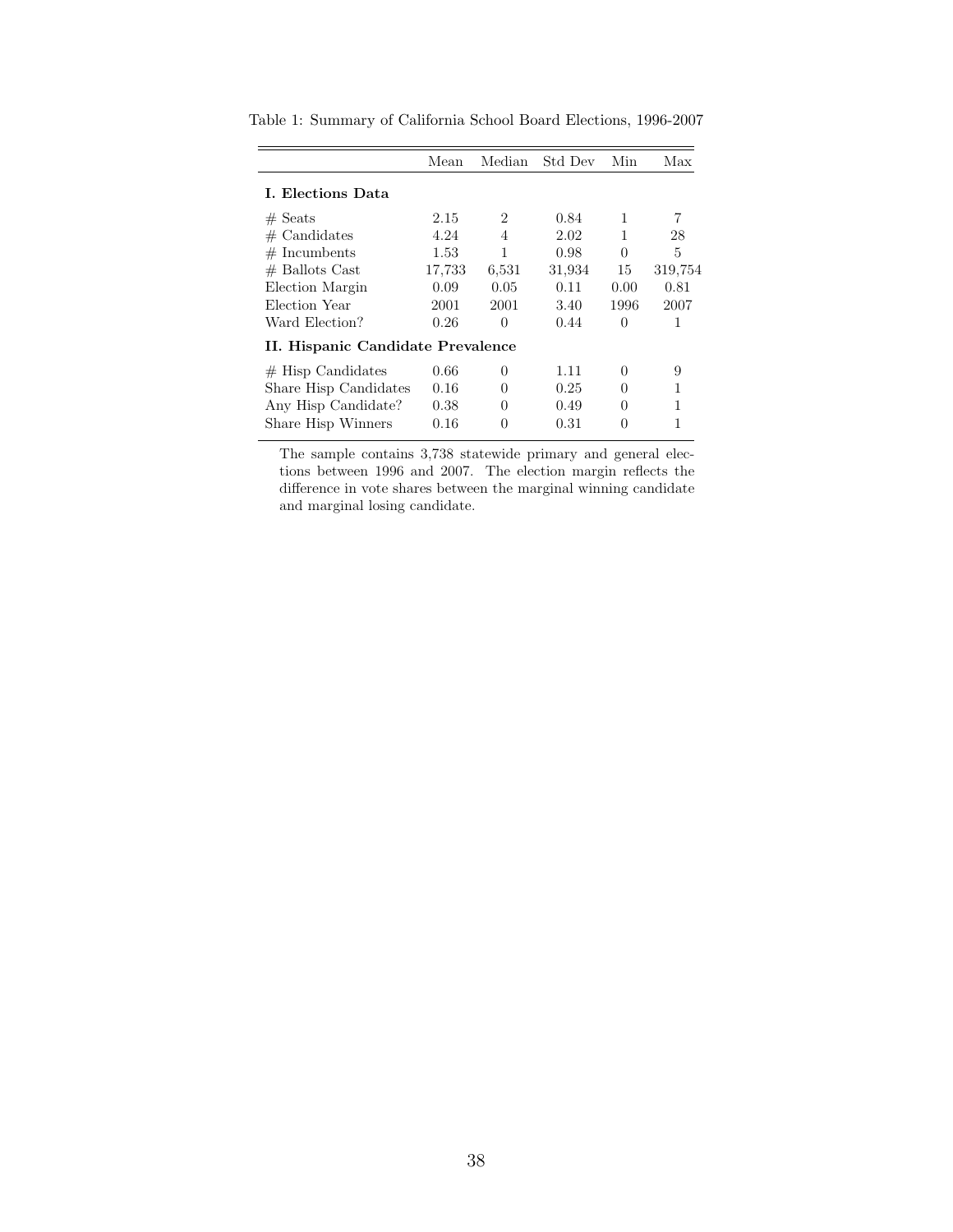| (1)                                           | (2)         | (3)                                   | (4)                 |  |  |  |  |  |  |  |
|-----------------------------------------------|-------------|---------------------------------------|---------------------|--|--|--|--|--|--|--|
| All Elections                                 | Elections   | Elections                             | Elections $w/$ Both |  |  |  |  |  |  |  |
|                                               | $w$ /o Hisp | $w/$ Only Hisp                        | Hisp and non-Hisp   |  |  |  |  |  |  |  |
| <b>I. Election-Year District Demographics</b> |             |                                       |                     |  |  |  |  |  |  |  |
| 8,718                                         | 7,291       | 16,396                                | 10,479              |  |  |  |  |  |  |  |
| (16, 342)                                     | (12, 856)   | (60, 158)                             | (12,658)            |  |  |  |  |  |  |  |
| 0.46                                          | 0.58        | 0.10                                  | 0.30                |  |  |  |  |  |  |  |
| (0.28)                                        | (0.24)      | (0.13)                                | (0.24)              |  |  |  |  |  |  |  |
| 0.38                                          | 0.26        | 0.78                                  | 0.54                |  |  |  |  |  |  |  |
| (0.27)                                        | (0.21)      | (0.21)                                | (0.26)              |  |  |  |  |  |  |  |
| 0.08                                          | 0.07        | 0.07                                  | 0.08                |  |  |  |  |  |  |  |
| (0.10)                                        | (0.10)      | (0.09)                                | (0.11)              |  |  |  |  |  |  |  |
| 0.05                                          | 0.04        | 0.04                                  | 0.05                |  |  |  |  |  |  |  |
| (0.07)                                        | (0.07)      | (0.07)                                | (0.07)              |  |  |  |  |  |  |  |
| 0.47                                          | 0.39        | 0.74                                  | 0.56                |  |  |  |  |  |  |  |
| (0.26)                                        | (0.24)      | (0.20)                                | (0.25)              |  |  |  |  |  |  |  |
| 3.155                                         | 1,913       | 92                                    | 1,150               |  |  |  |  |  |  |  |
|                                               |             |                                       |                     |  |  |  |  |  |  |  |
| $-0.02$                                       | 0.22        | $-0.79$                               | $-0.35$             |  |  |  |  |  |  |  |
| (0.91)                                        | (0.91)      | (0.68)                                | (0.80)              |  |  |  |  |  |  |  |
| 2,962                                         | 1,795       | 85                                    | 1,082               |  |  |  |  |  |  |  |
| 0.04                                          | 0.29        | $-0.87$                               | $-0.30$             |  |  |  |  |  |  |  |
| (0.97)                                        | (0.94)      | (0.69)                                | (0.88)              |  |  |  |  |  |  |  |
| 3.251                                         | 1.968       | 92                                    | 1,191               |  |  |  |  |  |  |  |
|                                               |             | II. Election-Year Student Achievement |                     |  |  |  |  |  |  |  |

<span id="page-38-0"></span>Table 2: Summary of Election-Year District Demographics and Student Achievement

The table describes the mean of demographic characteristics and student achievement outcomes listed in the left-hand column. Standard deviations appear in parentheses. The unit of observation is a district-election. I divide the sample based on the share of Hispanic candidates on the election ballot: column 1 describes all district-elections that I successfully match to enrollment or test score data; column 2 describes elections without any Hispanic candidates; column 3 describes elections with only Hispanic candidates; and column 4 describes elections with both Hispanic and non-Hispanic candidates. Sample sizes vary within column because of missing test score and demographic data, as discussed in the text.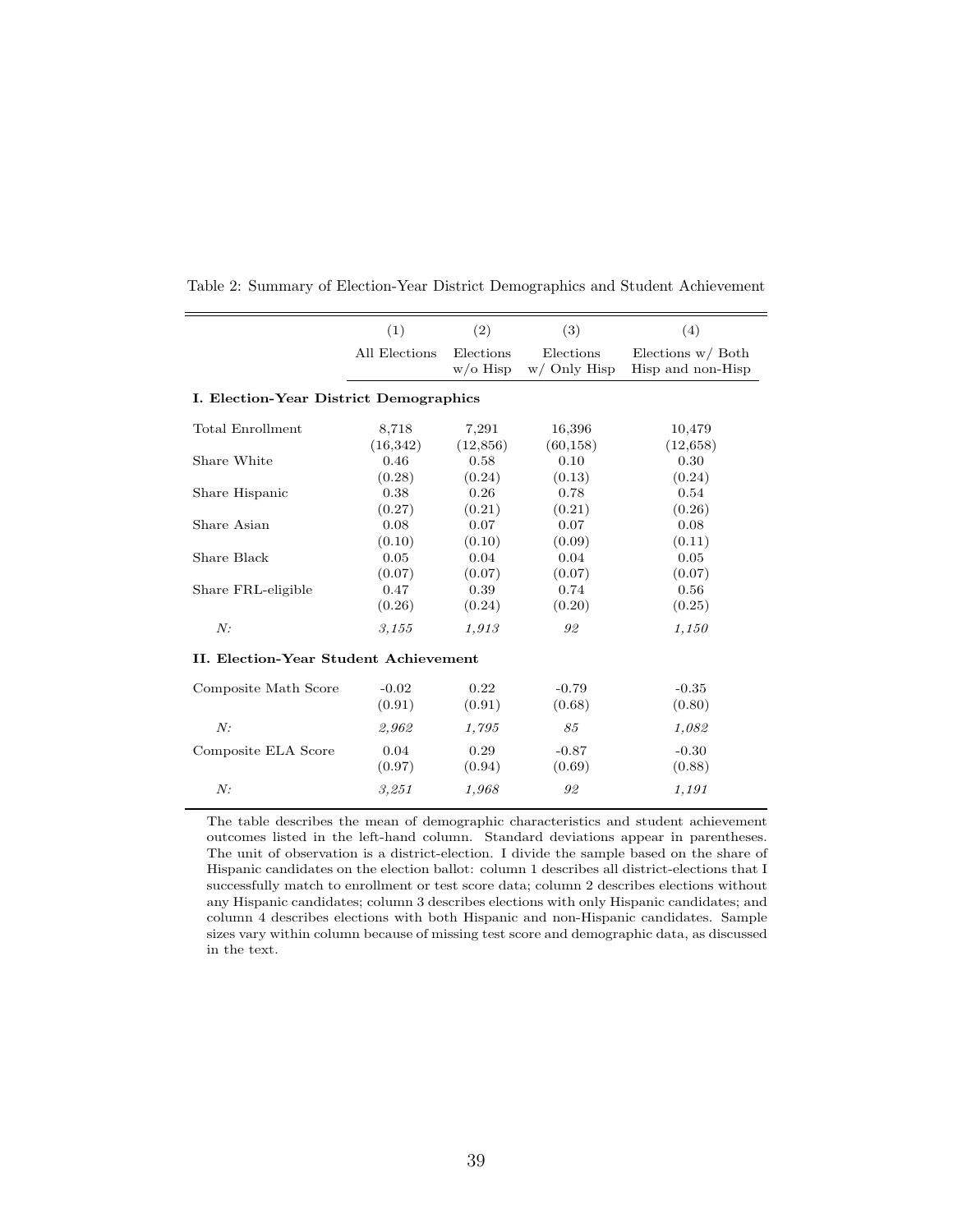|                                   |             | Hispanic School Board Representation |               |                |                 |  |  |
|-----------------------------------|-------------|--------------------------------------|---------------|----------------|-----------------|--|--|
|                                   | (1)         | (2)                                  | (3)           | (4)            | (5)             |  |  |
|                                   | Full Sample | No Hisp Members                      | $(0\%, 20\%)$ | $(20\%, 60\%)$ | $(60\%, 100\%]$ |  |  |
| Total SFP Spending per Pupil      | 352         | 365                                  | 340           | 297            | 303             |  |  |
|                                   | (1196)      | (1244)                               | (1127)        | (962)          | (1036)          |  |  |
| Modernization Spending per Pupil  | 99          | 105                                  | 86            | 83             | 70              |  |  |
|                                   | (382)       | (403)                                | (321)         | (322)          | (296)           |  |  |
| New Constr. Spending per Pupil    | 44          | 44                                   | 47            | 41             | 56              |  |  |
|                                   | (226)       | (231)                                | (221)         | (182)          | (245)           |  |  |
| Supplemental SFP Grants per Pupil | 190         | 195                                  | 192           | 164            | 167             |  |  |
|                                   | (699)       | (723)                                | (679)         | (571)          | (627)           |  |  |
| N:                                | 13,900      | 10.161                               | 1.712         | 1.455          | 572             |  |  |

<span id="page-39-0"></span>Table 3: Summary of District-year SFP Spending Outcomes, by Hispanic School Board Representation

Each cell provides mean of the outcome variable in the left-hand column by subsample, with standard deviations in parentheses. The full sample in column 1 contains 13,900 district-academic years between 1999-2000 and 2015- 2016. The remaining columns describe subsamples, broken down by Hispanic representation on the district's school board in a given year.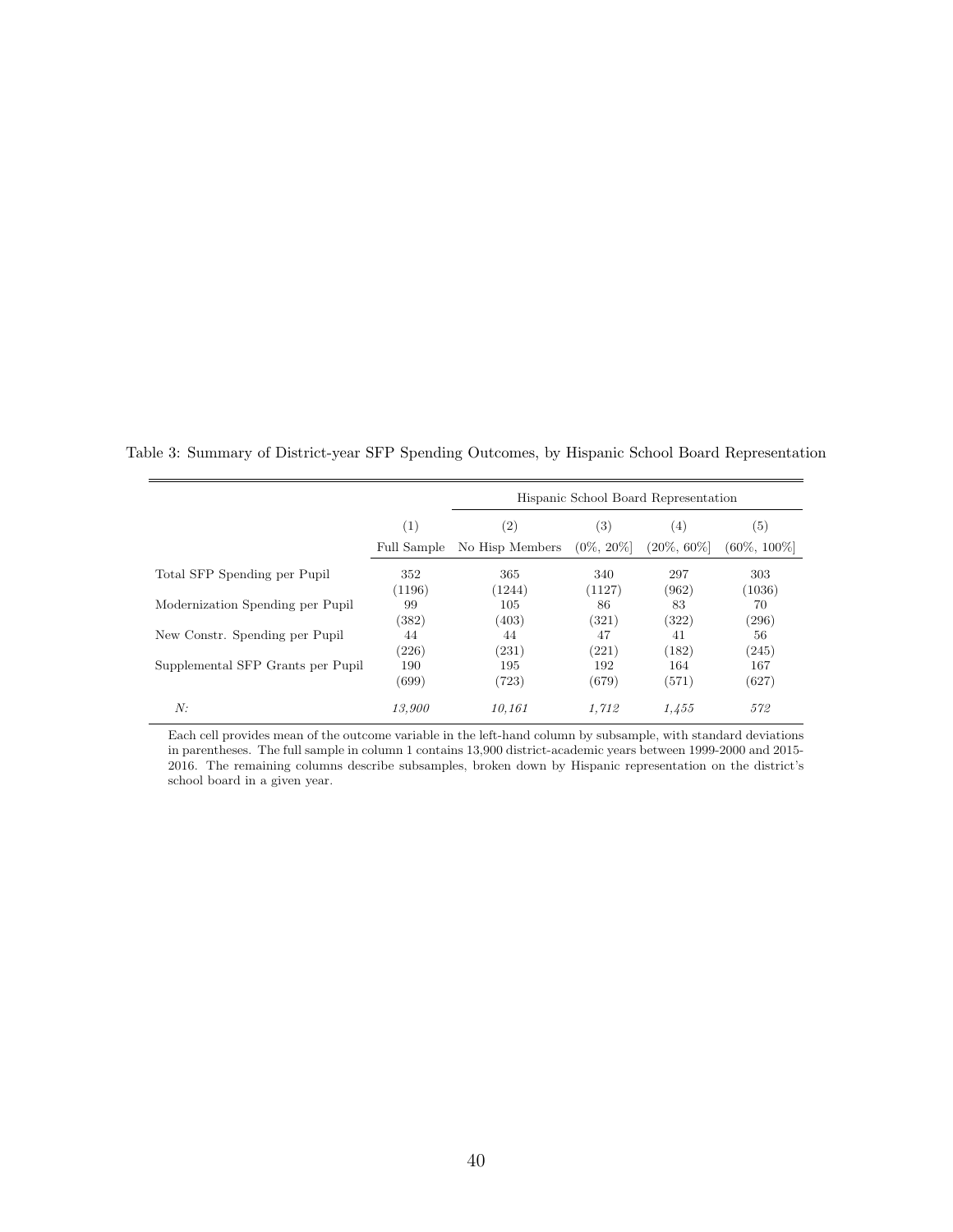|                                                              |                     | All Candidates         |                     | Hispanic Candidates    |  |  |  |  |  |  |  |
|--------------------------------------------------------------|---------------------|------------------------|---------------------|------------------------|--|--|--|--|--|--|--|
|                                                              | (1)<br>Control Mean | (2)<br>Top-tier Effect | (3)<br>Control Mean | (4)<br>Top-tier Effect |  |  |  |  |  |  |  |
| I. Impact of Top-tier Assignment on Candidate Outcomes       |                     |                        |                     |                        |  |  |  |  |  |  |  |
| Vote Share                                                   | 0.185<br>(0.116)    | 0.012<br>(0.002)       | 0.207<br>(0.129)    | 0.021<br>(0.007)       |  |  |  |  |  |  |  |
| Wins?                                                        | 0.401<br>(0.490)    | 0.062<br>(0.015)       | 0.404<br>(0.491)    | 0.105<br>(0.055)       |  |  |  |  |  |  |  |
| N:                                                           | 3,418               | 6.469                  | 1.088               | 2,140                  |  |  |  |  |  |  |  |
| II. Correlation of Top-tier Assignment with Candidate Traits |                     |                        |                     |                        |  |  |  |  |  |  |  |
| Democrat?                                                    | 0.473<br>(0.499)    | $-0.020$<br>(0.027)    | 0.599<br>(0.491)    | $-0.021$<br>(0.187)    |  |  |  |  |  |  |  |
| Republican?                                                  | 0.374<br>(0.484)    | 0.014<br>(0.026)       | 0.230<br>(0.422)    | 0.051<br>(0.123)       |  |  |  |  |  |  |  |
| N:                                                           | 1,448               | 2,724                  | 421                 | 847                    |  |  |  |  |  |  |  |
| Hispanic?                                                    | 0.348<br>(0.476)    | $-0.007$<br>(0.016)    |                     |                        |  |  |  |  |  |  |  |
| N:                                                           | 3,130               | 5,943                  |                     |                        |  |  |  |  |  |  |  |
| Incumbent?                                                   | 0.315<br>(0.465)    | 0.008<br>(0.014)       | 0.321<br>(0.047)    | $-0.010$<br>(0.055)    |  |  |  |  |  |  |  |
| Missing Ethnicity?                                           | 0.084<br>(0.278)    | $-0.006$<br>(0.008)    |                     |                        |  |  |  |  |  |  |  |
| Missing Party?                                               | 0.576<br>(0.494)    | 0.015<br>(0.013)       | 0.613<br>(0.487)    | 0.013<br>(0.052)       |  |  |  |  |  |  |  |
| N:                                                           | 3,418               | 6,469                  | 1.088               | 2,140                  |  |  |  |  |  |  |  |

<span id="page-40-0"></span>Table 4: Relevance and Excludability of Ballot Order: Candidate-level Analysis

<sup>∗</sup> p < 0.10, ∗∗ p < 0.05, ∗∗∗ p < 0.01

Columns 1 and 3 show the mean of the outcome variable in the left-hand column among candidates who are not assigned a top-tier ballot spot (my control group). Standard deviations appear in parentheses. Columns 2 and 4 present regression estimates of the top tier effect in the relevant sample, following Equation [1.](#page-14-0) Robust standard errors clustered at the district level appear in parentheses. Sample sizes vary within columns due to missing ethnicity and political party affiliation data, as discussed in the text.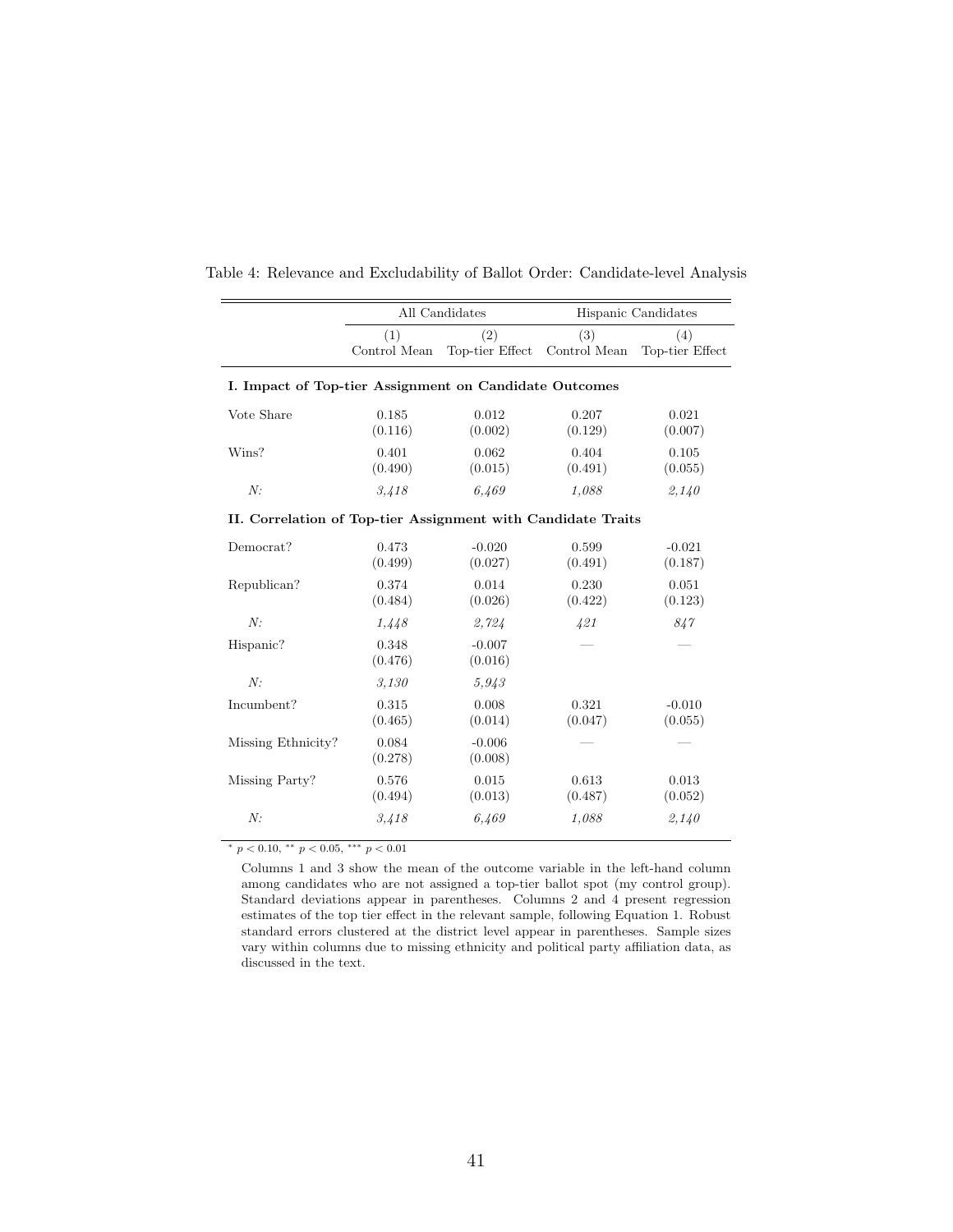|                                  | Control<br>Mean<br>(1) | Top-tier Hispanic<br>Effect<br>(2) |
|----------------------------------|------------------------|------------------------------------|
| Hisp Board Share, Outgoing Board | 0.13<br>(0.21)         | 0.01<br>(0.01)                     |
| N:                               | 486                    | 1,314                              |
| Total Enrollment                 | 11448<br>(12538)       | 75<br>(129)                        |
| Share White                      | 0.36<br>(0.23)         | $-0.00$<br>(0.00)                  |
| Share Hispanic                   | 0.48<br>(0.24)         | $-0.00$<br>(0.00)                  |
| Share Asian                      | 0.08<br>(0.11)         | 0.00<br>(0.00)                     |
| Share Black                      | 0.05<br>(0.06)         | 0.00<br>(0.00)                     |
| Share FRL-eligible               | 0.51<br>(0.23)         | 0.01<br>(0.01)                     |
| N:                               | 409                    | 1,149                              |
| Composite Math Score             | $-0.25$<br>(0.80)      | $-0.03$<br>(0.04)                  |
| N:                               | 390                    | 1,081                              |
| Composite ELA Score              | $-0.19$<br>(0.86)      | $-0.01$<br>(0.04)                  |
| N:                               | 429                    | 1,190                              |

<span id="page-41-0"></span>Table 5: Excludability of Top-tier Hispanic IV: Election-level Analysis

 $\frac{*}{p}$  < 0.10,  $\frac{**}{p}$  < 0.05,  $\frac{***}{p}$  ≠ 0.01

The data consist of district-election year observations (N=1,314). Column 1 reports the mean of the outcome variable in the lefthand column among district-election years without a top-tier Hispanic candidate (my control group). Standard deviations appear in parentheses. Column 2 presents regression estimates of the top-tier Hispanic effect, following Equation [2,](#page-17-0) with controls for the share of Hispanic candidates, the number of contested seats in the election, and district fixed effects, as discussed in the text. Robust standard errors clustered at the district level appear in parentheses. Sample sizes vary within columns due to missing enrollment and student performance data, as discussed in the text.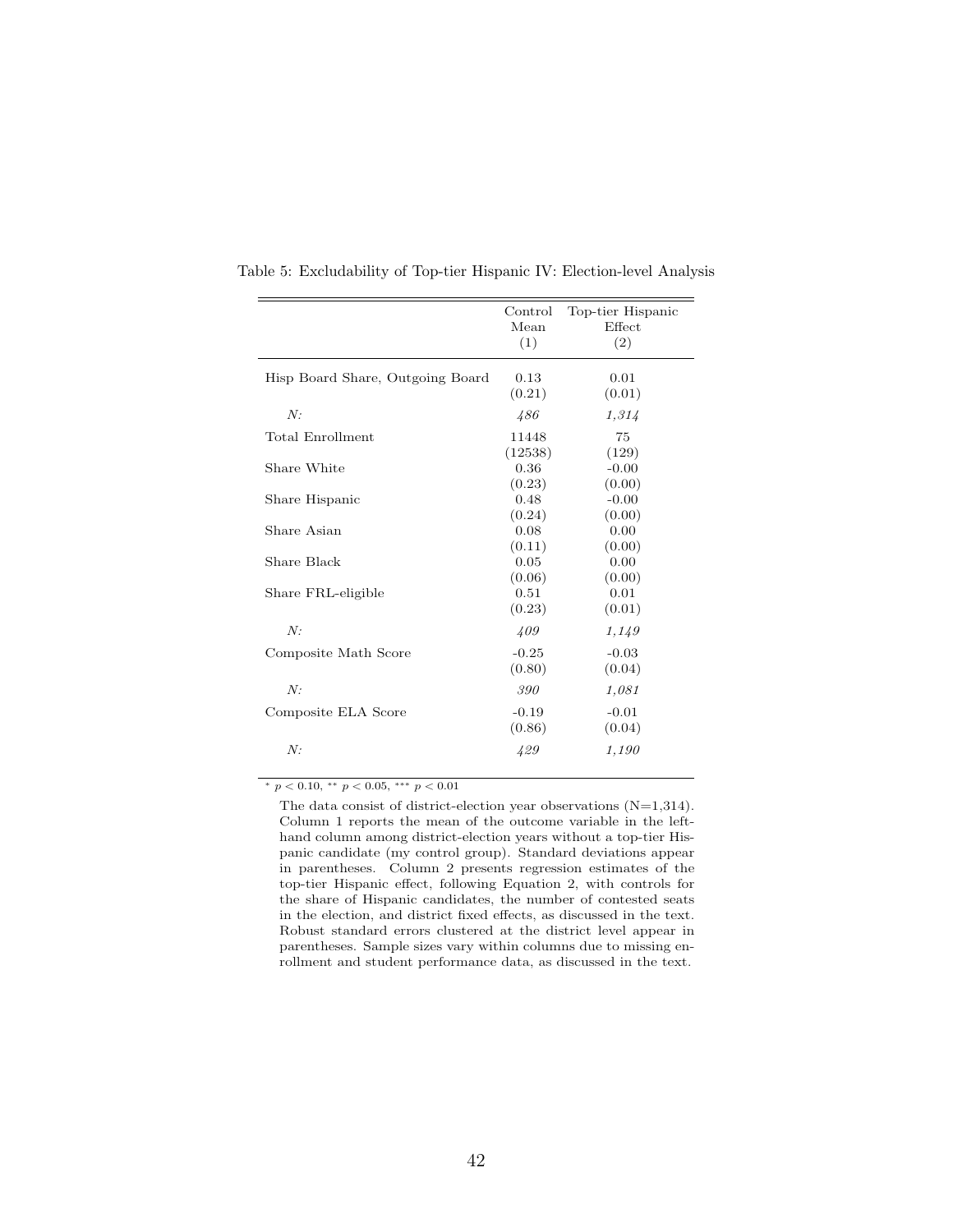|                                  |                                |                             | Baseline Model |                                | Addtl. Controls |
|----------------------------------|--------------------------------|-----------------------------|----------------|--------------------------------|-----------------|
|                                  | Post-Election<br>Control Mean  | Top-tier Hispanic<br>Effect | $F$ -stat      | Top-tier Hispanic<br>$E$ ffect | $F$ -stat       |
|                                  | (1)                            | (2)                         | (3)            | (4)                            | (5)             |
| Hisp Board Share                 | 0.183<br>(0.230)               | $0.086***$<br>(0.015)       | 9.15           | $0.086***$<br>(0.015)          | 17.31           |
| Any Hisp on Board?               | 0.509<br>(0.500)               | $0.115***$<br>(0.032)       | 23.95          | $0.115***$<br>(0.032)          | 34.78           |
| Hisp Majority?                   | 0.119<br>(0.324)               | $0.088***$<br>(0.026)       | 2.62           | $0.090***$<br>(0.026)          | 2.31            |
| N:                               | 36,381                         | 141,329                     |                | 135,308                        |                 |
|                                  | <b>School FEs</b>              | Y                           | Y              | Y                              | Y               |
|                                  | Control for Share Hisp Cand    | Y                           | Y              | Y                              | Υ               |
|                                  | Control for $#$ Seats          | Y                           | Y              | Y                              | Y               |
| Election/Academic Yr, Period FEs |                                | Y                           | Y              | Y                              | Y               |
|                                  | <b>Other Election Controls</b> | N                           | N              | Y                              | Y               |
|                                  | Demographic Controls           | N                           | N              | Y                              | Y               |

<span id="page-42-0"></span>Table 6: Relevance of Top-tier Hispanic IV: Representative First Stage Results Using School-level Panel

<sup>∗</sup> p < 0.10, ∗∗ p < 0.05, ∗∗∗ p < 0.01

The sample includes school-period observations from pre-election period -8 through post-election period +8. Column 1 reports the mean of the first stage outcome in the left-hand column among observations without a top-tier Hispanic candidate over the 8 periods after an election (my control group). Standard deviations appear in parentheses. Column 2 presents regression estimates of the top-tier Hispanic effect, following the first stage given in Equation [3,](#page-19-0) with controls for the share of Hispanic candidates, the number of contested seats in the election, as discussed in the text, along with school, election year, academic year, and period fixed effects. Column 4 reports estimates using additional election and demographic controls. Election covariates include the total number of candidates in the race, the number of Hispanic candidates, and an indicator for whether the district holds ward elections. Demographic covariates include the shares of white, Black, Hispanic, Asian, and FRL-eligible students. Sample sizes vary due to missing enrollment data, as discussed in the text. Robust standard errors clustered at the district level appear in parentheses.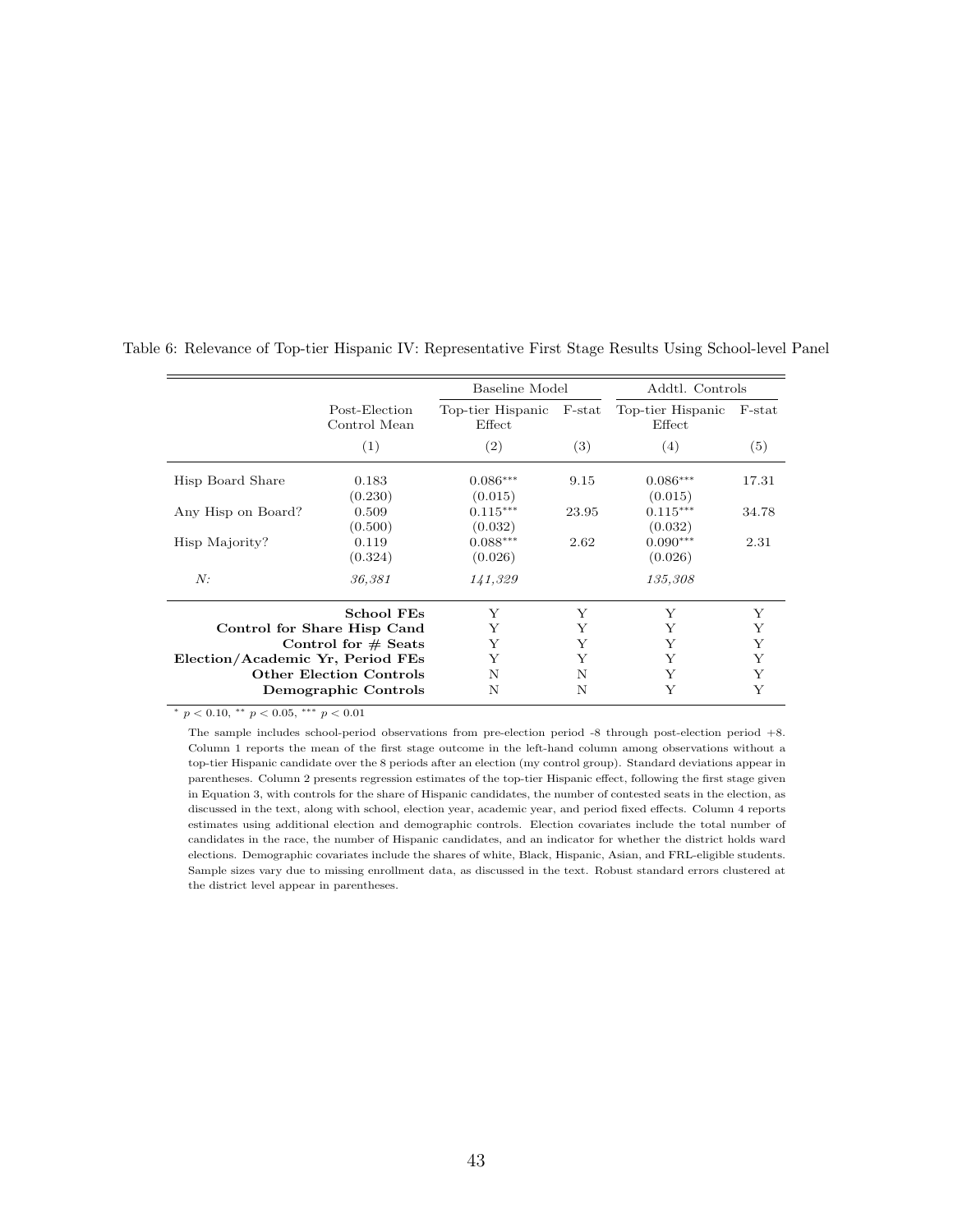|                                     | Post-Election Mean                 | Reduced-Form        |                     |                     | 2SLS                  |                       |
|-------------------------------------|------------------------------------|---------------------|---------------------|---------------------|-----------------------|-----------------------|
|                                     | (1)                                | (2)                 | (3)                 | (4)                 | (5)                   | (6)                   |
| Modernization Spending per Pupil    | 116.0<br>(368.8)                   | $34.2***$<br>(10.8) | $34.2***$<br>(10.7) | $29.9***$<br>(10.5) | $356.6***$<br>(122.6) | $327.3***$<br>(122.0) |
| New Construction Spending per Pupil | 57.9<br>(239.3)                    | $-3.0$<br>(7.6)     | $-2.9$<br>(7.6)     | $-4.9$<br>(7.2)     | $-31.2$<br>(77.6)     | $-53.7$<br>(77.5)     |
| Supplemental SFP Spending per Pupil | 200.6<br>(619.1)                   | 8.8<br>(16.7)       | 8.8<br>(16.7)       | 1.9<br>(16.2)       | 91.6<br>(172.6)       | 20.6<br>(173.3)       |
| Total SFP Spending per Pupil        | 386.6<br>(1,080.8)                 | 35.9<br>(30.3)      | 36.0<br>(30.2)      | 24.9<br>(29.3)      | 374.5<br>(315.3)      | 272.0<br>(316.6)      |
| $\boldsymbol{N}$                    | 5,009                              | 11,590              | 11,590              | 11,584              | 11,590                | 11,584                |
|                                     | District FEs                       | Y                   | Y                   | Y                   | Y                     | Y                     |
|                                     | Control for Share Hisp Cand        | Y                   | Y                   | Y                   | Y                     | Y                     |
|                                     | Control for $#$ Seats              | Y                   | Y                   | Y                   | Y                     | Υ                     |
|                                     | Election / Academic Yr, Period FEs | Y                   | Y                   | Y                   | Y                     | Y                     |
|                                     | <b>Other Election Controls</b>     | N                   | Y                   | Y                   | N                     | Y                     |
|                                     | Demographic Controls               | N                   | N                   | Y                   | N                     | Y                     |
|                                     | First Stage F-stat                 |                     |                     |                     | 11.06                 | 12.02                 |
|                                     | <b>First Stage Coefficient</b>     |                     |                     |                     | 0.10                  | 0.09                  |
|                                     |                                    |                     |                     |                     | (0.01)                | (0.01)                |

<span id="page-43-0"></span>Table 7: How Does Hispanic Representation Affect Overall SFP Spending? District-level Analysis

\*  $p < 0.10,$  \*\*  $p < 0.05,$  \*\*\*  $p < 0.01$ 

The sample includes district-period observations from pre-election period -8 through post-election period +4. Column 1 presents the sample mean of the outcome variable in the left-hand column in periods 1-4 after the election. Standard deviations appear in parentheses. Regression results reported in Columns 2-6 use panel data spanning eight years before the election through four years after the election. The specification in columns 2-4 is Equation [4.](#page-21-0) The specification in columns 5 and 6 is Equation [3.](#page-19-0) All specifications include election year, academic year, and district fixed effects, as well as controls for the number of contested seats and the share of Hispanic candidates. Additional election controls are described below Table [6.](#page-42-0) Demographic covariates include the shares of white, Black, Hispanic, Asian, and FRL-eligible students in the district. Robust standard errors are clustered at the district level.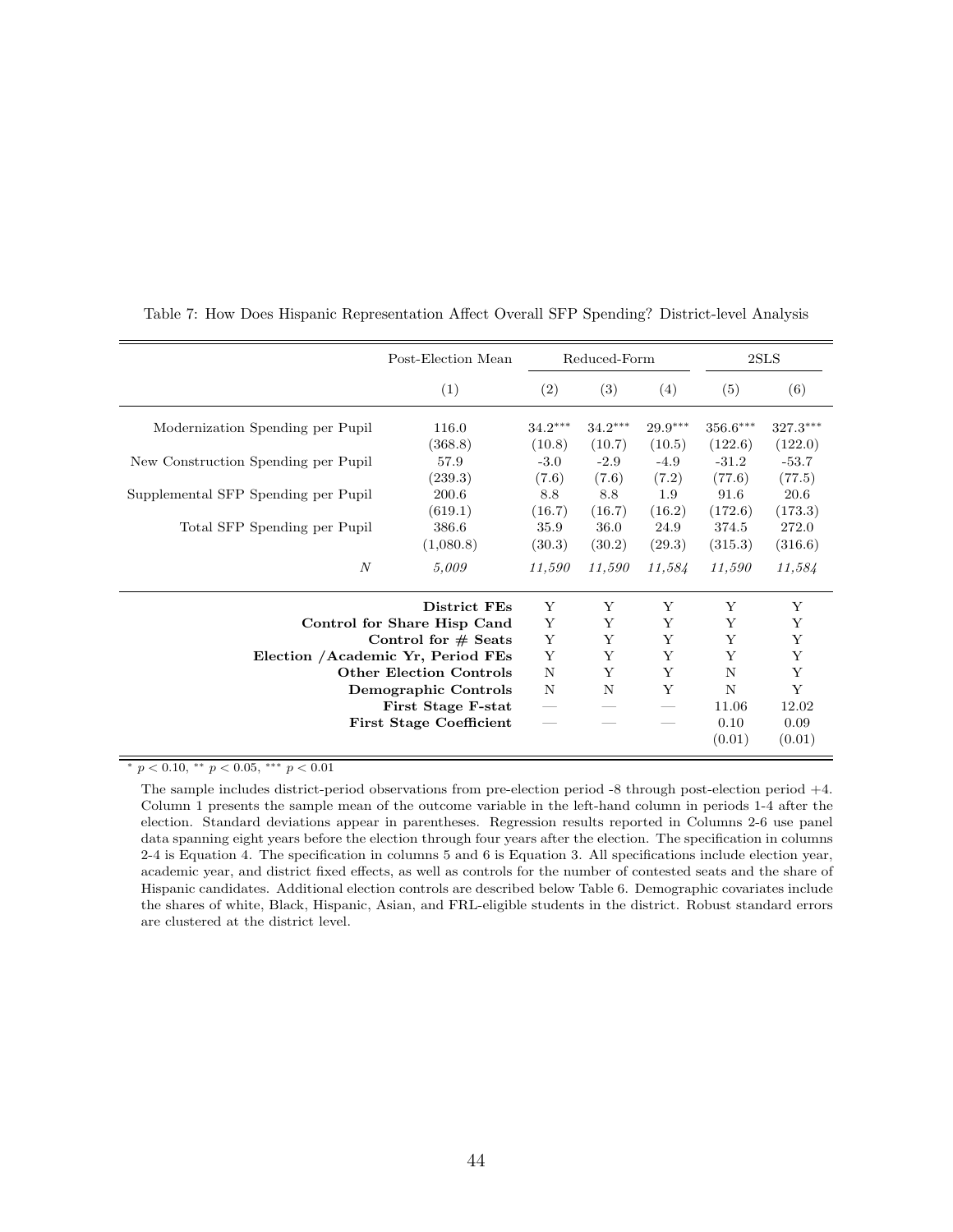|                                                       |                       | School-level Regression Estimates |                       |                        |                       |                        |                     |                         |
|-------------------------------------------------------|-----------------------|-----------------------------------|-----------------------|------------------------|-----------------------|------------------------|---------------------|-------------------------|
|                                                       |                       |                                   |                       | By Share Hispanic      | By Share FRL          |                        |                     | By Title I              |
|                                                       | Post-Election<br>Mean | All<br>Schools                    | Above<br>Median       | <b>Below</b><br>Median | Above<br>Median       | <b>Below</b><br>Median | Title I<br>Eligible | Not Title I<br>Eligible |
|                                                       | (1)                   | (2)                               | (3)                   | (4)                    | (5)                   | (6)                    | (7)                 | (8)                     |
| I. Reduced-form Estimates of Top-tier Hispanic Effect |                       |                                   |                       |                        |                       |                        |                     |                         |
| Modernization Spending per Pupil                      | 172.2<br>(674.2)      | $50.8***$<br>(16.4)               | $56.3***$<br>(17.1)   | $35.6*$<br>(18.2)      | $65.4***$<br>(18.7)   | $37.4***$<br>(16.6)    | $57.0***$<br>(18.0) | 21.3<br>(22.6)          |
| Total SFP Spending per Pupil                          | 420.0<br>(1,458.6)    | $59.5*$<br>(34.9)                 | $72.8**$<br>(36.0)    | 32.3<br>(38.6)         | 77.2<br>(47.6)        | 35.8<br>(36.9)         | $91.8***$<br>(39.8) | $-22.2$<br>(44.5)       |
| II. 2SLS Estimates of Hispanic Representation Effect  |                       |                                   |                       |                        |                       |                        |                     |                         |
| Modernization Spending per Pupil                      | 172.2<br>(674.2)      | $500.2***$<br>(187.2)             | $563.6***$<br>(205.9) | $352.2*$<br>(190.0)    | $644.8***$<br>(225.2) | $373.5***$<br>(175.7)  | 552.4**<br>(189.9)  | 244.1<br>(287.4)        |
| Total SFP Spending per Pupil                          | 420.0<br>(1,458.6)    | $586.0*$<br>(351.4)               | $728.5*$<br>(384.0)   | 320.6<br>(376.6)       | 761.3**<br>(388.7)    | 357.8<br>(359.6)       | 890.2**<br>(393.0)  | $-308.3$<br>(547.9)     |
| $\mathbf N$                                           | 43,446                | 92,601                            | 43,610                | 43,635                 | 43,510                | 43.510                 | 64,827              | 27,768                  |
| <b>First Stage Coefficients</b>                       |                       | 0.10<br>(0.02)                    | 0.10<br>(0.02)        | 0.10<br>(0.02)         | 0.10<br>(0.02)        | 0.10<br>(0.02)         | 0.10<br>(0.02)      | 0.08<br>(0.02)          |
| First Stage F-stat                                    |                       | 19.03                             | 17.70                 | 16.93                  | 16.16                 | 19.05                  | 20.52               | 6.91                    |
| Election/Academic Yr, Period FEs                      |                       | Y                                 | Y                     | Y                      | Y                     | Y                      | Y                   | Y                       |
| <b>School FEs</b>                                     |                       | Y                                 | Y                     | Y                      | Y                     | Y                      | Y                   | Y                       |
| Control for Share Hisp Cand                           |                       | Y                                 | Y                     | Y                      | Y                     | Y                      | Y                   | Y                       |
| Control for $#$ Seats                                 |                       | Y                                 | Y                     | Y                      | Y                     | Y                      | Y                   | Y                       |
| <b>Other Election Controls</b>                        |                       | Y<br>Y                            | Y<br>Y                | Y<br>Y                 | Y<br>Y                | Y<br>Y                 | Y<br>Y              | Y<br>Y                  |
| <b>School Demographic Controls</b>                    |                       |                                   |                       |                        |                       |                        |                     |                         |

<span id="page-44-0"></span>Table 8: How Does Hispanic Representation Affect Intra-District SFP Spending? School-level Analysis

 $*$   $p$   $<$   $0.10,$   $^{**}$   $p$   $<$   $0.05,$   $^{***}$   $p$   $<$   $0.01$ 

The sample includes school-period observations from pre-election period -8 through post-election period +4. The first column The stamps increase sensor periods. Estimates in the left-hand column over the four post-election periods. Estimates in the shows the mean of the two outcome variables in the left-hand column over the four post-election pe communic correction is Equation [3.](#page-19-0) All specifications include election and academic year fixed effects, school fixed effects, and<br>additional election and demographic controls as described below Table [6.](#page-42-0) All specifications sizes vary across columns due to missing enrollment data and exclusion of schools with exactly median enrollment by category. Robust standard errors are clustered at the district level.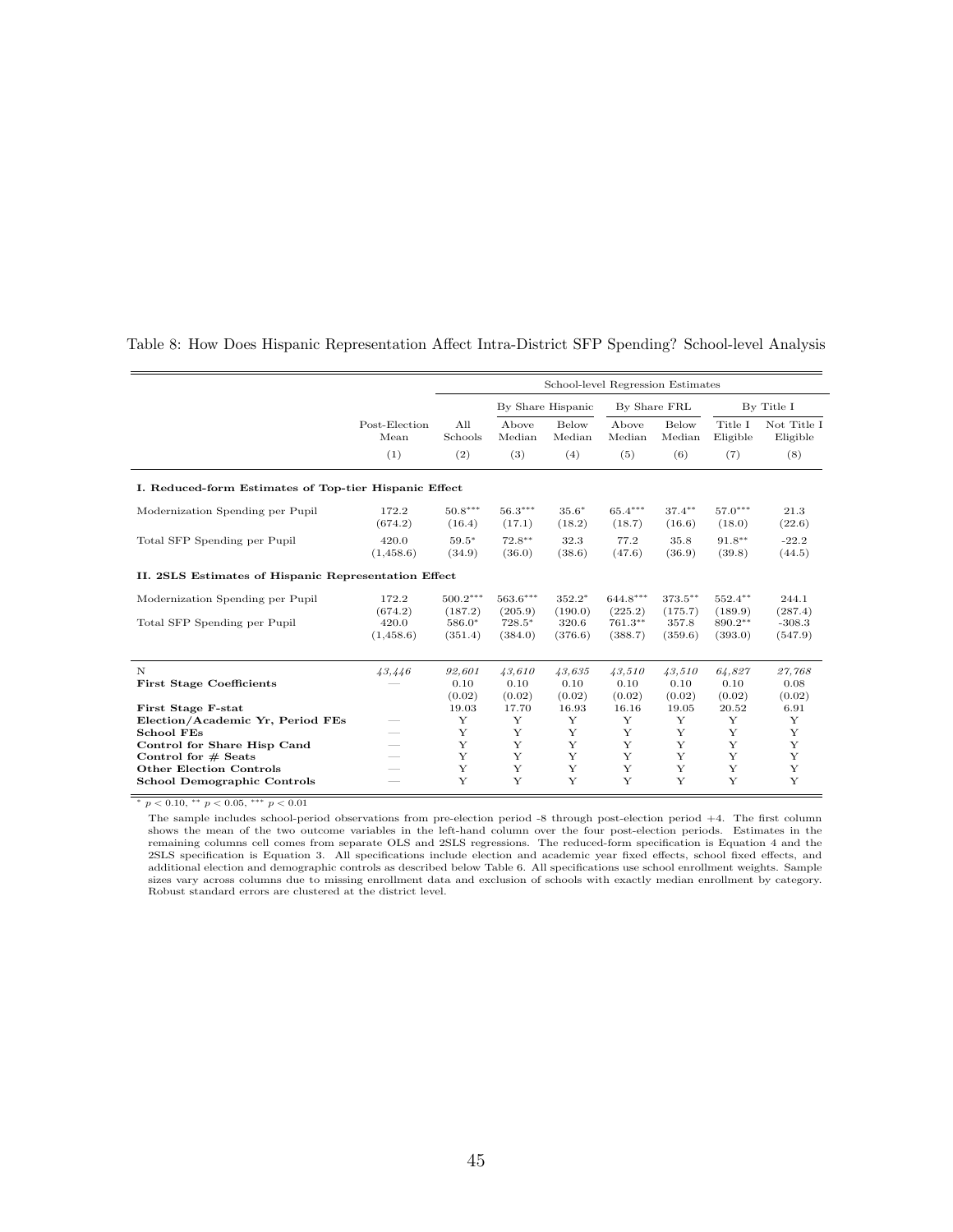| Post-Election<br>All<br>Below<br>Above<br>Median<br>Mean<br>Schools<br>Median<br>(1)<br>(3)<br>(4)<br>(2)<br>Composite Math Score<br>$-0.170$<br>$0.030*$<br>$0.041**$<br>0.026<br>(1.080)<br>(0.017)<br>(0.020)<br>(0.020)<br>$\overline{N}$<br>70,260<br>110,613<br>55,460<br>49,476<br>$0.022*$<br>$0.028*$<br>$-0.318$<br>0.022<br>Composite ELA Score<br>(1.049)<br>(0.012)<br>(0.015)<br>(0.015)<br>$\boldsymbol{N}$<br>70,256<br>110,607<br>55,453<br>49,477<br>II. 2SLS Estimates of Hispanic Representation Effect<br>Composite Math Score<br>$-0.170$<br>$0.311*$<br>$0.429**$<br>0.263<br>(1.080)<br>(0.165)<br>(0.194)<br>(0.197)<br>$\overline{N}$<br>70,260<br>110,613<br>55,460<br>49,476<br>$0.229*$<br>$-0.318$<br>$0.288*$<br>0.216<br>Composite ELA Score<br>(1.049)<br>(0.127)<br>(0.160)<br>(0.154)<br>$\overline{N}$<br>70,256<br>110,607<br>55,453<br>49,477<br>Y<br>Y<br>Election/Academic Yr, Period FEs<br>Y<br>Y<br><b>School FEs</b><br>Y<br>Y<br>Y<br>Y<br>Y<br>Control for Share Hisp Cand<br>Y<br>Y<br>Y<br>Control for $#$ Seats<br>Y<br><b>Other Election Controls</b><br>Y<br>Y<br>Y<br>Y<br>Y<br><b>School Demographic Controls</b><br>0.10<br>0.10<br>0.10<br><b>ELA First Stage Coeff.</b><br>(0.02)<br>(0.02)<br>(0.02)<br><b>ELA First Stage F-stat</b><br>15.14<br>10.47<br>15.56<br>0.10<br>0.10<br>0.10<br>Math First Stage Coeff.<br>(0.02)<br>(0.02)<br>(0.02)<br>Math First Stage F-stat<br>15.04<br>10.49<br>15.56 |                                                       |  |  | By Share Hispanic |  |  |  |  |  |  |
|------------------------------------------------------------------------------------------------------------------------------------------------------------------------------------------------------------------------------------------------------------------------------------------------------------------------------------------------------------------------------------------------------------------------------------------------------------------------------------------------------------------------------------------------------------------------------------------------------------------------------------------------------------------------------------------------------------------------------------------------------------------------------------------------------------------------------------------------------------------------------------------------------------------------------------------------------------------------------------------------------------------------------------------------------------------------------------------------------------------------------------------------------------------------------------------------------------------------------------------------------------------------------------------------------------------------------------------------------------------------------------------------------------------------------------------------------------------|-------------------------------------------------------|--|--|-------------------|--|--|--|--|--|--|
|                                                                                                                                                                                                                                                                                                                                                                                                                                                                                                                                                                                                                                                                                                                                                                                                                                                                                                                                                                                                                                                                                                                                                                                                                                                                                                                                                                                                                                                                  |                                                       |  |  |                   |  |  |  |  |  |  |
|                                                                                                                                                                                                                                                                                                                                                                                                                                                                                                                                                                                                                                                                                                                                                                                                                                                                                                                                                                                                                                                                                                                                                                                                                                                                                                                                                                                                                                                                  |                                                       |  |  |                   |  |  |  |  |  |  |
|                                                                                                                                                                                                                                                                                                                                                                                                                                                                                                                                                                                                                                                                                                                                                                                                                                                                                                                                                                                                                                                                                                                                                                                                                                                                                                                                                                                                                                                                  | I. Reduced-Form Estimates of Top-tier Hispanic Effect |  |  |                   |  |  |  |  |  |  |
|                                                                                                                                                                                                                                                                                                                                                                                                                                                                                                                                                                                                                                                                                                                                                                                                                                                                                                                                                                                                                                                                                                                                                                                                                                                                                                                                                                                                                                                                  |                                                       |  |  |                   |  |  |  |  |  |  |
|                                                                                                                                                                                                                                                                                                                                                                                                                                                                                                                                                                                                                                                                                                                                                                                                                                                                                                                                                                                                                                                                                                                                                                                                                                                                                                                                                                                                                                                                  |                                                       |  |  |                   |  |  |  |  |  |  |
|                                                                                                                                                                                                                                                                                                                                                                                                                                                                                                                                                                                                                                                                                                                                                                                                                                                                                                                                                                                                                                                                                                                                                                                                                                                                                                                                                                                                                                                                  |                                                       |  |  |                   |  |  |  |  |  |  |
|                                                                                                                                                                                                                                                                                                                                                                                                                                                                                                                                                                                                                                                                                                                                                                                                                                                                                                                                                                                                                                                                                                                                                                                                                                                                                                                                                                                                                                                                  |                                                       |  |  |                   |  |  |  |  |  |  |
|                                                                                                                                                                                                                                                                                                                                                                                                                                                                                                                                                                                                                                                                                                                                                                                                                                                                                                                                                                                                                                                                                                                                                                                                                                                                                                                                                                                                                                                                  |                                                       |  |  |                   |  |  |  |  |  |  |
|                                                                                                                                                                                                                                                                                                                                                                                                                                                                                                                                                                                                                                                                                                                                                                                                                                                                                                                                                                                                                                                                                                                                                                                                                                                                                                                                                                                                                                                                  |                                                       |  |  |                   |  |  |  |  |  |  |
|                                                                                                                                                                                                                                                                                                                                                                                                                                                                                                                                                                                                                                                                                                                                                                                                                                                                                                                                                                                                                                                                                                                                                                                                                                                                                                                                                                                                                                                                  |                                                       |  |  |                   |  |  |  |  |  |  |
|                                                                                                                                                                                                                                                                                                                                                                                                                                                                                                                                                                                                                                                                                                                                                                                                                                                                                                                                                                                                                                                                                                                                                                                                                                                                                                                                                                                                                                                                  |                                                       |  |  |                   |  |  |  |  |  |  |
|                                                                                                                                                                                                                                                                                                                                                                                                                                                                                                                                                                                                                                                                                                                                                                                                                                                                                                                                                                                                                                                                                                                                                                                                                                                                                                                                                                                                                                                                  |                                                       |  |  |                   |  |  |  |  |  |  |
|                                                                                                                                                                                                                                                                                                                                                                                                                                                                                                                                                                                                                                                                                                                                                                                                                                                                                                                                                                                                                                                                                                                                                                                                                                                                                                                                                                                                                                                                  |                                                       |  |  |                   |  |  |  |  |  |  |
|                                                                                                                                                                                                                                                                                                                                                                                                                                                                                                                                                                                                                                                                                                                                                                                                                                                                                                                                                                                                                                                                                                                                                                                                                                                                                                                                                                                                                                                                  |                                                       |  |  |                   |  |  |  |  |  |  |
|                                                                                                                                                                                                                                                                                                                                                                                                                                                                                                                                                                                                                                                                                                                                                                                                                                                                                                                                                                                                                                                                                                                                                                                                                                                                                                                                                                                                                                                                  |                                                       |  |  |                   |  |  |  |  |  |  |
|                                                                                                                                                                                                                                                                                                                                                                                                                                                                                                                                                                                                                                                                                                                                                                                                                                                                                                                                                                                                                                                                                                                                                                                                                                                                                                                                                                                                                                                                  |                                                       |  |  |                   |  |  |  |  |  |  |
|                                                                                                                                                                                                                                                                                                                                                                                                                                                                                                                                                                                                                                                                                                                                                                                                                                                                                                                                                                                                                                                                                                                                                                                                                                                                                                                                                                                                                                                                  |                                                       |  |  |                   |  |  |  |  |  |  |
|                                                                                                                                                                                                                                                                                                                                                                                                                                                                                                                                                                                                                                                                                                                                                                                                                                                                                                                                                                                                                                                                                                                                                                                                                                                                                                                                                                                                                                                                  |                                                       |  |  |                   |  |  |  |  |  |  |
|                                                                                                                                                                                                                                                                                                                                                                                                                                                                                                                                                                                                                                                                                                                                                                                                                                                                                                                                                                                                                                                                                                                                                                                                                                                                                                                                                                                                                                                                  |                                                       |  |  |                   |  |  |  |  |  |  |
|                                                                                                                                                                                                                                                                                                                                                                                                                                                                                                                                                                                                                                                                                                                                                                                                                                                                                                                                                                                                                                                                                                                                                                                                                                                                                                                                                                                                                                                                  |                                                       |  |  |                   |  |  |  |  |  |  |
|                                                                                                                                                                                                                                                                                                                                                                                                                                                                                                                                                                                                                                                                                                                                                                                                                                                                                                                                                                                                                                                                                                                                                                                                                                                                                                                                                                                                                                                                  |                                                       |  |  |                   |  |  |  |  |  |  |
|                                                                                                                                                                                                                                                                                                                                                                                                                                                                                                                                                                                                                                                                                                                                                                                                                                                                                                                                                                                                                                                                                                                                                                                                                                                                                                                                                                                                                                                                  |                                                       |  |  |                   |  |  |  |  |  |  |
|                                                                                                                                                                                                                                                                                                                                                                                                                                                                                                                                                                                                                                                                                                                                                                                                                                                                                                                                                                                                                                                                                                                                                                                                                                                                                                                                                                                                                                                                  |                                                       |  |  |                   |  |  |  |  |  |  |
|                                                                                                                                                                                                                                                                                                                                                                                                                                                                                                                                                                                                                                                                                                                                                                                                                                                                                                                                                                                                                                                                                                                                                                                                                                                                                                                                                                                                                                                                  |                                                       |  |  |                   |  |  |  |  |  |  |
|                                                                                                                                                                                                                                                                                                                                                                                                                                                                                                                                                                                                                                                                                                                                                                                                                                                                                                                                                                                                                                                                                                                                                                                                                                                                                                                                                                                                                                                                  |                                                       |  |  |                   |  |  |  |  |  |  |
|                                                                                                                                                                                                                                                                                                                                                                                                                                                                                                                                                                                                                                                                                                                                                                                                                                                                                                                                                                                                                                                                                                                                                                                                                                                                                                                                                                                                                                                                  |                                                       |  |  |                   |  |  |  |  |  |  |
|                                                                                                                                                                                                                                                                                                                                                                                                                                                                                                                                                                                                                                                                                                                                                                                                                                                                                                                                                                                                                                                                                                                                                                                                                                                                                                                                                                                                                                                                  |                                                       |  |  |                   |  |  |  |  |  |  |
|                                                                                                                                                                                                                                                                                                                                                                                                                                                                                                                                                                                                                                                                                                                                                                                                                                                                                                                                                                                                                                                                                                                                                                                                                                                                                                                                                                                                                                                                  |                                                       |  |  |                   |  |  |  |  |  |  |

#### <span id="page-45-0"></span>Table 9: How Does Hispanic Representation Affect Intra-District Achievement? School-level Analysis

 $* p < 0.10, ** p < 0.05, ** p < 0.01$ 

The sample includes school-period observations from pre-election period - 8 through post-election period +8. All test score outcomes are measured in district-subject-year level standard deviations. The first column shows the mean of the two outcome variables in the left-hand column over the eight post-election periods. Estimates in the remaining cells comes from separate OLS and 2SLS regressions given by Equations [3](#page-19-0) and [4.](#page-21-0) Additional controls are described below Table [6.](#page-42-0) All specifications use school enrollment weights. Sample sizes vary across columns due to missing enrollment and test score data, and due to the exclusion of schools with exactly median Hispanic enrollment, as discussed in the text. Robust standard errors are clustered at the district level.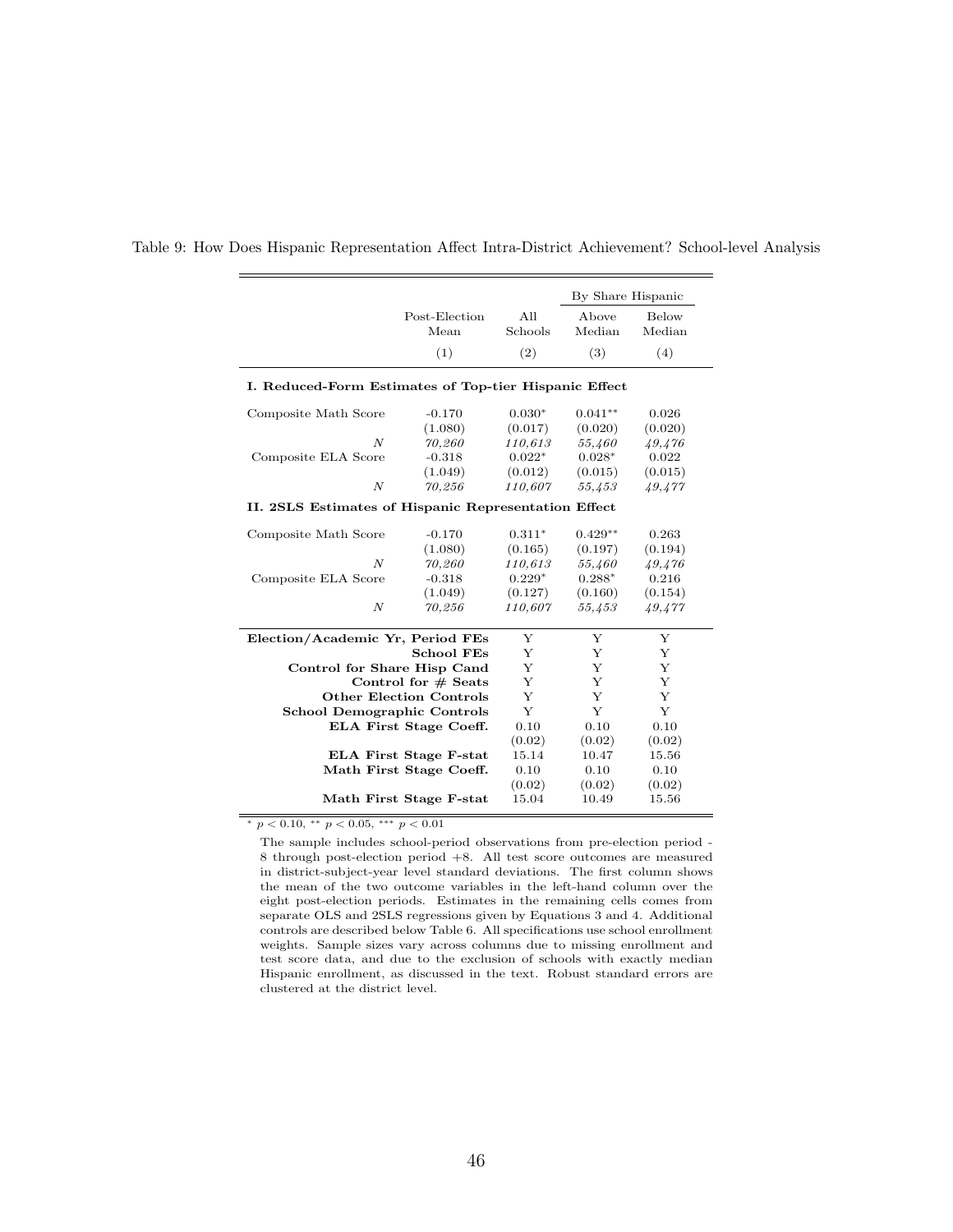<span id="page-46-0"></span>

|                                  |                                            | All Schools             |                       |                         | High-Hispanic Schools | Low-Hispanic Schools    |                       |
|----------------------------------|--------------------------------------------|-------------------------|-----------------------|-------------------------|-----------------------|-------------------------|-----------------------|
|                                  | Post-Election<br>Mean<br>(1)               | Reduced-<br>Form<br>(2) | 2SLS<br>Effect<br>(3) | Reduced-<br>Form<br>(4) | 2SLS<br>Effect<br>(5) | Reduced-<br>Form<br>(6) | 2SLS<br>Effect<br>(7) |
| Mean FTE Experience              | 13.99<br>(4.03)                            | $0.14***$<br>(0.06)     | $1.59**$<br>(0.70)    | $0.16**$<br>(0.07)      | $1.88**$<br>(0.87)    | $0.12**$<br>(0.06)      | $1.38*$<br>(0.71)     |
| Mean FTE Tenure                  | 11.85<br>(3.85)                            | $0.18***$<br>(0.06)     | $2.07***$<br>(0.70)   | $0.20***$<br>(0.07)     | $2.38***$<br>(0.84)   | $0.15***$<br>(0.06)     | $1.84**$<br>(0.71)    |
| $#$ New Hires                    | 3.41<br>(4.65)                             | $-0.22**$<br>(0.11)     | $-2.75**$<br>(1.29)   | $-0.25**$<br>(0.12)     | $-2.96**$<br>(1.39)   | $-0.16$<br>(0.11)       | $-1.87$<br>(1.26)     |
| Share FTE Hisp                   | 0.190<br>(0.176)                           | $0.005**$<br>(0.002)    | $0.061***$<br>(0.022) | 0.003<br>(0.002)        | $0.038*$<br>(0.023)   | $0.005**$<br>(0.002)    | $0.063**$<br>(0.024)  |
| N:                               | 91,508                                     | 135,309                 |                       |                         | 63.726                | 63,848                  |                       |
|                                  | <b>School FEs</b>                          | Y                       | Y                     | Y                       | Y                     | Y                       | Y                     |
| Control for Share Hisp Cand      |                                            | Υ                       | Y                     | Y                       | Y                     | Y                       | Y                     |
|                                  | Control for $#$ Seats                      | Υ                       | Y                     | Y                       | Y                     | Y                       | Y                     |
| Election/Academic Yr, Period FEs |                                            | Y                       | Y                     | Y                       | Y                     | Y                       | Y                     |
|                                  | <b>Other Election Controls</b>             | Y<br>Y                  | Y<br>Y                | Y<br>Y                  | Y<br>Y                | Y<br>Y                  | Y<br>Y                |
|                                  | Demographic Controls<br>First Stage F-stat |                         | 16.42                 |                         | 14.36                 |                         | 16.25                 |
|                                  | <b>First Stage Coefficient</b>             |                         | 0.085<br>(0.017)      |                         | 0.084<br>(0.017)      |                         | 0.084<br>(0.018)      |

Table 10: How Does Hispanic Representation Affect Teachers? School-level Analysis

 $*$   $p$   $<$   $0.10,$   $^{**}$   $p$   $<$   $0.05,$   $^{***}$   $p$   $<$   $0.01$ 

The sample includes school-period observations from pre-election period -8 through post-election period +8. Column 1 reports the mean of the first stage outcome in the left-hand column among observations without a top-tier Hispanic candidate (my control group). Standard deviations appear in parentheses. The remaining columns report regression coefficients using Equations [4](#page-21-0) (reduced-form) and [3](#page-19-0) (2SLS). Additional covariates are described in Table [6.](#page-42-0) Sample sizes do not add up across columns due to the exclusion of schools with exactly median Hispanic enrollment. Robust standard errors clustered at the district level appear in parentheses.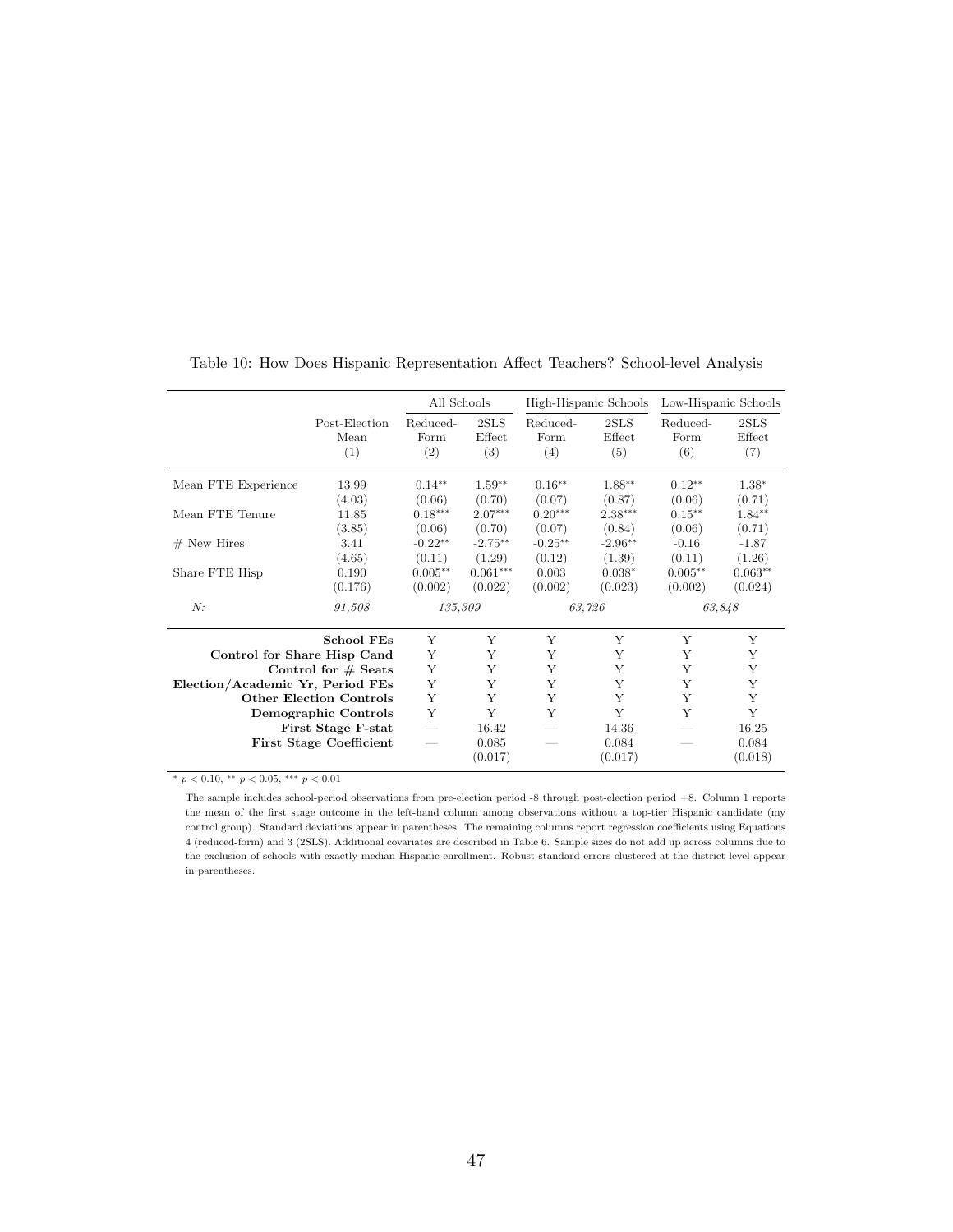<span id="page-47-0"></span>

Figure 1: I measure all test score outcomes in district-subject-year-level standard deviation units. The specification is Equation [5.](#page-22-0) All coefficients are relative to the election year (period 0). Vertical bars denote 95 percent confidence intervals using robust standard errors clustered at the district level. Election-period sample sizes vary by panel due to missing test score and enrollment data as well as exclusion of schools with median Hispanic enrollment: N=56,295 for panel 1; N=50,141 for panel 2; N=56,288 for panel 3; and N=50,182 for panel 4.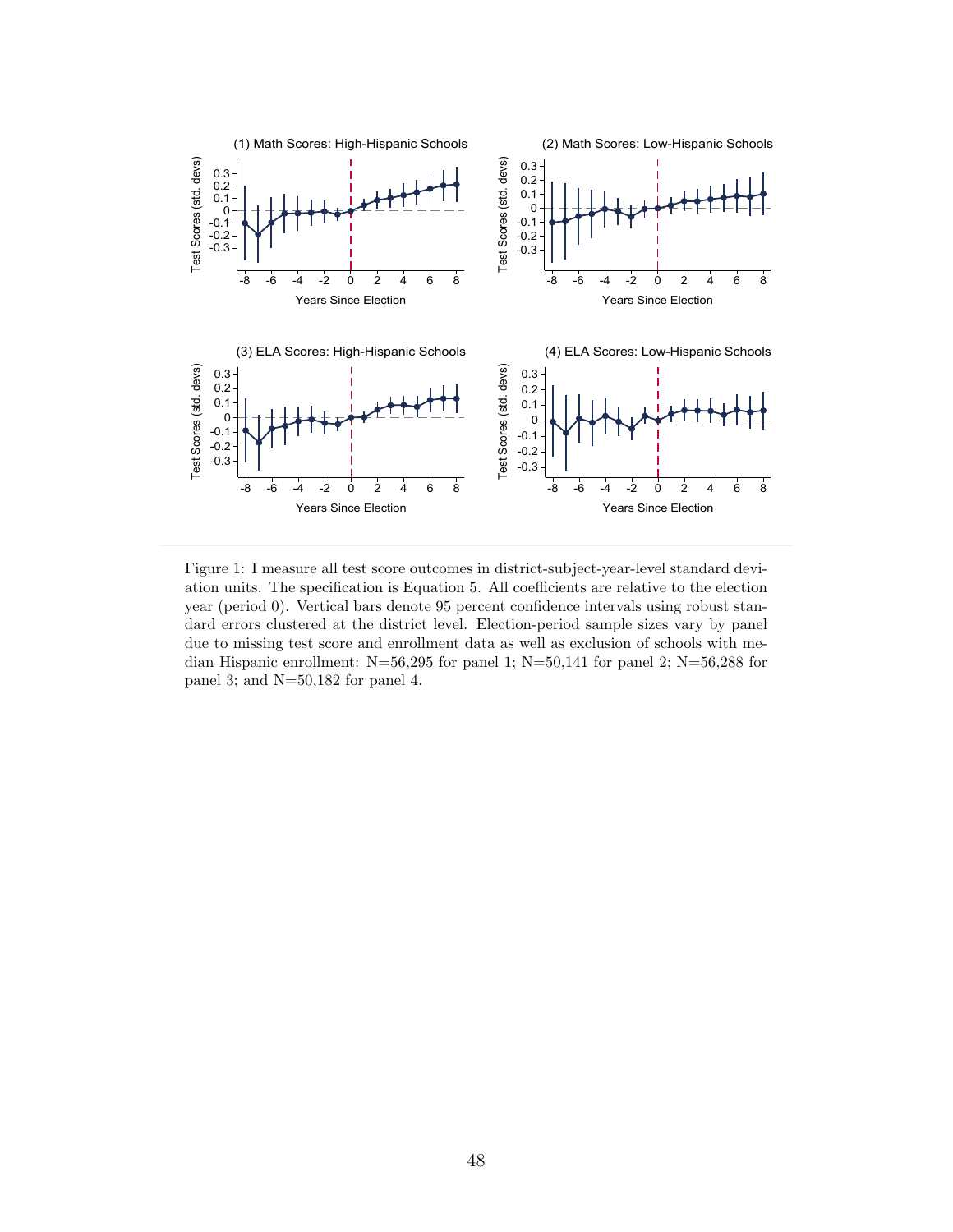

Figure 2: The specification is Equation [5.](#page-22-0) All coefficients are relative to the election year (period 0). Vertical bars denote 95 percent confidence intervals using robust standard errors clustered at the district level. The sample contains N=64,726 schoolperiod observations in panels 1 and 3, and N=63,848 school-period observations in panels 2 and 4.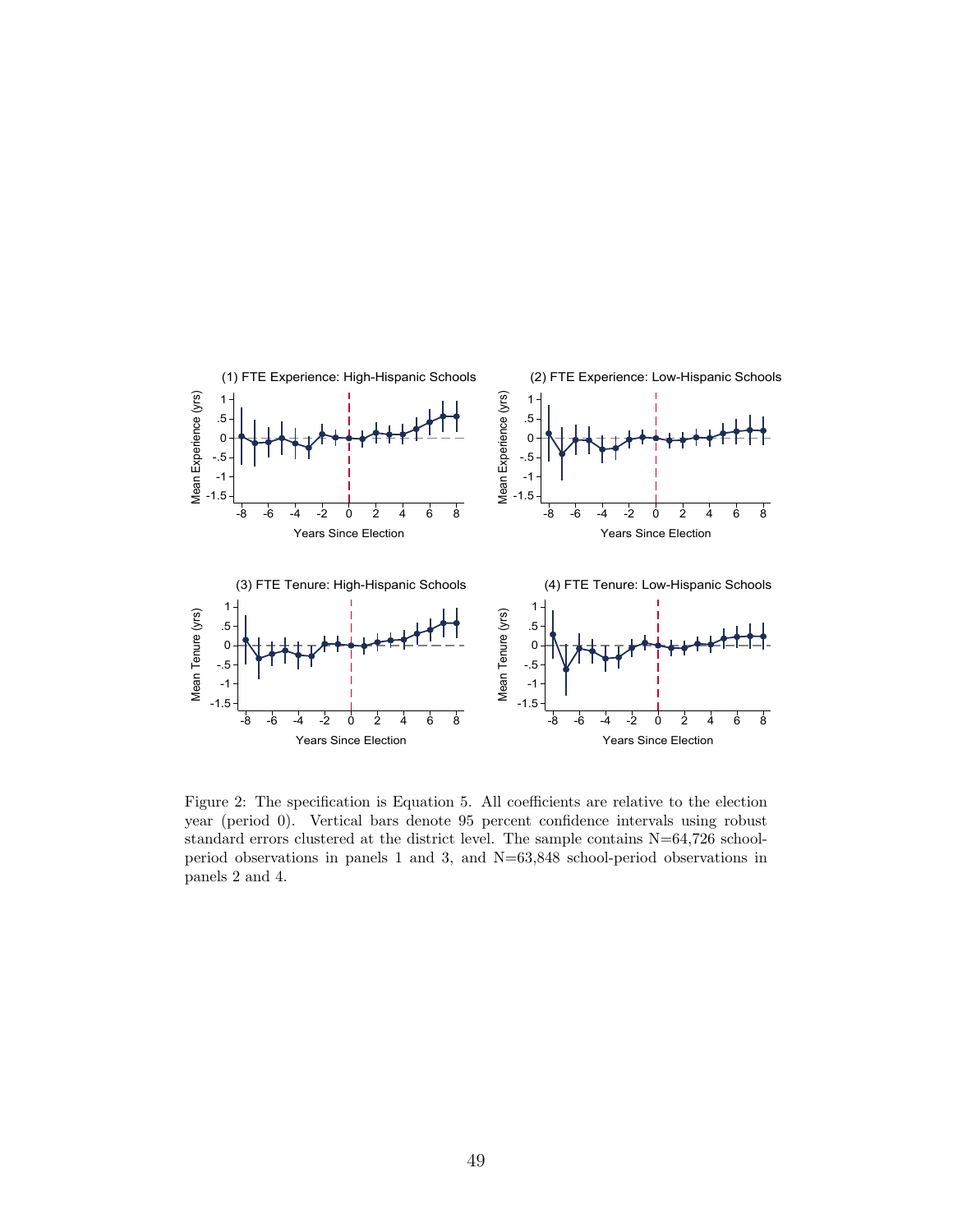#### References

- Alexander, Debbie, Laurie Lewis, and John Ralph. 2014. "Condition of America's Public School Facilities: 2012 - 13." National Center for Education Statistics.
- Ananat, Elizabeth, and Ebonya Washington. 2009. "Segregation and Black Political Efficacy." Journal of Public Economics 93 (6): 807–822.
- Beach, Brian, and David Jones. 2017. "Gridlock: Ethnic Diversity in Government and the Provision of Public Goods." American Economic Journal: Economic Policy 9 (1): 112– 136.
- Billings, Stephen, David Deming, and Jonah Rockoff. 2014. "School Segregation, Educational Attainment, and Crime: Evidence from the End of Busing in Charlotte-Mecklenburg." Quarterly Journal of Economics 129 (1): 435–476.
- Card, David, and Abigail Payne. 2002. "School Finance Reform, the Distribution of School Spending, and the Distribution of Student Test Scores." Journal of Public Economics 83 (1): 49–82.
- Cascio, Elizabeth, Nora Gordon, Ethan Lewis, and Sarah Reber. 2010. "Paying for Progess: Conditional Grants and the Desegregation of Public Schools." Quarterly Journal of Economics 125 (1): 445–482.
- Cascio, Elizabeth, Nora Gordon, and Sarah Reber. 2013. "Local Responses to Federal Grants: Evidence from the Introduction of Title I in the South." American Economic Journal: Economic Policy 5 (3): 126–159.
- Cascio, Elizabeth, and Ebonya Washington. 2014. "Valuing the Vote: The Redistribution of Voting Rights and State Funds following the Voting Rights Act of 1965." Quarterly Journal of Economics 129 (1): 379–433.
- Cellini, Stephania, Fernando Ferreira, and Jesse Rothstein. 2010. "The Value of School Facility Investments: Evidence from a Dynamic Regression Discontinuity Design." Quarterly Journal of Economics 125 (1): 215–261.
- Conlin, Michael, and Paul Paul Thompson. 2017. "Impacts of New School Facility Construction: An Analysis of a State-financed Capital Subsidy Program in Ohio." Economics of Education Review 59:13–28.
- Donella, Leah. 2017. "What's in A (Hispanic-Sounding) Surname?" NPR.
- EdBuild. 2019. "\$23 Billion." EdBuild Report.
- Ejdemyr, Simon, and Kenneth Shores. 2017. "Pulling Back the Curtain: Intra-District School Spending Inequality and Its Correlates." SSRN Electronic Journal.
- Ferreira, Fernando, and Joseph Gyourko. 2009. "Do Political Parties Matter? Evidence from US Cities." Quarterly Journal of Economics 124 (1): 399–422.
- Filardo, Mary, Jeffrey Vincent, and Kevin Sullivan. 2019. "How Crumbling School Facilities Perpetuate Inequality." Phi Delta Kappan 100 (8): 27–31.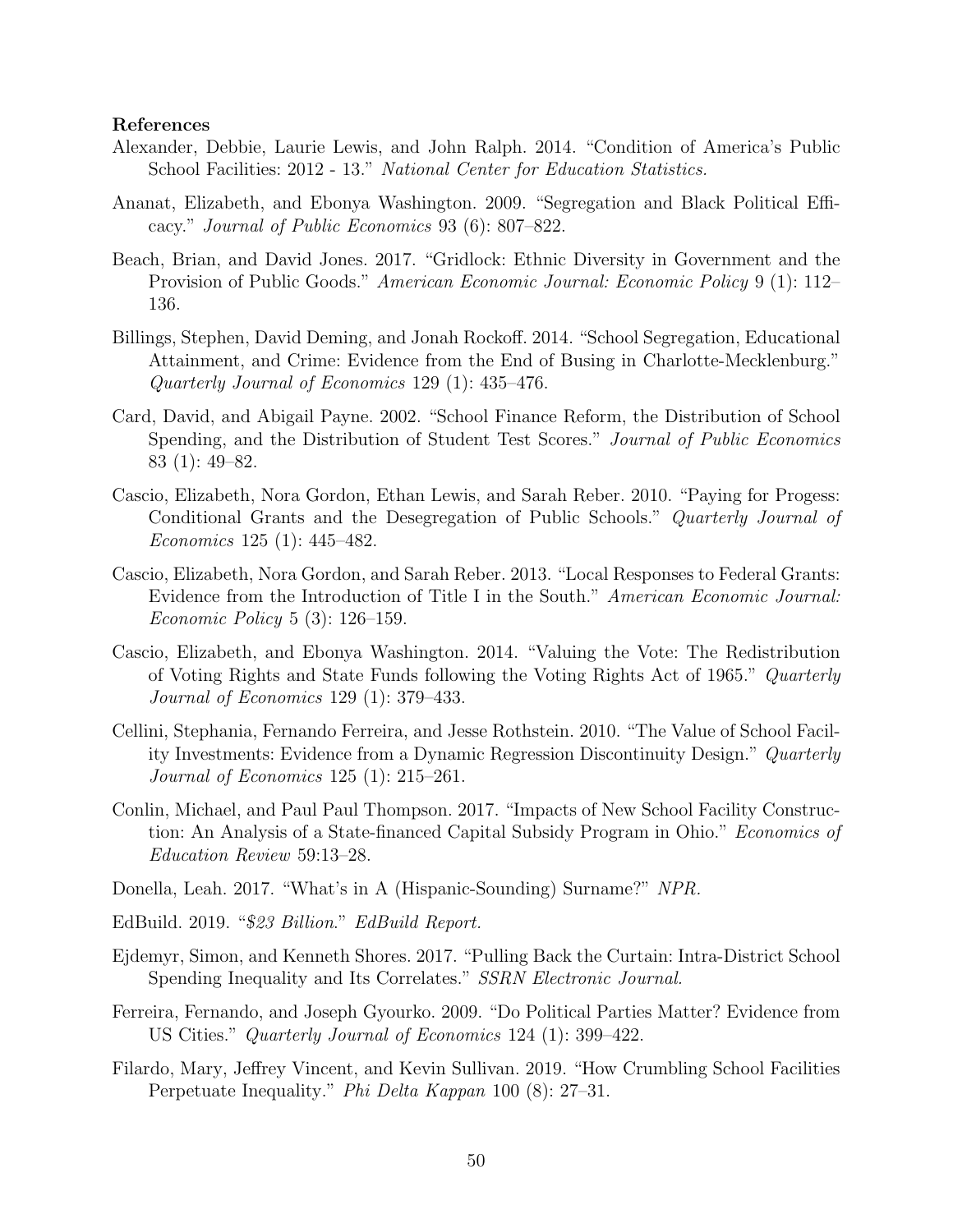- Fraga, Luis Ricardo, Kenneth Meier, and Robert England. 1986. "Hispanic Americans and Educational Policy: Limits to Equal Access." The Journal of Politics 48 (4): 850–876.
- Glaeser, Edward, Giacomo Ponzetto, and Jesse Shapiro. 2005. "Strategic Extremism: Why Republicans and Democrats Divide on Religious Values." Quarterly Journal of Economics 120 (4): 1283–1330.
- Gordon, Nora. 2004. "Do Federal Grants Boost School Spending: Evidence from Title I." Journal of Public Economics 88 (10): 1771–1792.
- Grissom, Jason. 2007. "Who Sits on School Boards in California." Institute for Research on Education Policy and Practice report.
- Grofman, Bernard, and Jennifer Garcia. 2015. "Using Spanish Surname Ratios to Estimate Proportion Hispanic in California Cities via Bayes Theorem." Social Science Quarterly 96 (5).
- Harris, Andrew J. 2015. "What's in a Name? A Method for Extracting Information about Ethnicity from Names." Political Analysis 23 (2): 212–224.
- Hess, Frederick. 2002. "School Boards at the Dawn of the 21st Century: Conditions and Challenges of District Governance." National School Boards Association.
- Heuer, Ruth, and Stephanie Stullich. 2011. "Comparability of State and Local Expenditures among Schools within Districts: A Report from the Study of School-Level Expenditures." Office of Planning, Evaluation and Policy Dept, US Dept of Education.
- Ho, Daniel, and Kosuke Imai. 2006. "Randomization Inference With Natural Experiments An Analysis of Ballot Effects in the 2003 California Recall Election." Journal of the American Statistical Association 101 (475): 888–900.
- . 2008. "Estimating Causal Effects of Ballot Order from a Randomized Natural Experiment: The California Alphabet Lottery, 1978—2002." Public Opinion Quarterly 72 (2): 240.
- Hochschild, Jennifer. 2005. "Beseiged: School Boards and the Future of Education Politics." Chap. What School Boards Can and Cannot Accomplish, edited by William Howell, 324–338. Brookings Institution Press.
- Hopkins, Daniel, and Katherin McCabe. 2012. "After It's Too Late: Estimating the Policy Impacts of Black Mayoralties in U.S. Cities." American Politics Research 940 (4): 665– 700.
- Hyman, Joshua. 2017. "Does Money Matter in the Long Run? Effects of School Spending on Educational Attainment." American Economic Journal: Economic Policy 9 (4): 256– 280.
- Jimenez-Castellano, Oscar. 2010. "Relationship Between Educational Resources and School Achievement: A Mixed Method Intra-District Analysis." The Urban Review 42:351–371.
- Kai, Hong, and Ron Zimmer. 2016. "Does Investing in School Capital Infrastructure Improve Student Achievement?" Economics of Education Review 53:143–158.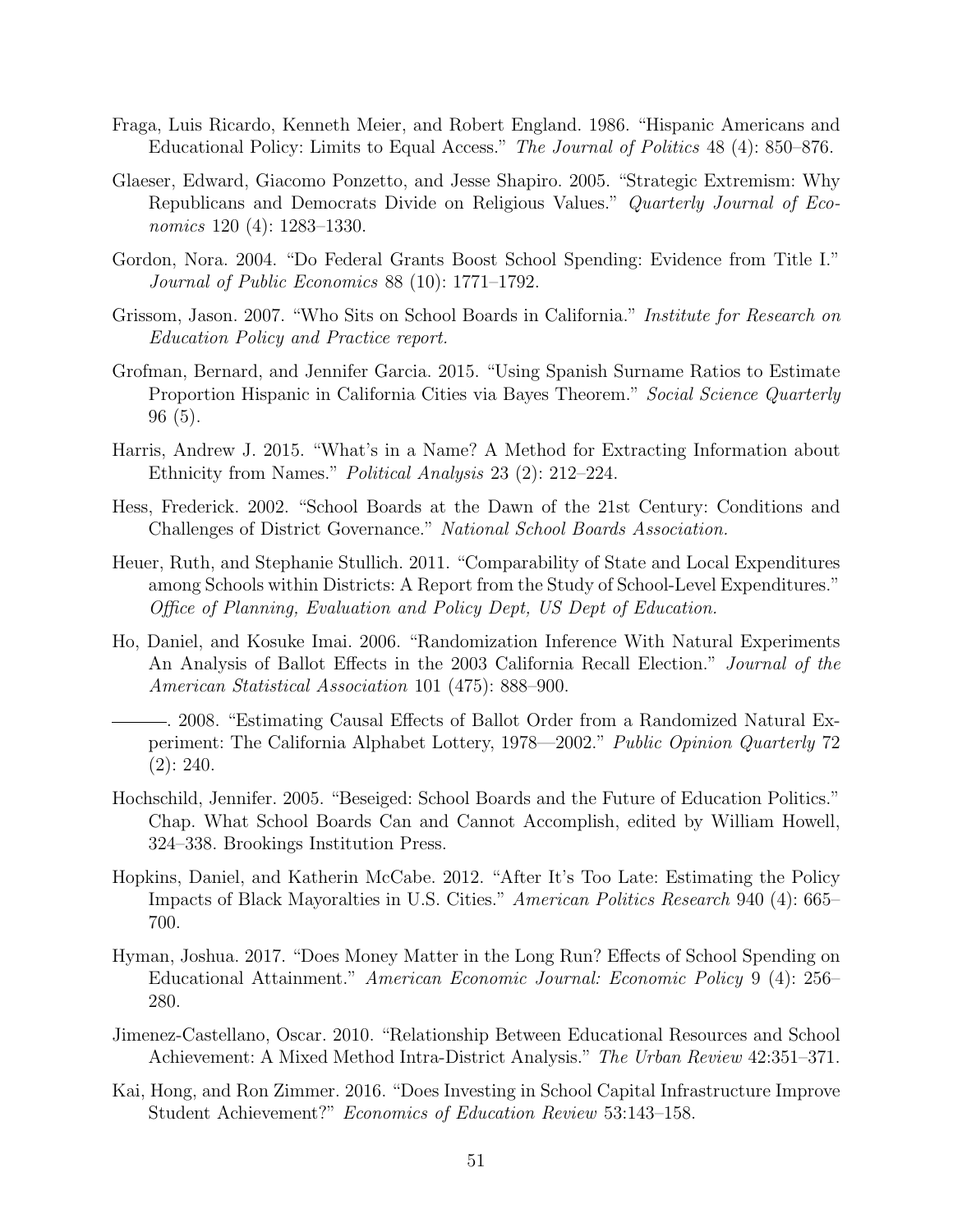- Klaauw, Wilert van der. 2008. "Breaking the Link Between Poverty and Low Student Achievement: An Evaluation of Title I." *Journal of Econometrics* 142 (2): 731–756.
- Koppell, Jonathan, and Jennifer Steen. 2004. "The Effects of Ballot Position on Election Outcomes." The Journal of Politics 66 (1): 267–281.
- Lafortune, Julien, Jesse Rothstein, and Diane Schanzenbach. 2018. "School Finance Reform and the Distribution of Student Achievement." American Economic Journal: Applied Economics 10 (2): 1–26.
- Lafortune, Julien, and David Schönholzer. 2018. "Do School Facilities Matter? Measuring the Effects of Capital Expenditures on Student and Neighborhood Outcomes." Working Paper.
- Lane, Erin, Robert Linden, and Kevin Stange. 2018. "Socioeconomic Disparities in School Resources: New Evidence from Within-District." Accessed June 22, 2020. [http://www](http://www-personal.umich.edu/~kstange/papers/LaneLindenStangeOct2018.pdf)[personal.umich.edu/~kstange/papers/LaneLindenStangeOct2018.pdf](http://www-personal.umich.edu/~kstange/papers/LaneLindenStangeOct2018.pdf).
- Lankford, Hamilton, Susanna Loeb, and James Wyckoff. 2002. "Teacher Sorting and the Plight of Urban Schools: A Descriptive Analysis." Education Evaluation and Policy Analysis 24 (1): 37–62.
- Lopez, Mark Hugo, Ana Gonzalez-Barrera, and Gustavo López. 2017. "Hispanic Identity Fades Across Generations as Immigrant Connections Fall Away." Pew Research Center.
- Macartney, Hugh, and John Singleton. 2018. "School Boards and Student Segregation." Journal of Public Economics 164:165–182.
- Martorell, Paco, Kevin Stange, and Isaac McFarlin. 2016. "Investing in Schools: Capital Spending, Facility Conditions, and Student Achievement." Journal of Public Economics 140:13–29.
- Matsudaira, Jordan, Adrienne Hosek, and Elias Walsh. 2012. "An Integrated Assessment of the Effects of Title I on School Behavior, Resources, and Student Achievement." Economics of Education Review 31 (3): 1–14.
- Meier, Kenneth, and Robert England. 1984. "Black Representation and Educational Policy: Are They Related?" The American Political Science Review 78 (2): 392–403.
- Meredith, Marc, and Yuva Salant. 2013. "On the Causes and Consequences of Ballot Order Effects." Political Behavior 35:175–197.
- Neilson, Christopher, and Seth Zimmerman. 2014. "The Effect of School Construction on Test Scores, School Enrollment, and Home Prices." Journal of Public Economics 120:18– 31.
- Papke, Leslie. 2005. "The Effects of Spending on Test Pass Rates: Evidence from Michigan." Journal of Public Economics 89 (5): 821–839.
- Reber, Sarah. 2010. "School Desegregation and Educational Attainment for Blacks." Journal of Human Resources 45 (4): 893–914.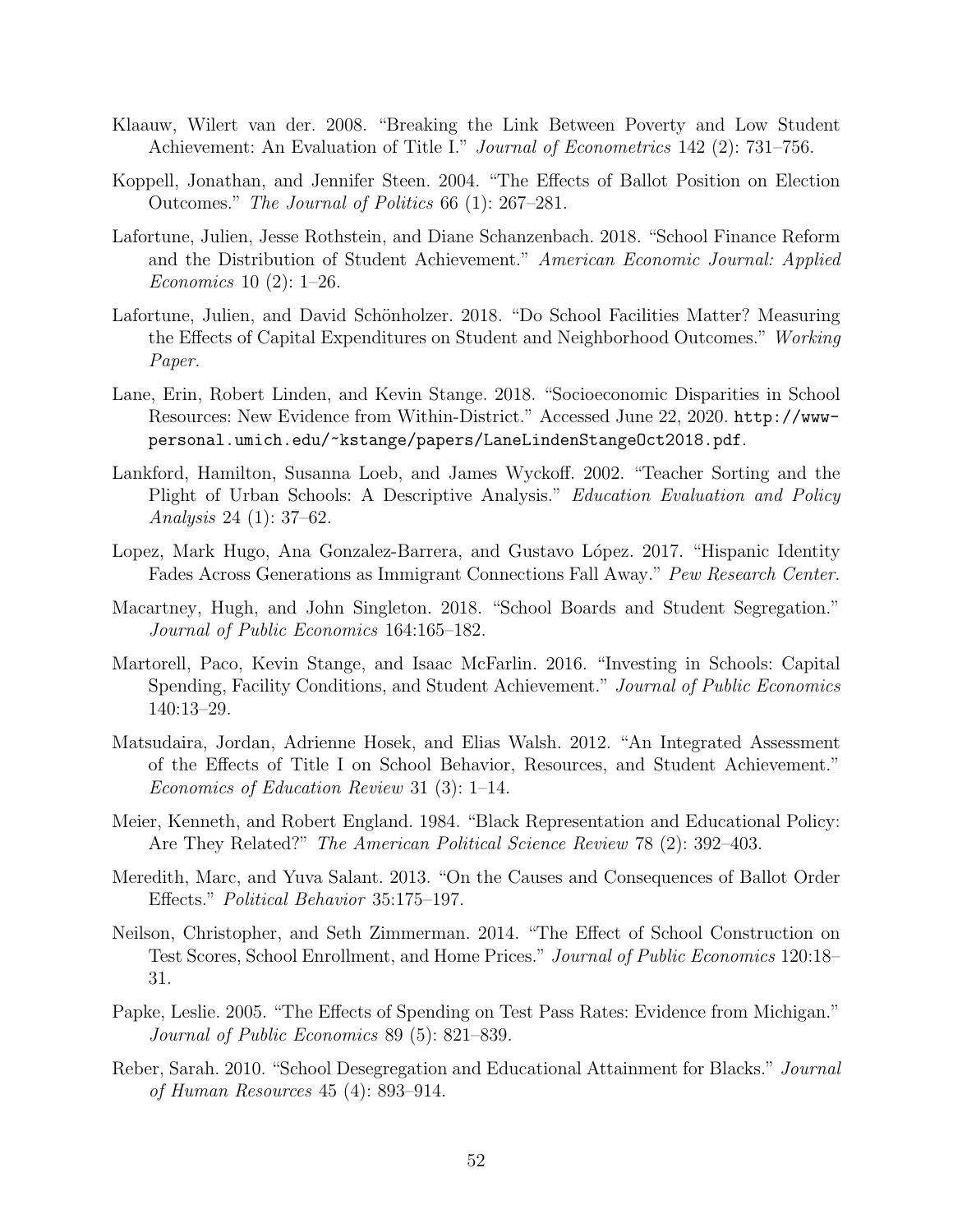- Ronfeldt, Matthew, Susanna Loeb, and James Wyckoff. 2013. "How Teacher Turnover Harms Student Achievement." American Educational Research Journal 50 (1): 4–36.
- Roy, Joydeep. 2011. "Impact of School Finance Reform on Resource Equalization and Academic Performance: Evidence from Michigan." Education Finance and Policy 6 (2): 137–167.
- Rubinstein, Ross, Amy Schwartz, Leanna Stiefel, and Hella Bel Hadj Amor. 2007. "From Districts to Schools: The Distribution of Resources Across Schools in Big City Districts." Economics of Education Review 26 (5): 532–545.
- Scafidi, Benjamin, David Sjoquist, and Todd Stinebrickner. 2007. "Race, Poverty, and Teacher Mobility." Economics of Education Review 26 (2): 145–159.
- Shi, Ying, and John Singleton. 2019. "Expertise and Independence on Governing Boards: Evidence from School Districts." IZA Discussion Paper No. 12414.
- Vogl, Tom. 2014. "Race and the Politics of Close Elections." Journal of Public Economics 109:101–113.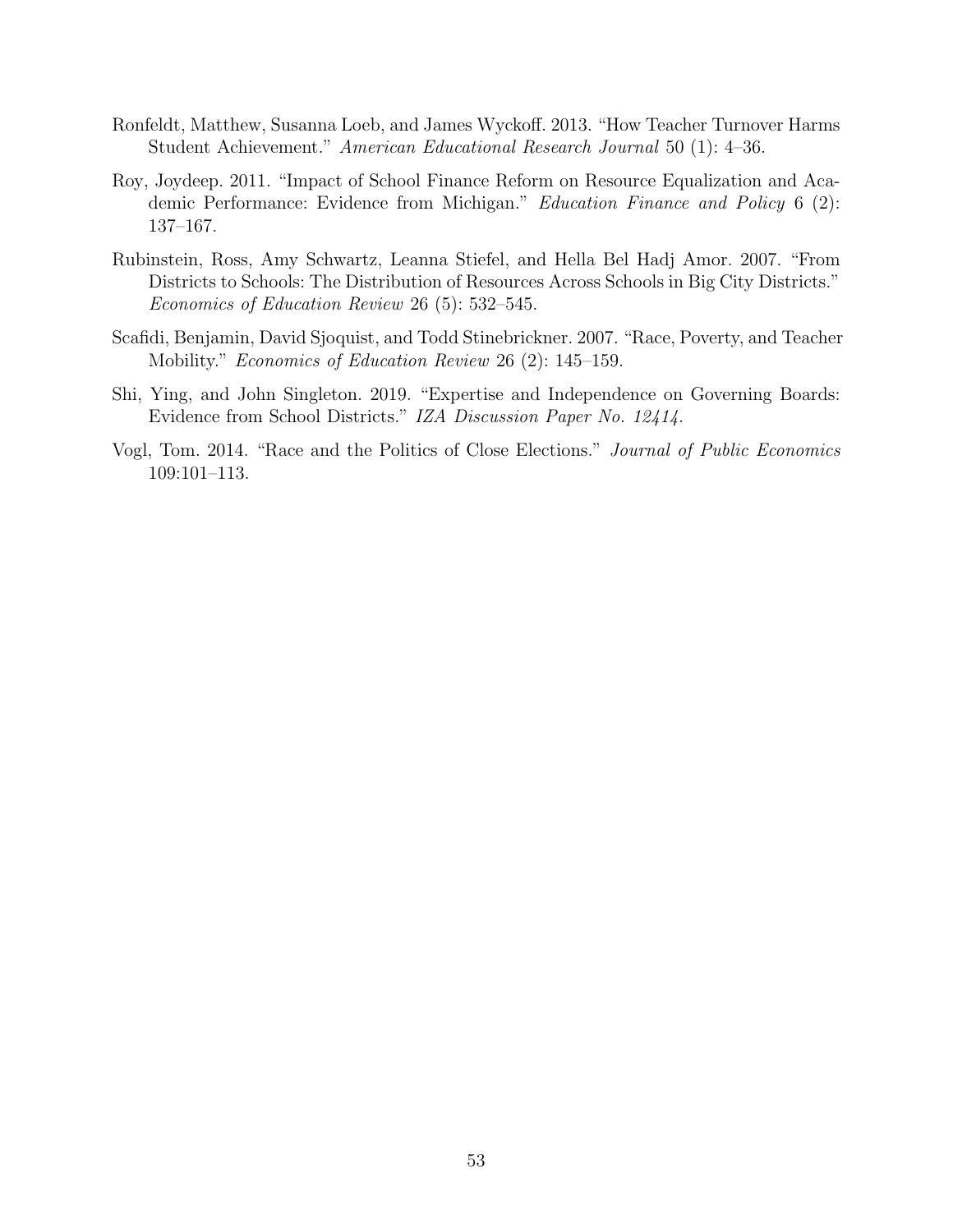# <span id="page-53-0"></span>9 Appendix



Figure A1: The diagram describes the overlapping panel structure I construct. Data from 1998 appear alternately as post-1996 election period 2 data; the 1998 election period 0 data; and pre-2000 election period  $\mbox{-}2$  data.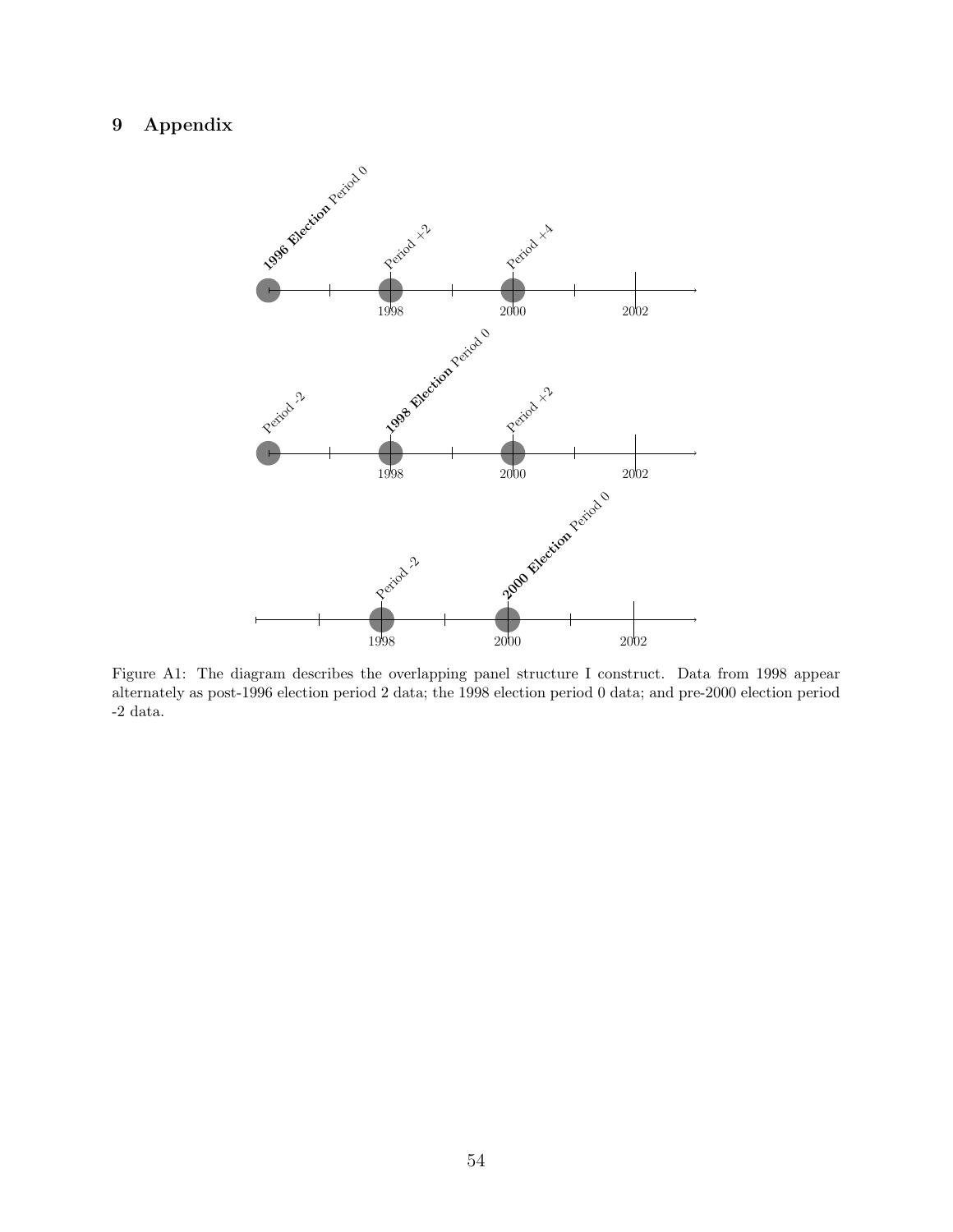<span id="page-54-0"></span>

Figure A2: The figure plots event-study estimates of the top-tier Hispanic treatment effect on district-wide SFP modernization spending per pupil by year relative to the election. The specification is Equation [5.](#page-22-0) All coefficients are relative to the election year (period 0). Vertical bars denote 95 percent confidence intervals using robust standard errors clustered at the district level. The sample includes 16,601 district-by-electionperiod observations.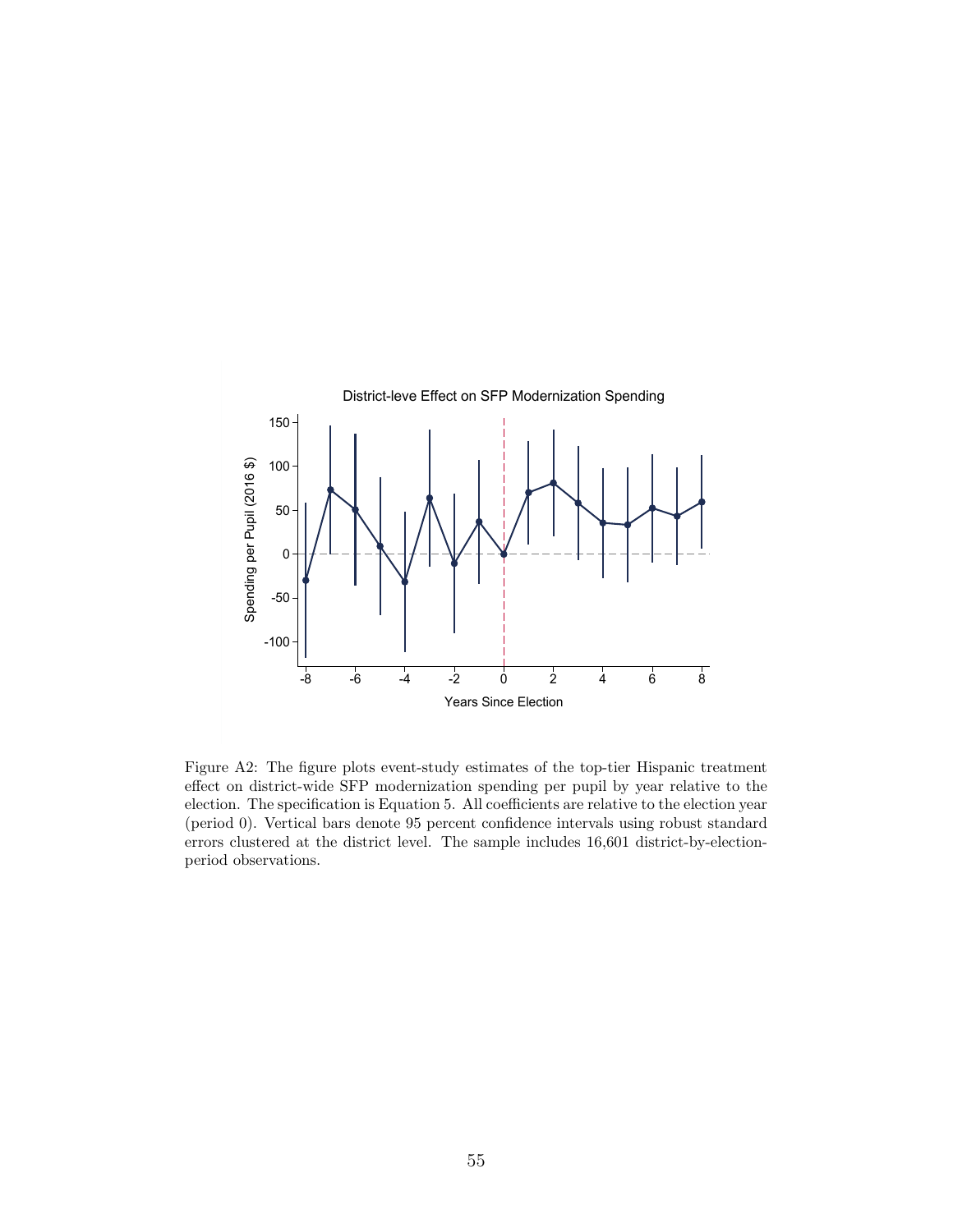<span id="page-55-0"></span>

Figure A3: The specification is Equation [5.](#page-22-0) All coefficients are relative to the election year (period 0). Vertical bars denote 95 percent confidence intervals using robust standard errors clustered at the district level. The sample size is N=43,737 for both panels.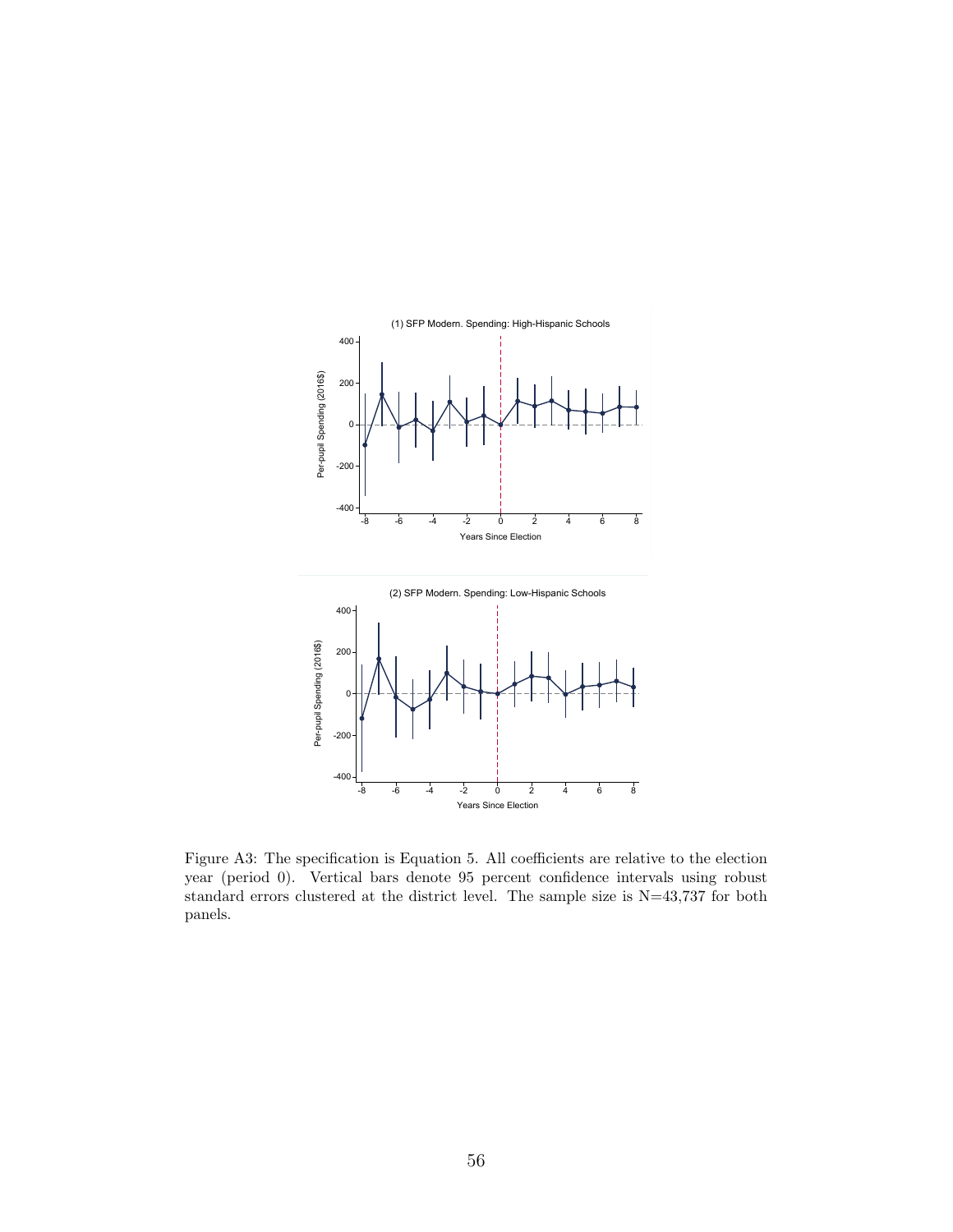<span id="page-56-0"></span>

Figure A4: The figure shows event study plots depicting the estimated effect of a toptier Hispanic candidate on test scores by year relative to the election. The sample is broken down into schools that did and did not initiate an SFP modernization project after the given election. The specification is Equation [5.](#page-22-0) All coefficients are relative to the election year (period 0). Vertical bars denote 95 percent confidence intervals using robust standard errors clustered at the district level. Sample sizes vary due to missing test score data, as discussed in the text:  $N=45,379$  for panel 1;  $N=56,384$  for panel 2, N=45,376 for pane1 3, and N=56,382 for panel 4.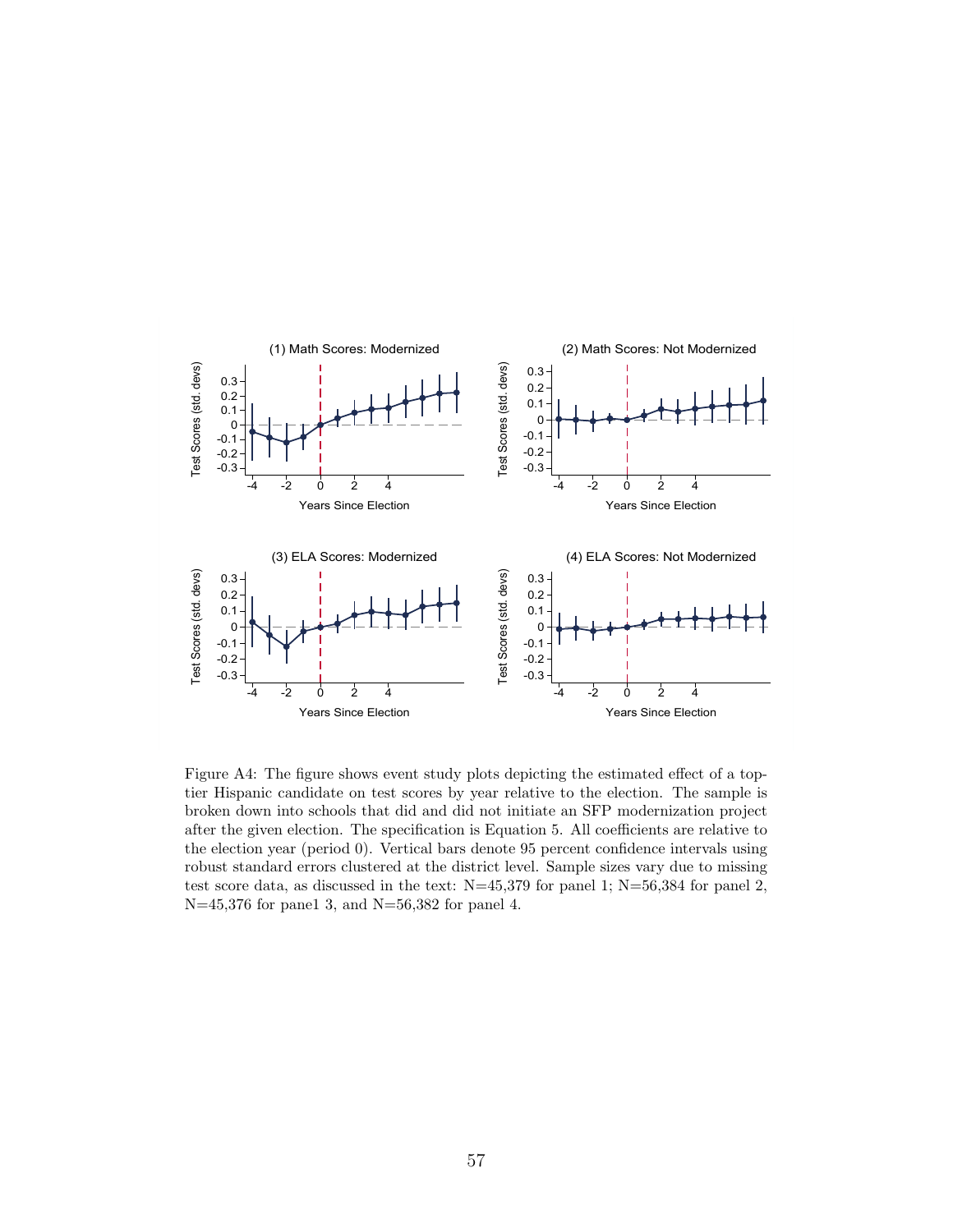<span id="page-57-0"></span>

Figure A5: The figure shows event study plots depicting the estimated effect of a toptier Hispanic candidate on non-SFP budget outcomes by year relative to the election. The data come from the Census of Governments. The specification is Equation [5](#page-22-0) with district-level, rather than school-level, data. All coefficients are relative to the election year (period 0). Vertical bars denote 95 percent confidence intervals using robust standard errors clustered at the district level. Sample sizes vary due to missing data, as discussed in the test:  $N=17,414$  for panels 1-3 and  $N=15,963$  for panel 4.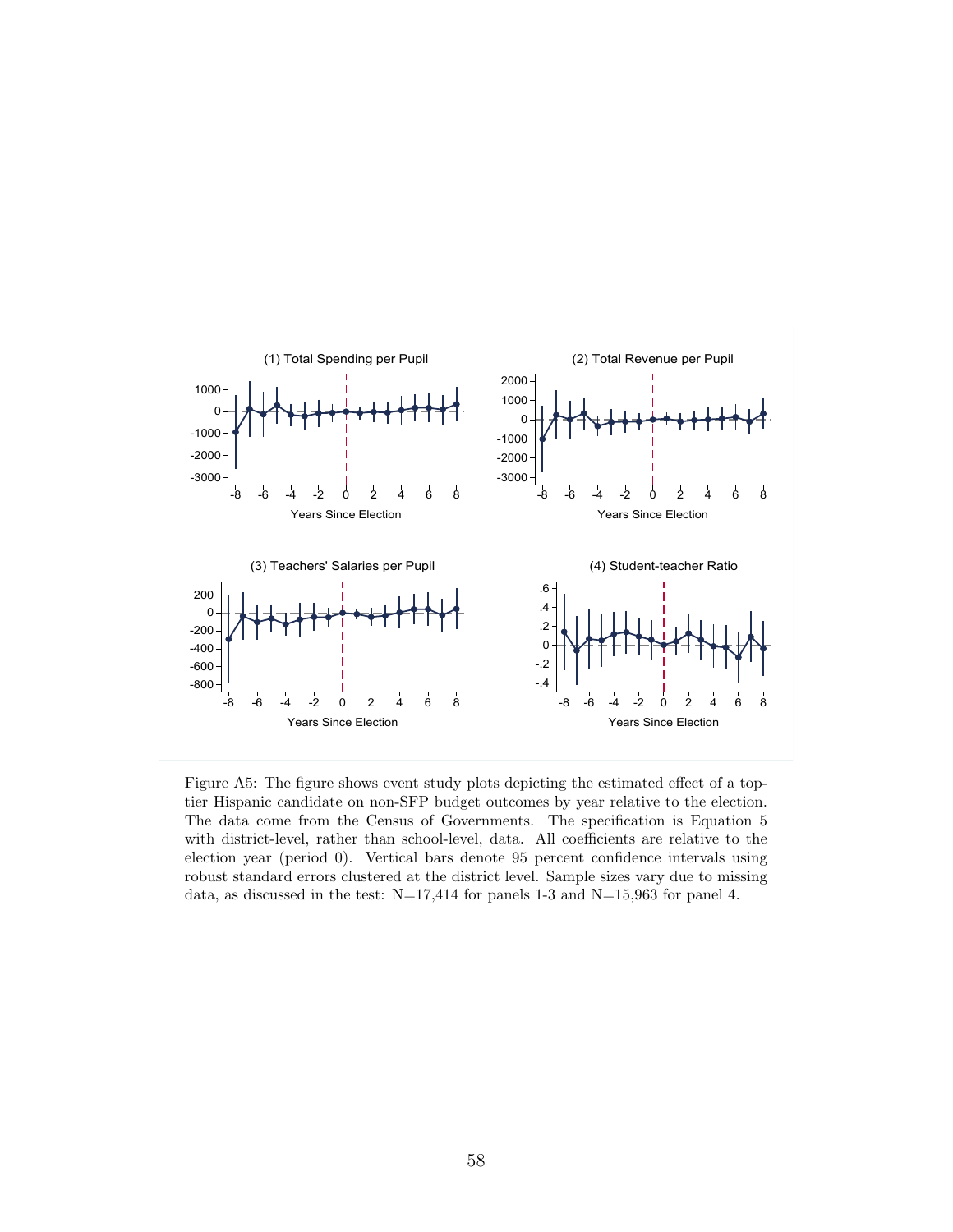<span id="page-58-0"></span>

| N                               | Mean | Median   | Std Dev | Min      | Max    |
|---------------------------------|------|----------|---------|----------|--------|
|                                 |      |          |         |          |        |
| 7641                            | 0.27 | $\Omega$ | 0.44    | $\Omega$ | 1      |
| 7641                            | 0.75 |          | 0.43    | $\Omega$ |        |
| 7641                            | 2005 | 2004     | 4.18    | 1999     | 2017   |
| 7641                            | 4212 | 2381     | 6427    | 4.6      | 128470 |
| 7641                            | 2131 | 1648     | 3910    | 3.7      | 73102  |
| 7641                            | 1480 | 621      | 2941    | $\Omega$ | 64235  |
| 7641                            | 1299 | 786      | 1876    | $\Omega$ | 18823  |
| 7641                            | 587  | $\Omega$ | 1890    | $\Omega$ | 34142  |
| 7641                            | 2326 | 1031     | 4541    | $\Omega$ | 97104  |
| II. Projects w/ Enrollment Data |      |          |         |          |        |
| 7412                            | 5093 | 3699     | 7887    | 5.1      | 219253 |
| 7412                            | 956  | 700      | 738     | $\Omega$ | 5213   |
| 7412                            | 0.52 | 0.53     | 0.30    | $\Omega$ | 1      |
| 7412                            | 0.33 | 0.27     | 0.28    | $\Omega$ | 0.99   |
| 7412                            | 0.46 | 0.43     | 0.30    | $\Omega$ | 1      |
| 7412                            | 0.20 | 0.15     | 0.18    | $\Omega$ | 1      |
|                                 |      |          |         |          |        |

Table A1: Summary of School Facility Program (SFP) Projects

The table reports summary data from all 7641 SFP projects begun by 2017. All SFP data come from California's Bond Accountability program. Note that a project can have both modernization and new construction components. All enrollment data come from the Common Core of Data. There are 229 new construction projects that I cannot match to enrollment data because the OPSC only assigns temporary identifying information. I report all costs in 2016 dollars.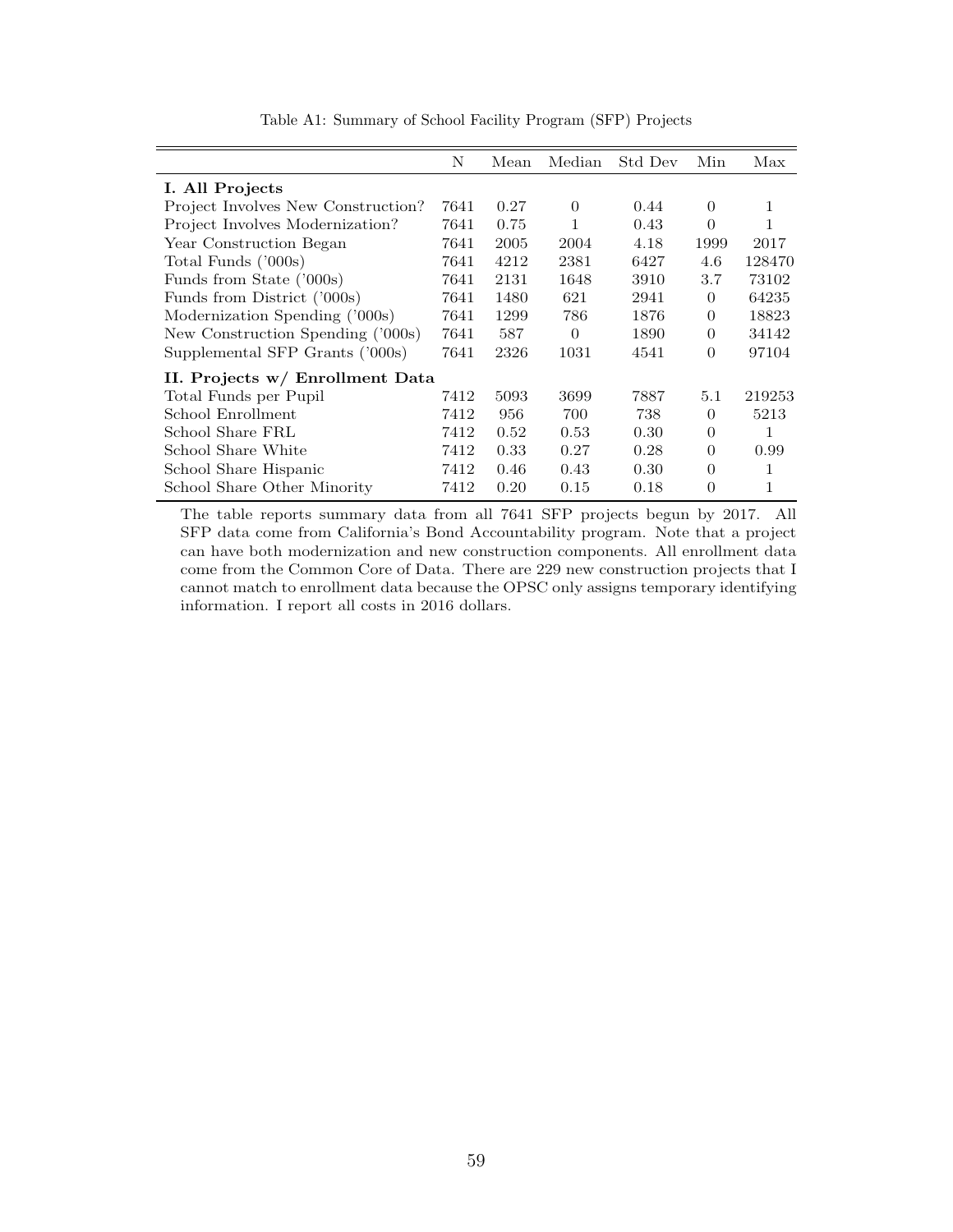<span id="page-59-0"></span>

|                     | All        | All Hispanic | NALEO  | Hispanic | NALEO and Hispanic |
|---------------------|------------|--------------|--------|----------|--------------------|
|                     | Candidates | Candidates   | Match  | Surname  | Surname            |
| N                   | 16112      | 2494         | 1233   | 2302     | 1041               |
| Avg Name Hisp Share | 0.16       | 0.84         | 0.80   | 0.89     | 0.90               |
|                     | (0.32)     | (0.20)       | (0.27) | (0.08)   | (0.06)             |

Table A2: Summary of Name Matching in California School Board Races

The elections sample is identical to the one used in Table [1](#page-37-0) and contains 16112 candidates across 3738 elections. The first panel describes the candidate-level data I obtain from matching my list of candidates to the list of most common Census surnames by race and to the NALEO directory of Latino officials. Standard deviations appear in parentheses. "Name Hispanic Share" refers to the share of Census respondents with a given surname who self-identify as Hispanic. Note that because some surnames do not appear in the Census' list of common surnames, sample sizes vary: I match 14510 total candidates and 1176 NALEO-listed candidates to the Census list.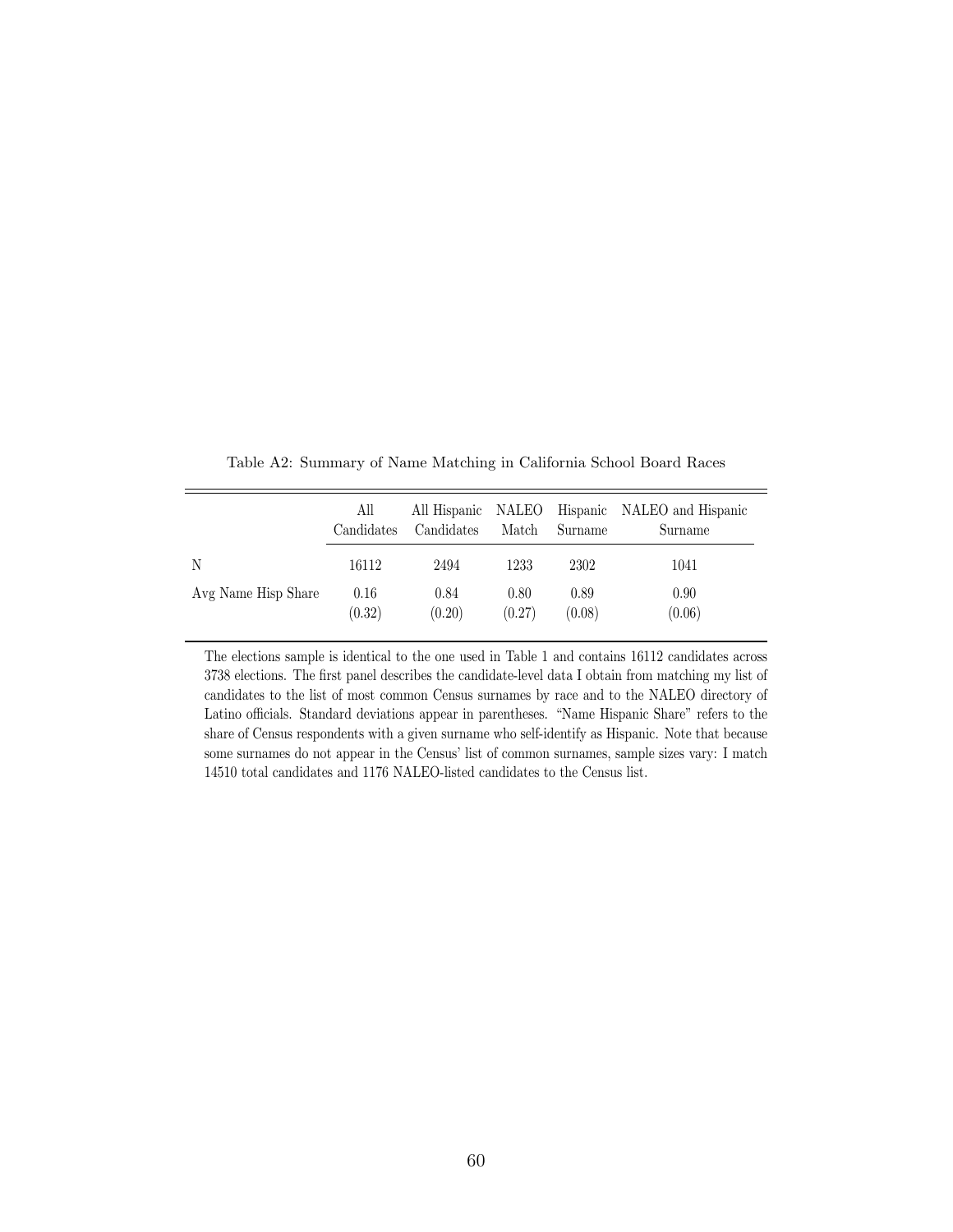|                                                        | (1)              | (2)           |
|--------------------------------------------------------|------------------|---------------|
|                                                        | $NALEO + Census$ | Only Census   |
|                                                        | Name Matching    | Name Matching |
| I. First Stage                                         |                  |               |
| Hisp. Board Share                                      | $0.081***$       | $0.094***$    |
|                                                        | (0.017)          | (0.019)       |
|                                                        | 63,726           | 62,216        |
| II. Reduced-Form Estimates Among High-Hispanic Schools |                  |               |
| Modernization Spending per Pupil                       | $56.3***$        | $39.9***$     |
|                                                        | (17.1)           | (18.0)        |
|                                                        | 43,610           | 42,688        |
| Total SFP Spending per Pupil                           | $72.8***$        | 50.7          |
|                                                        | (36.0)           | (38.0)        |
|                                                        | 43,610           | 42,688        |
| Composite Math Scores                                  | $0.041**$        | 0.028         |
|                                                        | (0.020)          | (0.019)       |
|                                                        | 55,460           | 54,187        |
| Composite ELA Scores                                   | $0.028*$         | 0.022         |
|                                                        | (0.015)          | (0.015)       |
|                                                        | 55,453           | 54,181        |
| FTE Experience                                         | $0.154***$       | $0.138*$      |
|                                                        | (0.070)          | (0.083)       |
|                                                        | 63,726           | 62,216        |
| FTE Tenure                                             | $0.197***$       | $0.165***$    |
|                                                        | (0.064)          | (0.071)       |
|                                                        | 63,726           | 62,216        |

<span id="page-60-0"></span>Table A3: Reduced-form Results Using Only Census Data to Identify Hispanics

∗∗∗ p < 0.01, ∗∗ p < 0.05, <sup>∗</sup> p < 0.10

The specification is Equation [4](#page-21-0) with controls for the share of Hispanic candidates, the number of contested seats, and school-level fixed effects, as well as additional election and demographic covariates, which appear below Table [6.](#page-42-0) Sample sizes appear in italics. The first column presents point estimates that appear in the main text of the paper and use my preferred definition of Hispanic candidates. The second column identifies Hispanic candidates using only Census name-matching. Robust standard errors clustered at the district level appear in parentheses. Sample sizes vary within columns because of missing enrollment and student performance data. Note that the first stage outcome in both columns is measured using NA-LEO data, whereas only the first column uses NALEO data to identify candidate ethnicities.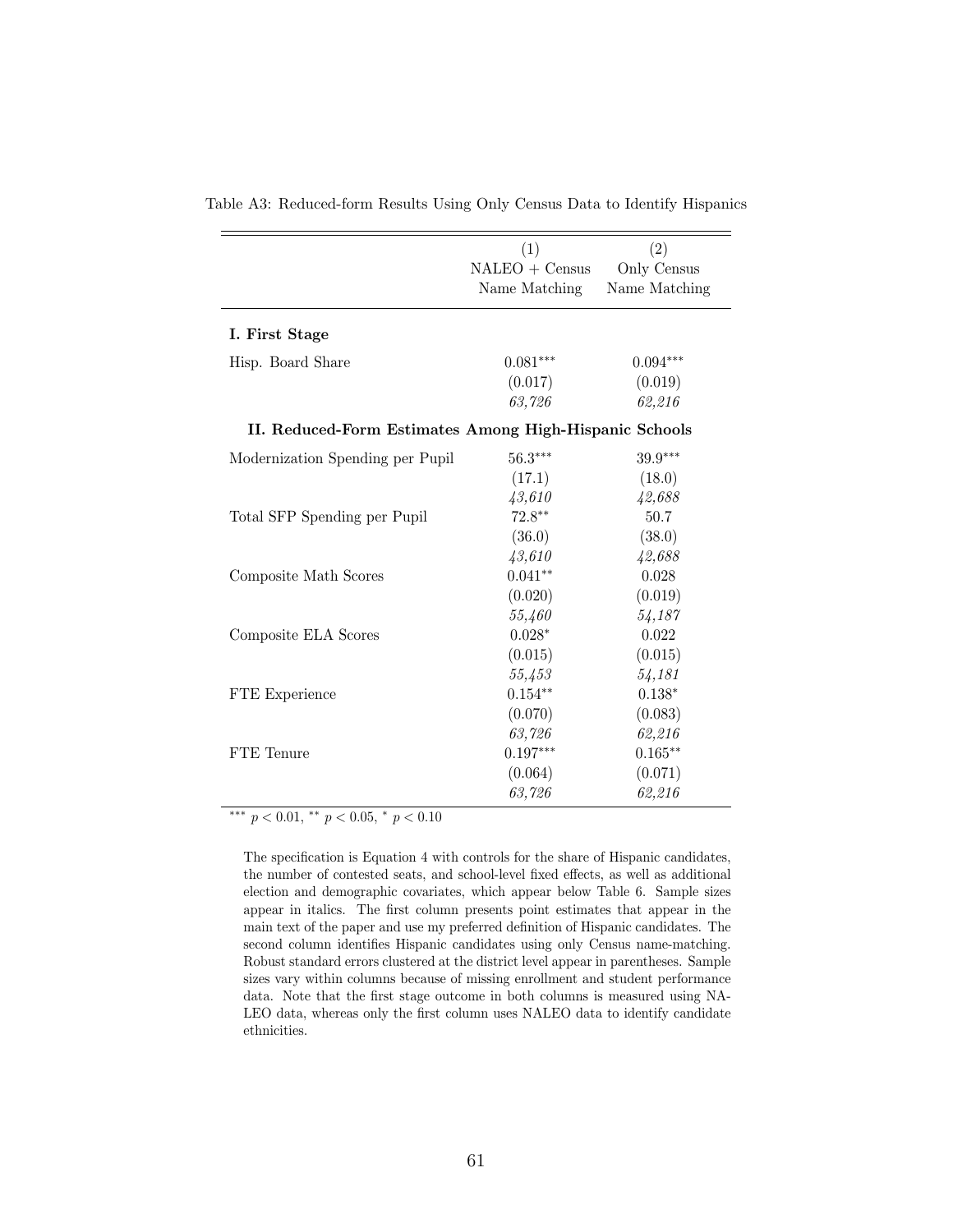|                                                              |                     | All Candidates         | Hispanic Candidates |                        |
|--------------------------------------------------------------|---------------------|------------------------|---------------------|------------------------|
|                                                              | (1)<br>Control Mean | (2)<br>Top-tier Effect | (3)<br>Control Mean | (4)<br>Top-tier Effect |
| I. Impact of Top-tier Assignment on Candidate Performance    |                     |                        |                     |                        |
| Vote Share                                                   | 0.185<br>(0.116)    | $0.039***$<br>(0.003)  | 0.207<br>(0.129)    | $0.034***$<br>(0.006)  |
| Wins?                                                        | 0.401<br>(0.490)    | $0.152***$<br>(0.014)  | 0.404<br>(0.491)    | $0.176***$<br>(0.022)  |
| N:                                                           | 3418                | 6469                   | 1088                | 2140                   |
| II. Correlation of Top-tier Assignment with Candidate Traits |                     |                        |                     |                        |
| Democrat?                                                    | 0.473<br>(0.499)    | $-0.013$<br>(0.019)    | 0.599<br>(0.491)    | 0.000<br>(0.034)       |
| Republican?                                                  | 0.374<br>(0.484)    | 0.018<br>(0.019)       | 0.230<br>(0.422)    | 0.037<br>(0.029)       |
| N:                                                           | 1448                | 2724                   | 421                 | 847                    |
| Hispanic?                                                    | 0.348<br>(0.476)    | $0.026*$<br>(0.013)    |                     |                        |
| N:                                                           | 3130                | 5943                   |                     |                        |
| Incumbent?                                                   | 0.315<br>(0.465)    | $0.085***$<br>(0.013)  | 0.321<br>(0.047)    | $0.088***$<br>(0.021)  |
| Missing Ethnicity?                                           | 0.084<br>(0.278)    | $-0.006$<br>(0.007)    |                     |                        |
| Missing Party?                                               | 0.576<br>(0.494)    | 0.005<br>(0.012)       | 0.613<br>(0.487)    | $-0.018$<br>(0.021)    |
| N:                                                           | 3418                | 6469                   | 1088                | 2140                   |

<span id="page-61-0"></span>Table A4: Relevance and Excludability of Ballot Order, without Fixed Effects

 $***\,$   $p<0.01,$   $^{**}$   $p<0.05,$   $^{*}$   $p<0.10$ 

The table is identical to Table [4,](#page-40-0) except that the specification used does not include election fixed effects. Otherwise, the specification is Equation [1,](#page-14-0) including controls for the share of Hispanic candidates and the number of contested seats in the election. Robust standard errors are clustered at the district level.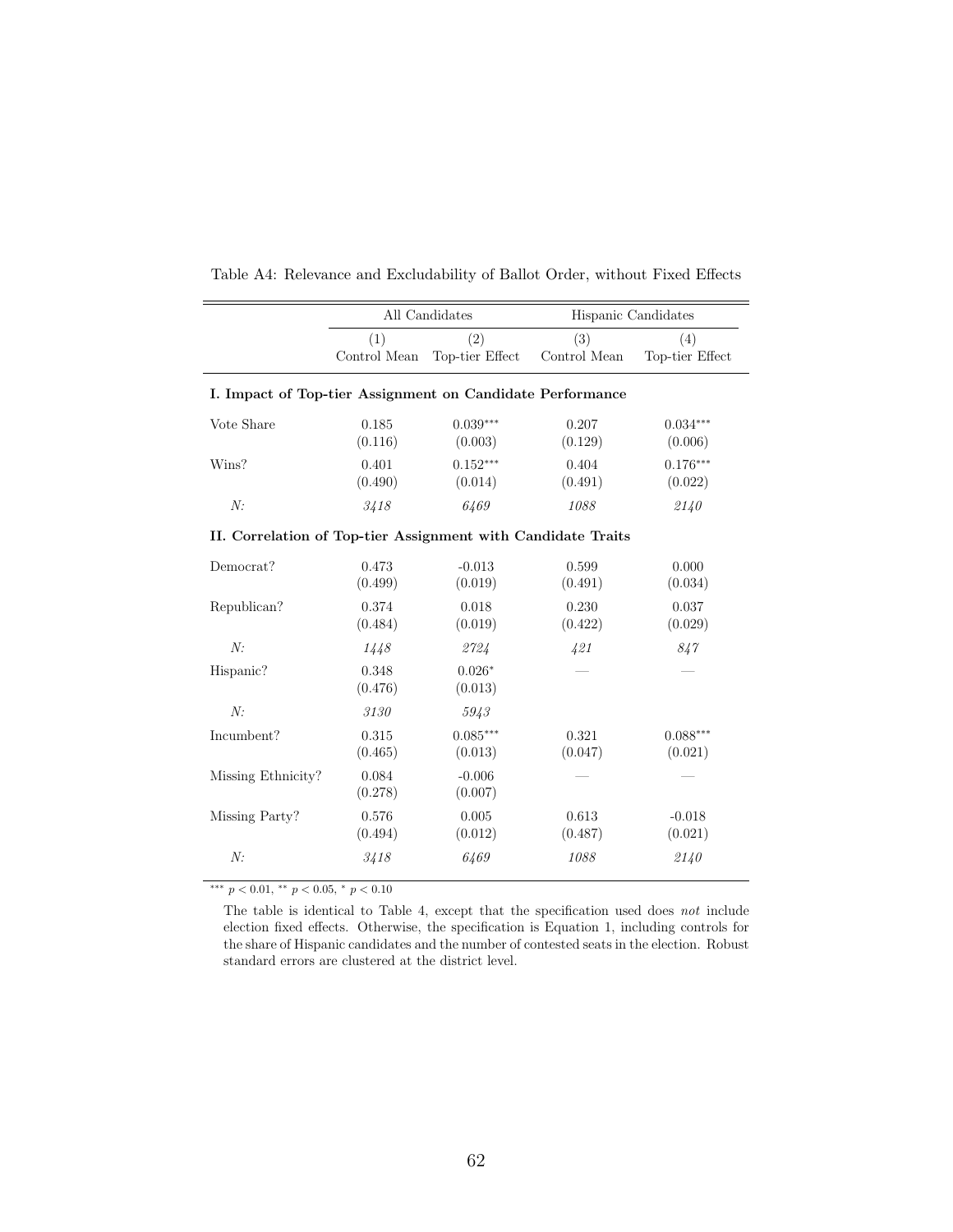|                                  | (1)          | (2)               |
|----------------------------------|--------------|-------------------|
|                                  | Control Mean | Top-tier Hispanic |
|                                  |              | Effect            |
|                                  |              |                   |
| Hisp Board Share, Outgoing Board | 0.13         | 0.01              |
|                                  | (0.21)       | (0.01)            |
| N:                               | 486          | 1,314             |
| Total Enrollment                 | 11448        | $-714$            |
|                                  | (12538)      | (734)             |
| Share White                      | 0.36         | $-0.01$           |
|                                  | (0.23)       | (0.02)            |
| Share Hispanic                   | 0.48         | 0.00              |
|                                  | (0.24)       | (0.02)            |
| Share Asian                      | 0.08         | 0.00              |
|                                  | (0.11)       | (0.01)            |
| Share Black                      | 0.05         | $0.01*$           |
|                                  | (0.06)       | (0.00)            |
| Share FRL-eligible               | 0.51         | 0.02              |
|                                  | (0.23)       | (0.02)            |
| N:                               | 409          | 1,149             |
| Math Composite Scores            | $-0.25$      | $-0.02$           |
|                                  | (0.80)       | (0.05)            |
| N:                               | 333          | 1,081             |
| <b>ELA</b> Composite Scores      | $-0.19$      | $-0.03$           |
|                                  | (0.86)       | (0.05)            |
| N:                               | 333          | 1,081             |
|                                  |              |                   |

<span id="page-62-0"></span>Table A5: Excludability of Top-tier Hispanic IV, without Fixed Effects

 $\frac{***}{p}$  p < 0.01, \*\* p < 0.05, \* p < 0.10

The table is identical to Table [5,](#page-41-0) except that the specification does not include any year or district fixed effects. Otherwise, the specification is Equation [2](#page-17-0) with controls for the share of Hispanic candidates and the number of contested seats in the election. Robust standard errors are clustered at the district level.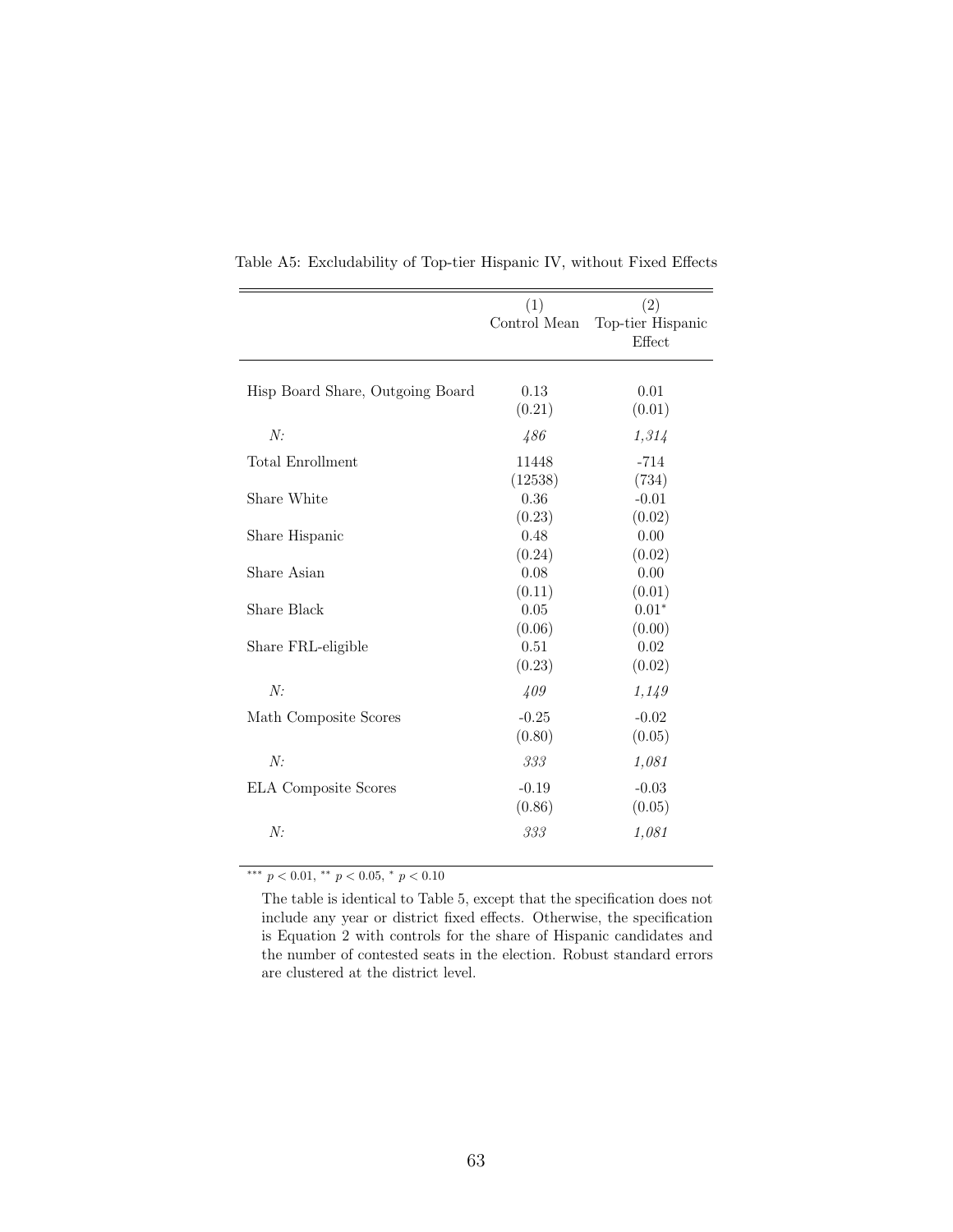<span id="page-63-0"></span>

|                                                           | Top-tier   | "Top-of-the-Ticket" | Top-tier Effect, Excl. |
|-----------------------------------------------------------|------------|---------------------|------------------------|
|                                                           | Effect     | Effect              | Top-of-the-Ticket      |
| Hisp Board Share                                          | $0.086***$ | $0.097***$          | $0.047**$              |
|                                                           | (0.015)    | (0.015)             | (0.023)                |
| N:                                                        | 141,329    | 141,329             | 87,483                 |
| <b>School FEs</b>                                         | Y          | Y                   | Y                      |
| Control for Share Hisp Cand                               | Y          |                     | Y                      |
| Control for $#$ Seats<br>Election/Academic Yr, Period FEs | Y<br>Y     | Y                   | Y                      |

Table A6: Exploring Sensitivity of First Stage to "Top-of-the-ticket" Candidates

∗∗∗ p < 0.01, ∗∗ p < 0.05, <sup>∗</sup> p < 0.10

The data consist of school-period observations. The specification follows the first stage of Equation [3,](#page-19-0) with modifications as indicated in column headers. Column 2 is identical to the second column in Table [6.](#page-42-0) Column 3 uses as an instrument an indicator for whether a Hispanic candidate appeared in the first ballot position (the "top of the ticket"). Column 4 uses the top-tier Hispanic indicator, but excludes top-of-the-ticket Hispanic candidates (that is, the sample only includes elections with no top-tier Hispanic candidates and those with a top-tier Hispanic candidate who was not in the first ballot position). Robust standard errors clustered at the district level appear in parentheses.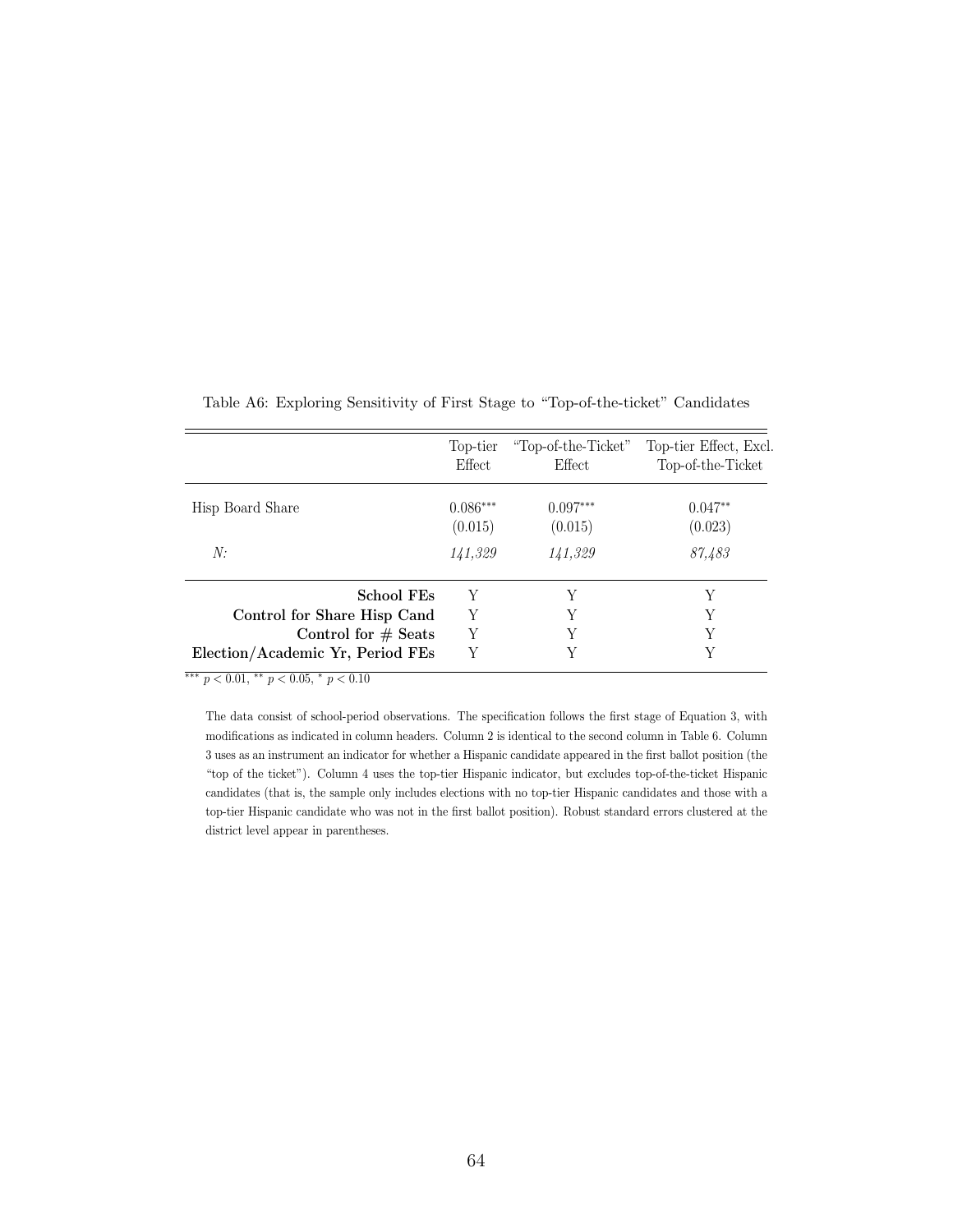|                                              | (1)             | (2)                     |
|----------------------------------------------|-----------------|-------------------------|
|                                              | Control<br>Mean | Hisp Top tier<br>Effect |
|                                              |                 |                         |
| I. Election Year SFP Outcomes                |                 |                         |
| Total SFP Spending per Pupil                 | 348             | 114                     |
|                                              | (988)           | (111)                   |
| Modernization Spending per Pupil             | 140             | $\boldsymbol{2}$        |
|                                              | (424)           | (41)                    |
| New Constr. Spending per Pupil               | 49              | 31                      |
|                                              | (216)           | (30)                    |
| Supplemental SFP Grants per Pupil            | 155             | 66                      |
|                                              | (498)           | (62)                    |
| Share of Students Treated                    | 0.39            | 0.02                    |
|                                              | (0.38)          | (0.03)                  |
| N:                                           | 392             | 1097                    |
| II. Election Year SFP Eligibility Proxies    |                 |                         |
| Cum. SFP Spending per Pupil                  | 2162            | 160                     |
|                                              |                 |                         |
|                                              | (2933)          | (311)                   |
| N:                                           | 392             | 1097                    |
| Total Enrollment                             | 11448           | 75                      |
|                                              | (12538)         | (129)                   |
| $#$ FTE Teachers                             | 524             | 3                       |
|                                              | (576)           | (6)                     |
| Student-FTE Teacher Ratio                    | 21.2            | 0.09                    |
|                                              | (2.35)          | (0.12)                  |
| Avg. Age of Schools                          | 21.62           | 0.06                    |
|                                              | (7.38)          | (0.18)                  |
| Share of Schools Opened 1980                 | 0.80            | 0.01                    |
|                                              | (0.24)          | (0.01)                  |
| N:                                           | 409             | 1149                    |
|                                              |                 |                         |
| III. Election Candidate Composition, Results |                 |                         |
| Top-Tier Democrat?                           | 0.58            | 0.02                    |
|                                              | (0.46)          | (0.06)                  |
|                                              | 486             | 1314                    |
| Top-Tier Incumbent?                          | 0.29            | 0.05                    |
|                                              | (0.45)          | (0.05)                  |
|                                              | 486             | 1314                    |
| Share Missing Ethnicity                      | 0.08            | 0.01                    |
|                                              | (0.13)          | (0.01)                  |
|                                              | 486             | 1314                    |
| $#$ Democrat Wins                            | 0.39            | 0.05                    |
|                                              | (0.63)          | (0.06)                  |
|                                              | 486             | 1314                    |
| $#$ Incumbent Wins                           | 1.12            | $-0.04$                 |
|                                              | (0.90)          | (0.08)                  |
|                                              | 486             | 1314                    |
|                                              |                 |                         |

<span id="page-64-0"></span>Table A7: Correlation of Hispanic Top-Tier Indicator with SFP Outcomes, Election Characteristics

 $***\,$   $p<0.01,$   $^{**}$   $p<0.05,$   $^{*}$   $p<0.10$ 

The specification is Equation [2](#page-17-0) with controls for the share of Hispanic candidates, the number of contested seats, and district-level fixed effects. Robust standard errors clustered at the district level appear in parentheses. Sample sizes vary within columns because of missing enrollment and student performance data.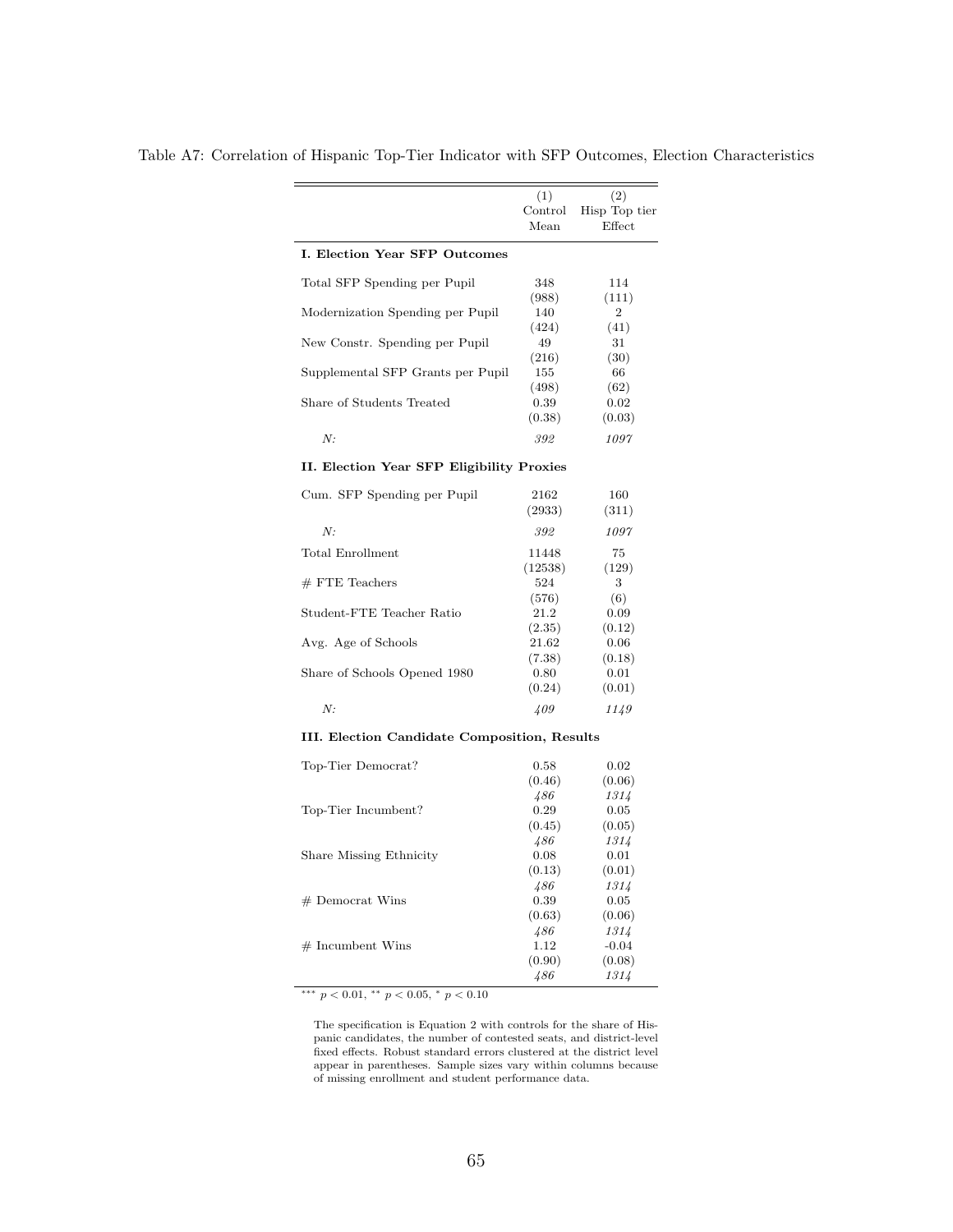<span id="page-65-0"></span>

| $\begin{array}{c} 78.24** \\ (36.50) \\ 57.52*** \\ (17.38) \\ (17.38) \\ \end{array}$<br>$\begin{array}{c} 0.18^{**} \\ (0.07) \\ 0.22^{***} \\ (0.07) \\ (0.07) \\ 58,669 \end{array}$<br>$\begin{array}{c} 0.03^* \\ (0.02) \\ 55,453 \\ 0.04^* \\ (0.02) \\ (0.03) \\ 55,460 \end{array}$<br>Preferred Model<br>$\begin{array}{c} 72.75^{**} \\ (35.97) \\ 56.28^{***} \\ (17.14) \\ (17.14) \\ \end{array}$<br>$\begin{array}{c} (0.07) \\ 0.22^{***} \\ (0.06) \\ 58,669 \end{array}$<br>$\begin{array}{c} 0.03^{*} \\ (0.02) \\ 55,453 \\ 0.04^{*} \\ (0.02) \\ (0.03) \\ 55,460 \end{array}$<br>$0.18**$<br>$+$ Elec Covars<br>$\begin{array}{c} 73.19^{**} \\ (35.78) \\ 58.22^{***} \\ (16.98) \end{array}$<br>$(0.07)$<br>$0.24***$<br>$\begin{array}{c} (0.02) \\ 55{,}453 \\ 0.05^{**} \\ (0.02) \\ (6.02) \\ 56{,}295 \end{array}$<br>$0.19**$<br>$\left( 0.07\right)$ 553<br>$0.04**$<br>43,737<br>+School FEs<br>$\begin{array}{l} 66.59^{*} \\ (34.93) \\ 57.52^{***} \\ (17.38) \\ (17.38) \\ \end{array}$<br>$\begin{array}{c} 0.18^{**} \\ (0.07) \\ 0.22^{***} \\ (0.07) \\ (0.07) \\ 59,553 \end{array}$<br>$\begin{array}{c} 0.03^* \\ (0.02) \\ 55,453 \\ 0.05^{**} \\ (0.02) \\ (0.03) \end{array}$<br>$\begin{array}{c} 69.13^* \\ (35.67) \\ 56.19^{***} \\ (16.25) \\ (16.25) \\ 43,737 \end{array}$<br>$-8$ Obs<br>$\begin{array}{c} 0.05** \\ (0.03) \\ 55,453 \end{array}$<br>$(0.12)$<br>59,553<br>$-0.05$<br>$(0.05)$<br>$56,295$<br>$0.30$<br>$0.31$<br>$0.14$<br>+Period 0 Obs<br>$\begin{array}{c} \text{74.93}^{\ast\ast} \\ \text{(36.02)} \\ \text{53.11}^{\ast\ast\ast} \\ \text{(18.48)} \\ \text{(18.48)} \end{array}$<br>24,822<br>$\begin{array}{c} 19 \\ 0.20 \\ 0.68 \\ 0.12 \\ 0.432 \\ \end{array}$<br>0.03<br>0.03)<br>0.05)<br>0.05)<br>39,164<br>+Period FEs<br>$72.61**$<br>$\begin{array}{c} (35.83) \\ 49.25^{***} \\ (18.69) \\ 20,481 \end{array}$<br>$0.02$<br>$0.03$<br>$0.416$<br>$0.05$<br>$0.05$<br>$0.05$<br>$0.34$<br>$\begin{array}{c} 19 \\ 0.20 \\ 0.66 \\ 0.13 \\ \hline \end{array}$<br>+Academic Yr FEs<br>$(35.95)$<br>$48.98***$<br>72.64**<br>(18.65)<br>0.03)<br>0.03)<br>0.05)<br>0.05)<br>35,248<br>0.19<br>0.20<br>0.09<br>0.13,354<br>20,481<br>+Elec Yr FEs<br>73.45**<br>$(36.11)$<br>49.30***<br>(18.68)<br>$\begin{array}{c} 0.02 \\ 0.03 \\ 0.4416 \\ -0.06 \\ 0.05 \end{array}$<br>20,481<br>$0.308$<br>$0.05$<br>$(0.13)$<br>$\pm 0.354$<br>Obs<br>III. FTE Tenure and Experience at High-Hispanic Schools<br>Post-election<br>$66.18^*$<br>(38.96)<br>55.34***<br>(18.98)<br>$(0.04)$<br>34,416<br>$\begin{array}{c} (0.20) \\ 0.02 \end{array}$<br>$-0.04$<br>20,481<br>$(0.06)$<br>35,248<br>$\begin{array}{c} (0.14) \\ 40,354 \end{array}$<br>$0.20\,$<br>$0.01$<br>I. Student Achievement at High-Hispanic Schools<br>II. SFP Spending at High-Hispanic Schools<br>Modernization Spending per Pupil (School-level)<br>Total SFP Spending per Pupil (School-level)<br>*** $p < 0.01$ , ** $p < 0.05$ , * $p < 0.10$<br>Math Composite Score<br>FTE Mean Experience<br><b>ELA</b> Composite Score<br>FTE Mean Tenure<br>≍<br>≍<br>≍ | No FEs<br>$\oplus$ | $\widehat{\mathfrak{D}}$ | ම | E | ම | + Periods -1 thru<br>© | $\widehat{\Xi}$ | $\circledast$ | $_{\odot}$ | $\circled{10}$         |
|-----------------------------------------------------------------------------------------------------------------------------------------------------------------------------------------------------------------------------------------------------------------------------------------------------------------------------------------------------------------------------------------------------------------------------------------------------------------------------------------------------------------------------------------------------------------------------------------------------------------------------------------------------------------------------------------------------------------------------------------------------------------------------------------------------------------------------------------------------------------------------------------------------------------------------------------------------------------------------------------------------------------------------------------------------------------------------------------------------------------------------------------------------------------------------------------------------------------------------------------------------------------------------------------------------------------------------------------------------------------------------------------------------------------------------------------------------------------------------------------------------------------------------------------------------------------------------------------------------------------------------------------------------------------------------------------------------------------------------------------------------------------------------------------------------------------------------------------------------------------------------------------------------------------------------------------------------------------------------------------------------------------------------------------------------------------------------------------------------------------------------------------------------------------------------------------------------------------------------------------------------------------------------------------------------------------------------------------------------------------------------------------------------------------------------------------------------------------------------------------------------------------------------------------------------------------------------------------------------------------------------------------------------------------------------------------------------------------------------------------------------------------------------------------------------------------------------------------------------------------------------------------------------------------------------------------------------------------------------------------------------------------------------------------------------------------------------------------------------------------------------|--------------------|--------------------------|---|---|---|------------------------|-----------------|---------------|------------|------------------------|
|                                                                                                                                                                                                                                                                                                                                                                                                                                                                                                                                                                                                                                                                                                                                                                                                                                                                                                                                                                                                                                                                                                                                                                                                                                                                                                                                                                                                                                                                                                                                                                                                                                                                                                                                                                                                                                                                                                                                                                                                                                                                                                                                                                                                                                                                                                                                                                                                                                                                                                                                                                                                                                                                                                                                                                                                                                                                                                                                                                                                                                                                                                                             |                    |                          |   |   |   |                        |                 |               |            | + Flexible Elec Covars |
|                                                                                                                                                                                                                                                                                                                                                                                                                                                                                                                                                                                                                                                                                                                                                                                                                                                                                                                                                                                                                                                                                                                                                                                                                                                                                                                                                                                                                                                                                                                                                                                                                                                                                                                                                                                                                                                                                                                                                                                                                                                                                                                                                                                                                                                                                                                                                                                                                                                                                                                                                                                                                                                                                                                                                                                                                                                                                                                                                                                                                                                                                                                             |                    |                          |   |   |   |                        |                 |               |            |                        |
|                                                                                                                                                                                                                                                                                                                                                                                                                                                                                                                                                                                                                                                                                                                                                                                                                                                                                                                                                                                                                                                                                                                                                                                                                                                                                                                                                                                                                                                                                                                                                                                                                                                                                                                                                                                                                                                                                                                                                                                                                                                                                                                                                                                                                                                                                                                                                                                                                                                                                                                                                                                                                                                                                                                                                                                                                                                                                                                                                                                                                                                                                                                             |                    |                          |   |   |   |                        |                 |               |            |                        |
|                                                                                                                                                                                                                                                                                                                                                                                                                                                                                                                                                                                                                                                                                                                                                                                                                                                                                                                                                                                                                                                                                                                                                                                                                                                                                                                                                                                                                                                                                                                                                                                                                                                                                                                                                                                                                                                                                                                                                                                                                                                                                                                                                                                                                                                                                                                                                                                                                                                                                                                                                                                                                                                                                                                                                                                                                                                                                                                                                                                                                                                                                                                             |                    |                          |   |   |   |                        |                 |               |            |                        |
|                                                                                                                                                                                                                                                                                                                                                                                                                                                                                                                                                                                                                                                                                                                                                                                                                                                                                                                                                                                                                                                                                                                                                                                                                                                                                                                                                                                                                                                                                                                                                                                                                                                                                                                                                                                                                                                                                                                                                                                                                                                                                                                                                                                                                                                                                                                                                                                                                                                                                                                                                                                                                                                                                                                                                                                                                                                                                                                                                                                                                                                                                                                             |                    |                          |   |   |   |                        |                 |               |            |                        |
|                                                                                                                                                                                                                                                                                                                                                                                                                                                                                                                                                                                                                                                                                                                                                                                                                                                                                                                                                                                                                                                                                                                                                                                                                                                                                                                                                                                                                                                                                                                                                                                                                                                                                                                                                                                                                                                                                                                                                                                                                                                                                                                                                                                                                                                                                                                                                                                                                                                                                                                                                                                                                                                                                                                                                                                                                                                                                                                                                                                                                                                                                                                             |                    |                          |   |   |   |                        |                 |               |            |                        |
|                                                                                                                                                                                                                                                                                                                                                                                                                                                                                                                                                                                                                                                                                                                                                                                                                                                                                                                                                                                                                                                                                                                                                                                                                                                                                                                                                                                                                                                                                                                                                                                                                                                                                                                                                                                                                                                                                                                                                                                                                                                                                                                                                                                                                                                                                                                                                                                                                                                                                                                                                                                                                                                                                                                                                                                                                                                                                                                                                                                                                                                                                                                             |                    |                          |   |   |   |                        |                 |               |            |                        |
|                                                                                                                                                                                                                                                                                                                                                                                                                                                                                                                                                                                                                                                                                                                                                                                                                                                                                                                                                                                                                                                                                                                                                                                                                                                                                                                                                                                                                                                                                                                                                                                                                                                                                                                                                                                                                                                                                                                                                                                                                                                                                                                                                                                                                                                                                                                                                                                                                                                                                                                                                                                                                                                                                                                                                                                                                                                                                                                                                                                                                                                                                                                             |                    |                          |   |   |   |                        |                 |               |            |                        |
|                                                                                                                                                                                                                                                                                                                                                                                                                                                                                                                                                                                                                                                                                                                                                                                                                                                                                                                                                                                                                                                                                                                                                                                                                                                                                                                                                                                                                                                                                                                                                                                                                                                                                                                                                                                                                                                                                                                                                                                                                                                                                                                                                                                                                                                                                                                                                                                                                                                                                                                                                                                                                                                                                                                                                                                                                                                                                                                                                                                                                                                                                                                             |                    |                          |   |   |   |                        |                 |               |            |                        |
|                                                                                                                                                                                                                                                                                                                                                                                                                                                                                                                                                                                                                                                                                                                                                                                                                                                                                                                                                                                                                                                                                                                                                                                                                                                                                                                                                                                                                                                                                                                                                                                                                                                                                                                                                                                                                                                                                                                                                                                                                                                                                                                                                                                                                                                                                                                                                                                                                                                                                                                                                                                                                                                                                                                                                                                                                                                                                                                                                                                                                                                                                                                             |                    |                          |   |   |   |                        |                 |               |            |                        |
|                                                                                                                                                                                                                                                                                                                                                                                                                                                                                                                                                                                                                                                                                                                                                                                                                                                                                                                                                                                                                                                                                                                                                                                                                                                                                                                                                                                                                                                                                                                                                                                                                                                                                                                                                                                                                                                                                                                                                                                                                                                                                                                                                                                                                                                                                                                                                                                                                                                                                                                                                                                                                                                                                                                                                                                                                                                                                                                                                                                                                                                                                                                             |                    |                          |   |   |   |                        |                 |               |            |                        |
|                                                                                                                                                                                                                                                                                                                                                                                                                                                                                                                                                                                                                                                                                                                                                                                                                                                                                                                                                                                                                                                                                                                                                                                                                                                                                                                                                                                                                                                                                                                                                                                                                                                                                                                                                                                                                                                                                                                                                                                                                                                                                                                                                                                                                                                                                                                                                                                                                                                                                                                                                                                                                                                                                                                                                                                                                                                                                                                                                                                                                                                                                                                             |                    |                          |   |   |   |                        |                 |               |            |                        |
|                                                                                                                                                                                                                                                                                                                                                                                                                                                                                                                                                                                                                                                                                                                                                                                                                                                                                                                                                                                                                                                                                                                                                                                                                                                                                                                                                                                                                                                                                                                                                                                                                                                                                                                                                                                                                                                                                                                                                                                                                                                                                                                                                                                                                                                                                                                                                                                                                                                                                                                                                                                                                                                                                                                                                                                                                                                                                                                                                                                                                                                                                                                             |                    |                          |   |   |   |                        |                 |               |            |                        |
|                                                                                                                                                                                                                                                                                                                                                                                                                                                                                                                                                                                                                                                                                                                                                                                                                                                                                                                                                                                                                                                                                                                                                                                                                                                                                                                                                                                                                                                                                                                                                                                                                                                                                                                                                                                                                                                                                                                                                                                                                                                                                                                                                                                                                                                                                                                                                                                                                                                                                                                                                                                                                                                                                                                                                                                                                                                                                                                                                                                                                                                                                                                             |                    |                          |   |   |   |                        |                 |               |            |                        |
|                                                                                                                                                                                                                                                                                                                                                                                                                                                                                                                                                                                                                                                                                                                                                                                                                                                                                                                                                                                                                                                                                                                                                                                                                                                                                                                                                                                                                                                                                                                                                                                                                                                                                                                                                                                                                                                                                                                                                                                                                                                                                                                                                                                                                                                                                                                                                                                                                                                                                                                                                                                                                                                                                                                                                                                                                                                                                                                                                                                                                                                                                                                             |                    |                          |   |   |   |                        |                 |               |            |                        |
|                                                                                                                                                                                                                                                                                                                                                                                                                                                                                                                                                                                                                                                                                                                                                                                                                                                                                                                                                                                                                                                                                                                                                                                                                                                                                                                                                                                                                                                                                                                                                                                                                                                                                                                                                                                                                                                                                                                                                                                                                                                                                                                                                                                                                                                                                                                                                                                                                                                                                                                                                                                                                                                                                                                                                                                                                                                                                                                                                                                                                                                                                                                             |                    |                          |   |   |   |                        |                 |               |            |                        |
|                                                                                                                                                                                                                                                                                                                                                                                                                                                                                                                                                                                                                                                                                                                                                                                                                                                                                                                                                                                                                                                                                                                                                                                                                                                                                                                                                                                                                                                                                                                                                                                                                                                                                                                                                                                                                                                                                                                                                                                                                                                                                                                                                                                                                                                                                                                                                                                                                                                                                                                                                                                                                                                                                                                                                                                                                                                                                                                                                                                                                                                                                                                             |                    |                          |   |   |   |                        |                 |               |            |                        |
|                                                                                                                                                                                                                                                                                                                                                                                                                                                                                                                                                                                                                                                                                                                                                                                                                                                                                                                                                                                                                                                                                                                                                                                                                                                                                                                                                                                                                                                                                                                                                                                                                                                                                                                                                                                                                                                                                                                                                                                                                                                                                                                                                                                                                                                                                                                                                                                                                                                                                                                                                                                                                                                                                                                                                                                                                                                                                                                                                                                                                                                                                                                             |                    |                          |   |   |   |                        |                 |               |            |                        |
|                                                                                                                                                                                                                                                                                                                                                                                                                                                                                                                                                                                                                                                                                                                                                                                                                                                                                                                                                                                                                                                                                                                                                                                                                                                                                                                                                                                                                                                                                                                                                                                                                                                                                                                                                                                                                                                                                                                                                                                                                                                                                                                                                                                                                                                                                                                                                                                                                                                                                                                                                                                                                                                                                                                                                                                                                                                                                                                                                                                                                                                                                                                             |                    |                          |   |   |   |                        |                 |               |            |                        |

Table A8: Robustness of Main Results to Alternative Regression Specifications, Reduced-form Estimates Table A8: Robustness of Main Results to Alternative Regression Specifications, Reduced-form Estimates Each cell comes from a separate regression. The sample consist of evaluation constructed and a substant of the substantive of greatest interest in this paper). The base specification in column 1 regresses the outcome on the top-tier Hispanic indicator and controls for the share of Hispanic candiates and number of contested seats. The sample only includes post-election outcomes. Subsequent columns add additional co regresses the outcome on the top-tier Hispanic indicator and controls for the share of Hispanic candidates and number of contested seats. The sample only includes post-election outcomes. Subsequent columns additional cont and pre-dection observations as indicated. Column 9 reports relate that appear in the paper, with denotopable and election controls, which are described below Table [6.](#page-42-0) Note that sample sizes decline across columns 8 and<br>A  $\beta$  because of missing demographic variables. Column 10 presents a specification based on the preferred model which adds a quadratic term in the share of Hispanic candidates and uses a fixed effect for the number of cont (instead of a linear control as in the remaining columns). Standard errors in parentheses are clustered at the district level.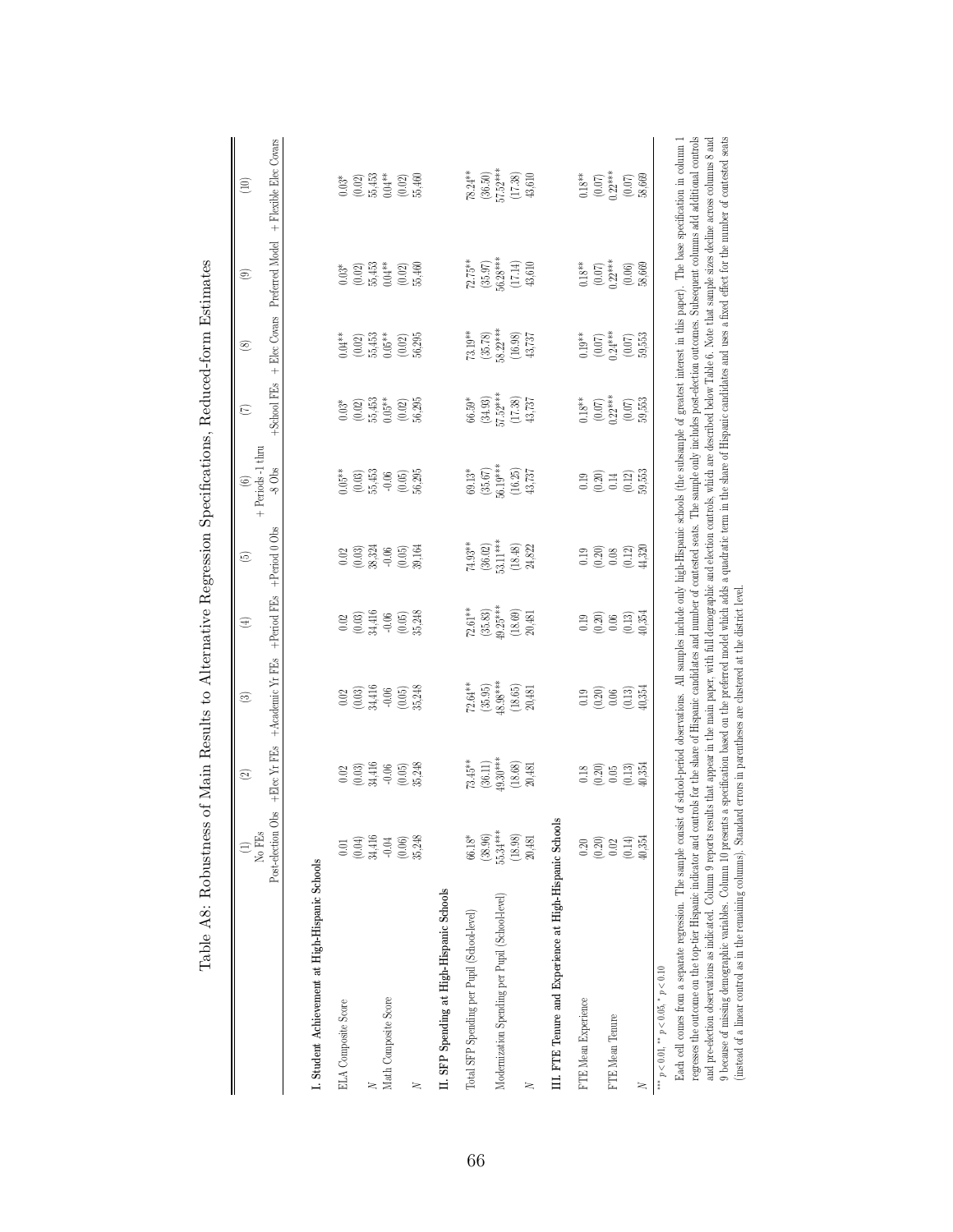<span id="page-66-0"></span>

|                                                      |                       |                       |                       | School-level Regression Estimates |                       |                       |                         |
|------------------------------------------------------|-----------------------|-----------------------|-----------------------|-----------------------------------|-----------------------|-----------------------|-------------------------|
|                                                      |                       |                       | By Share Hispanic     | By Share FRL                      |                       |                       | By Title I              |
|                                                      | All<br>Schools        | Above<br>Median       | Below<br>Median       | Above<br>Median                   | Below<br>Median       | Title I<br>Eligible   | Not Title I<br>Eligible |
|                                                      | (1)                   | (2)                   | (3)                   | (4)                               | (5)                   | (6)                   | (7)                     |
| I. School-by-Election Fixed Effects                  |                       |                       |                       |                                   |                       |                       |                         |
| Modernization Spending per Pupil                     | $67.4***$             | $79.4***$             | 44.7                  | $93.2***$                         | $53.3*$               | $78.2***$             | 31.4                    |
| Total SFP Spending per Pupil                         | (26.2)<br>76.2        | (28.7)<br>92.2        | (32.5)<br>39.1        | (31.6)<br>97.3                    | (29.3)<br>58.6        | (27.6)<br>$106.4*$    | (44.8)<br>$-10.9$       |
|                                                      | (57.6)                | (65.9)                | (70.0)                | (66.3)                            | (67.2)                | (62.9)                | (90.8)                  |
| N                                                    | 92,607                | 43,610                | 43,635                | 43,510                            | 43,510                | 64,827                | 27,768                  |
| Math Composite Score                                 | $0.072**$<br>(0.036)  | $0.092**$<br>(0.043)  | 0.079<br>(0.051)      | $0.099**$<br>(0.049)              | 0.053<br>(0.045)      | 0.016<br>(0.036)      | 0.015<br>(0.067)        |
| N                                                    | 110,610               | 55,460                | 49,476                | 57,488                            | 46,805                | 83,118                | 27,484                  |
| ELA Composite Score                                  | $0.052**$             | $0.071**$             | 0.055                 | $0.076**$                         | 0.037                 | 0.011                 | 0.027                   |
|                                                      | (0.027)               | (0.034)               | (0.038)               | (0.036)                           | (0.035)               | (0.030)               | (0.056)                 |
| N                                                    | 110,607<br>$0.292**$  | 55,453<br>$0.384**$   | 49,477                | 57,484<br>$0.449***$              | 46,805<br>$0.231*$    | 83,112                | 27,484<br>0.213         |
| Mean FTE Experience                                  | (0.122)               | (0.161)               | $0.249*$<br>(0.132)   | (0.174)                           | (0.131)               | 0.241<br>(0.153)      | (0.170)                 |
| Mean FTE Tenure                                      | $0.350***$<br>(0.125) | $0.439***$<br>(0.157) | $0.310**$<br>(0.137)  | $0.504***$<br>(0.170)             | $0.271**$<br>(0.134)  | $0.319**$<br>(0.160)  | 0.193<br>(0.159)        |
| N                                                    | 135,309               | 63,726                | 63,848                | 63,592                            | 63,592                | 95.827                | 37,143                  |
| II. District Fixed Effects                           |                       |                       |                       |                                   |                       |                       |                         |
| Modernization Spending per Pupil                     | $50.8***$             | $62.3***$             | $38.4***$             | $66.1***$                         | $41.1***$             | $64.0***$             | 23.9                    |
|                                                      | (16.0)                | (16.9)                | (18.5)                | (18.9)                            | (16.8)                | (18.0)                | (23.4)                  |
| Total SFP Spending per Pupil                         | $58.9*$<br>(34.3)     | $82.2***$<br>(35.9)   | 37.7<br>(39.4)        | $83.0**$<br>(38.0)                | 41.1<br>(37.6)        | 97.8**<br>(40.3)      | $-20.7$<br>(45.8)       |
| N                                                    | 92,607                | 43,610                | 43,635                | 43,510                            | 43,510                | 64,827                | 27,768                  |
| Math Composite Score                                 | $0.030*$              | $0.041**$             | 0.026                 | $0.038*$                          | 0.020                 | 0.006                 | 0.02                    |
|                                                      | (0.017)               | (0.019)               | (0.020)               | (0.021)                           | (0.019)               | (0.016)               | (0.026)                 |
| N                                                    | 110,610               | 55,460                | 49,476                | 57,488                            | 46,805                | 83,118                | 27,484                  |
| ELA Composite Score                                  | $0.022*$<br>(0.012)   | $0.028*$<br>(0.015)   | 0.022<br>(0.015)      | 0.025<br>(0.015)                  | 0.019<br>(0.015)      | 0.003<br>(0.013)      | 0.033<br>(0.022)        |
| N                                                    | 110,607               | 55,453                | 49,477                | 57,484                            | 46,805                | 83,112                | 27,484                  |
| Mean FTE Experience                                  | $0.143**$             | $0.182**$             | $0.134**$             | $0.177**$                         | $0.126*$              | 0.109                 | $0.131*$                |
| Mean FTE Tenure                                      | (0.063)<br>$0.183***$ | (0.080)<br>$0.223***$ | (0.067)<br>$0.172***$ | (0.077)<br>$0.226***$             | (0.068)<br>$0.160**$  | (0.072)<br>$0.152**$  | (0.075)<br>$0.136***$   |
|                                                      | (0.061)               | (0.074)               | (0.066)               | (0.074)                           | (0.065)               | (0.074)               | (0.068)                 |
| N                                                    | 135,309               | 63,726                | 63,848                | 63,592                            | 63,592                | 95,827                | 37,143                  |
| III. Neither District Nor School Effects             |                       |                       |                       |                                   |                       |                       |                         |
| Modernization Spending per Pupil                     | $42.2***$             | $54.9***$             | $32.0***$             | $57.0***$                         | $34.8***$             | $55.6***$             | 11.0                    |
| Total SFP Spending per Pupil                         | (15.9)<br>$61.0*$     | (10.3)<br>$85.0***$   | (11.1)<br>$46.6***$   | (10.4)<br>$86.6***$               | (11.0)<br>$49.1**$    | (8.4)<br>$100.0***$   | (14.9)<br>$-14.9$       |
|                                                      | (35.0)                | (22.3)                | (22.2)                | (21.5)                            | (22.9)                | (18.1)                | (28.7)                  |
| N                                                    | 92,607                | 43,610                | 43,635                | 43,510                            | 43,510                | 64,827                | 27,768                  |
| Math Composite Score                                 | $0.060**$<br>(0.027)  | $0.080***$<br>(0.010) | $0.044***$<br>(0.011) | $0.077***$<br>(0.010)             | $0.034***$<br>(0.012) | $0.046***$<br>(0.008) | 0.002<br>(0.016)        |
| Ν                                                    | 110,610               | 55,460                | 49,476                | 57,488                            | 46,805                | 83,118                | 27,484                  |
| <b>ELA</b> Composite Score                           | $0.052**$             | $0.056***$            | $0.048***$            | $0.063***$                        | $0.033***$            | $0.040***$            | 0.015                   |
|                                                      | (0.025)               | (0.009)               | (0.011)               | (0.009)                           | (0.011)               | (0.007)               | (0.016)                 |
| N                                                    | 110,607               | 55,453                | 49,477                | 57,484<br>$0.125***$              | 46,805                | 83,112                | 27,484<br>$0.188***$    |
| Mean FTE Experience                                  | 0.093<br>(0.121)      | $0.075***$<br>(0.031) | $0.140***$<br>(0.032) | (0.031)                           | $0.063**$<br>(0.032)  | 0.039<br>(0.026)      | (0.041)                 |
| Mean FTE Tenure                                      | 0.103<br>(0.106)      | $0.101***$<br>(0.029) | $0.150***$<br>(0.030) | $0.147***$<br>(0.029)             | $0.078**$<br>(0.030)  | $0.044*$<br>(0.024)   | $0.157***$<br>(0.040)   |
| Ν                                                    | 135,309               | 63,726                | 63,848                | 63,592                            | 63,592                | 95,827                | 37,143                  |
| Election and Academic Yr FEs                         | Υ                     | Υ                     | Υ                     | Υ                                 | Y                     | Υ                     | Υ                       |
| Control for Share Hisp Cand                          | Υ                     | Υ                     | Υ                     | Υ                                 | Y                     | Υ                     | Υ                       |
| Control for $#$ Seats<br>School Demographic Controls | Υ<br>Υ                | Υ<br>Υ                | Υ<br>Υ                | Υ<br>Υ                            | Υ<br>Y                | Υ<br>Y                | Υ<br>Υ                  |
| Other Election Controls                              | Υ                     | Υ                     | Υ                     | Υ                                 | Υ                     | Υ                     | Υ                       |

Table A9: Specification Robustness: Comparing Fixed Effect Choice

 $\begin{tabular}{c} \hline \textbf{1} & $p<0.01$, $^*$ $p<0.05$, $^*$ $p<0.10$ \\ \hline \end{tabular} \begin{tabular}{c} \hline \textbf{2} & \textbf{3} & \textbf{4} \\ \hline \textbf{3} & \textbf{5} & \textbf{6} \\ \textbf{4} & \textbf{6} & \textbf{7} \\ \textbf{5} & \textbf{7} \\ \textbf{6} & \textbf{8} \\ \textbf{7} & \textbf{8} \\ \textbf{8} & \textbf{9} \\ \textbf{9} & \textbf{10} \\ \textbf{10} & \textbf{$ booking Equation +, with incountations as interacted in the pair freeders. Two that the fixed<br>effects. See the footnote below Table [6](#page-42-0) for descriptions of the election and demographic controls used. All<br>effects. See the foo the district level.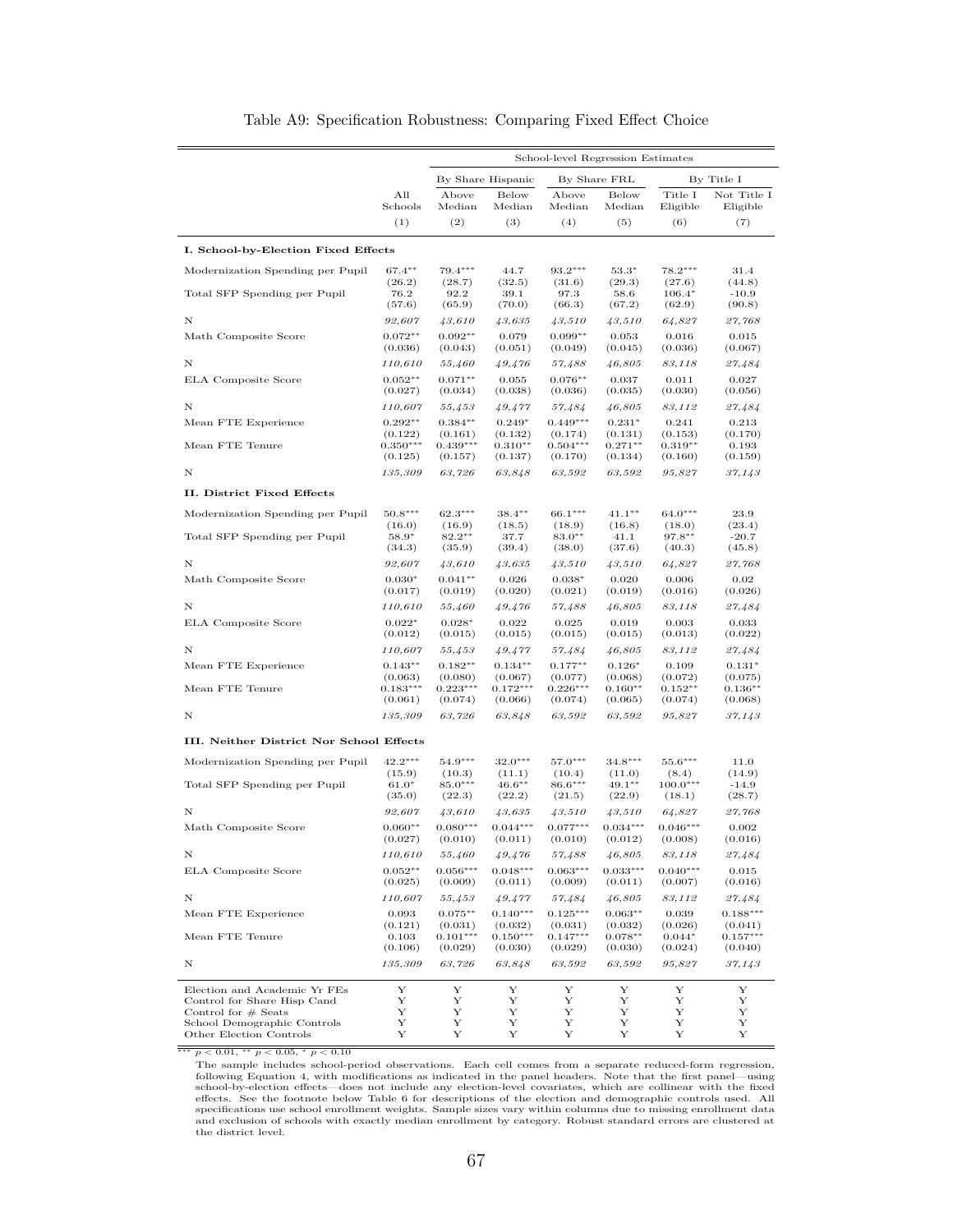|                                  | (1)<br>Top-tier<br>Hispanic Effect | (2)<br>High Hispanic<br>Interaction Effect |
|----------------------------------|------------------------------------|--------------------------------------------|
| Total SFP Spending per Pupil     | 44.13<br>(35.16)                   | $35.62*$<br>(21.01)                        |
| Modernization Spending per Pupil | $43.62***$<br>(16.80)              | $16.61*$<br>(9.05)                         |
| N                                |                                    | 92,607                                     |
| Math Composite Score             | $-0.07***$<br>(0.02)               | $0.19***$<br>(0.02)                        |
| N                                |                                    | 110,613                                    |
| ELA Composite Score              | $-0.05***$<br>(0.01)               | $0.13***$<br>(0.02)                        |
| N                                |                                    | 110,607                                    |
| FTE Mean Experience              | 0.04<br>(0.06)                     | $0.21***$<br>(0.06)                        |
| FTE Mean Tenure                  | 0.08<br>(0.06)                     | $0.22***$<br>(0.06)                        |
| N                                |                                    | 135,309                                    |

<span id="page-67-0"></span>Table A10: Are the Treatment Effects on High- and Low-Hispanic Schools Statistically Different?

 $\overline{^{***}}$   $p<0.01,$   $\overline{^{**}}$   $p<0.05,$   $\overline{^{*}}$   $p<0.10$ 

The data consist of school-period observations. Each row comes from a single regression. The reduced-form specification is analogous to Equation [4](#page-21-0) but includes a fixed effect for whether the school has above-median Hispanic enrollment ("high Hispanic") and interacts this dummy with my main treatment variable  $(TopTierHisp \times post \times$  $HighHisp$ ). Sample sizes vary due to missing test score data and different post-election time frames. All specifications include school, election year, academic year, and period fixed effects, as well as controls for the share of Hispanic candidates and the number of contested seats, as discussed in the text. All specifications also include other election controls and demographic controls, as described below Table [6.](#page-42-0) Standard errors are clustered at the district level.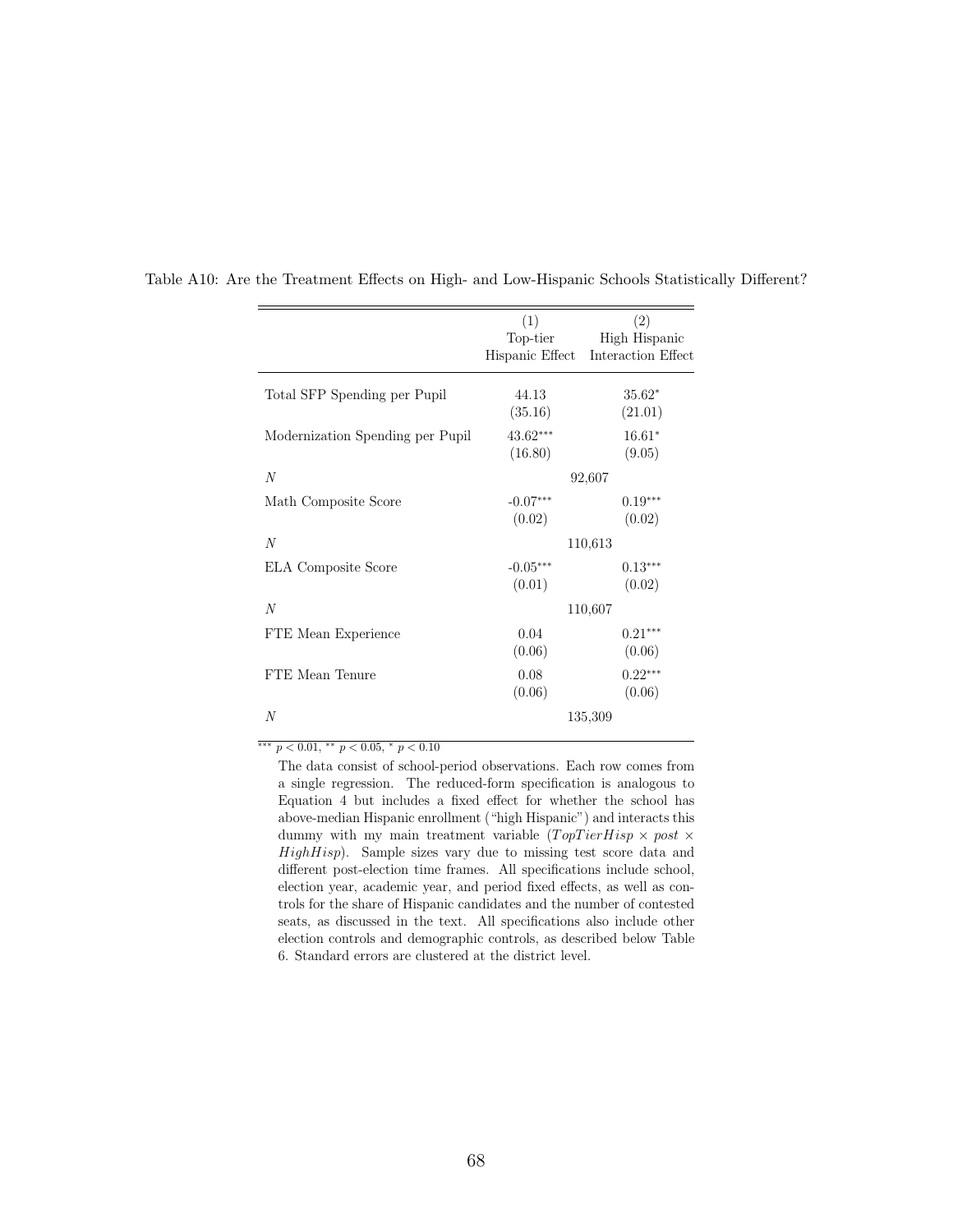| ı<br>į                                       |
|----------------------------------------------|
| Į<br>֕                                       |
| I<br>CCCCCCCCCC<br>ì                         |
| b                                            |
| ļ<br>$\overline{a}$<br>I                     |
| $\sim$ $\sim$ $\sim$ $\sim$ $\sim$<br>l      |
| $\frac{1}{2}$                                |
| $\frac{1}{2}$<br>i                           |
| .<br>י<br>ì<br>י<br>י<br>ı<br>$\frac{1}{1}$  |
| ֕<br>ĺ                                       |
| l<br>ׇ֚֘֡<br>ׇ֚֘֝֬<br>l                      |
| $\overline{a}$<br>ï<br>.<br> <br> <br>!<br>֕ |

<span id="page-68-0"></span>

|                                                          |                                     |                                 |                                   | Share Hispanic                        |                   |                                        | Share FRL                       |                |                                      | Title I                                                  |                |
|----------------------------------------------------------|-------------------------------------|---------------------------------|-----------------------------------|---------------------------------------|-------------------|----------------------------------------|---------------------------------|----------------|--------------------------------------|----------------------------------------------------------|----------------|
|                                                          | Sample<br>Mean                      | Schools<br>$\overline{A}$ ll    | Median<br>Above                   | Median<br>Below                       | p-value           | Median<br>Above                        | Median<br>Below                 | p-value        | Eligible<br>Title I                  | Not Title<br>Eligible                                    | p-value        |
|                                                          | $\left(1\right)$                    | (2)                             | $\mathbf{G}$                      | $(\pm)$                               | $\widetilde{5}$   | $\widehat{\mathbf{e}}$                 | $\widetilde{(\mathcal{L})}$     | $\circledast$  | $\odot$                              | (10)                                                     | (11)           |
| Total SFP Spending per Pupil                             | (1482.5)<br>456.3                   | (60.4)<br>32.6                  | (72.6)<br>6.3                     | (74.3)<br>$-15.3$                     | 0.704             | (69.1)<br>58.2                         | (65.7)<br>$-0.4$                | 0.054          | (74.5)<br>20.4                       | (95.2)<br>31.9                                           | 0.636          |
| Mdernization Spending per Pupil<br>ζ                     | 1130.6<br>25179<br>448.0            | 25179<br>(27.4)<br>19.0         | 11867<br>(29.7)<br>$-0.0$         | (34.3)<br>11867<br>1.1                | 0.965             | 11826<br>(30.3)<br>$17.5\,$            | 11826<br>(32.4)<br>$17.5\,$     | 0.279          | 17512<br>(28.9)<br>$-10.2$           | (50.2)<br>7664<br>21.6                                   | 0.564          |
| SFP Spending per Pupil<br>$_{\rm Cum.}$<br>ζ<br>ζ        | (8538.3)<br>4695.6<br>27079<br>9788 | 167.4<br>27079<br>129.8<br>9788 | 175.4<br>11867<br>4342<br>54.6    | $-119.9$<br>(7.88.1)<br>11867<br>4342 | 0.369             | 11826<br>(171.7)<br>127.6<br>4330      | 173.9<br>11826<br>4330<br>5.71  | 0.245          | 188.5<br>17512<br>6500<br>29.3       | 221.9<br>2704<br>7664<br>$76.8\,$                        | 0.85           |
| Total Enrollment<br>$\geq$                               | (636.7)<br>909.0<br>9206            | 9206<br>(5.2)<br>$-0.2$         | (21.7)<br>4342<br>$-3.8$          | (17.2)<br>4342<br>14.6                | 0.52 <sub>o</sub> | (18.6)<br>4330<br>$-7.6$               | 4330<br>(8.5)<br>$-3.2$         | 0.973          | (21.2)<br>6500<br>7.5                | $-48.8$<br>(36.1)<br>2704                                | 0.231          |
| Total FTE Teachers<br>$\geq$                             | (25.47)<br>41.58<br>9205            | (0.26)<br>$-0.03$<br>9205       | (0.83)<br>$-0.42$<br>4342         | (0.82)<br>4342<br>0.58                | 0.404             | (0.75)<br>$-0.46$<br>4330              | (0.43)<br>$-0.12$<br>4330       | 0.961          | (0.87)<br>$-0.07$<br>6500            | $\begin{array}{c} (1.30) \\ 2704 \end{array}$<br>$-1.94$ | 0.268          |
| Student-FTE Ratio<br>ζ                                   | 21.22<br>(2.82)<br>9204             | (0.14)<br>9204<br>0.00          | (0.15)<br>4342<br>0.07            | (0.14)<br>4342<br>0.05                | 0.878             | (0.12)<br>4330<br>0.08                 | (0.16)<br>$-0.02$<br>4330       | 0.849          | (0.12)<br>6500<br>0.16               | (0.21)<br>$-0.04$<br>2704                                | 0.411          |
| School Age<br>$\geq$                                     | (7.18)<br>9230<br>23.3              | (0.04)<br>9230<br>0.04          | (0.08)<br>4342<br>0.06            | (0.15)<br>4342<br>0.17                | 0.589             | (0.12)<br>4330<br>0.11                 | (0.13)<br>4330<br>$-0.11$       | 0.383          | (0.09)<br>6500<br>$-0.11$            | $0.56***$<br>(0.22)<br>2704                              | 0.02           |
| School Opened in 1980?<br>ζ                              | (0.315)<br>0.889<br>9237            | 0.002<br>0.002<br>9237          | (0.004)<br>0.003<br>4342          | (0.005)<br>0.004<br>4342              | 0.962             | (0.004)<br>0.005<br>4330               | $-0.006$<br>(0.005)<br>4330     | 0.561          | (0.005)<br>$-0.005$<br>6500          | (0.012)<br>0.013<br>2704                                 | 0.234          |
| Share Hispanic<br>Share White                            | (0.276)<br>0.559<br>0.242           | $0.004*$<br>(0.003)<br>0.003    | $0.006**$<br>(0.003)<br>$0.006*$  | (0.003)<br>$-0.003$<br>0.002          | 0.103<br>0.484    | $0.005***$<br>$-0.005***$<br>(0.003)   | $-0.003$<br>(0.004)<br>$-0.001$ | 0.526<br>0.015 | (0.003)<br>$-0.001$<br>0.008         | (0.008)<br>$-0.006$<br>0.006                             | 0.454<br>0.594 |
| Share FRL<br>ζ                                           | (0.230)<br>(0.285)<br>0.589<br>9205 | 0.002<br>0.004<br>0.002<br>9205 | (0.003)<br>0.006<br>0.004<br>4342 | 0.003<br>0.005<br>0.002<br>4342       | 0.685             | (0.002)<br>(0.004)<br>$-0.001$<br>4330 | 0.004<br>0.003<br>0.002<br>4330 | 0.423          | (0.002)<br>0.007<br>$-0.001$<br>6500 | (0.006)<br>0.013<br>0.013<br>2704                        | 0.372          |
| $\geq$                                                   | 9186                                | 9186                            | 4342                              | 4342                                  |                   | 4330                                   | 4330                            |                | 6500                                 | 2704                                                     |                |
| District FEs<br>Elec Yr FEs                              |                                     | とと                              | メス                                | X<br>X                                |                   | とと                                     | とと                              |                | λ<br>Σ                               | とと                                                       |                |
| p < 0.01<br>$* * * *$<br>** $p < 0.05$ ,<br>$p < 0.10$ , |                                     |                                 |                                   |                                       |                   |                                        |                                 |                |                                      |                                                          |                |

The table presents placebo and robustness results for my school-level SFP analysis. The sample contains school-period observations. Column 1 reports the sample mean of each variable in the election year. The remaining columns report OLS coefficients from separate regressions. The specification employs district and election year fixed effects and controls for the share of Hispanic candidates and the number of contested seats. The first panel uses data from the three periods prior to the election. All other models use data from only the election year. All specifications use school enrollment weights. Sample sizes vary within columns due to missing enrollment data. Robust standard errors are clustered at the district reports the sample mean of each variable in the election year. The remaining columns report OLS coefficients from separate regressions. Column 1 specification employs district and election year. The remaining columns repor